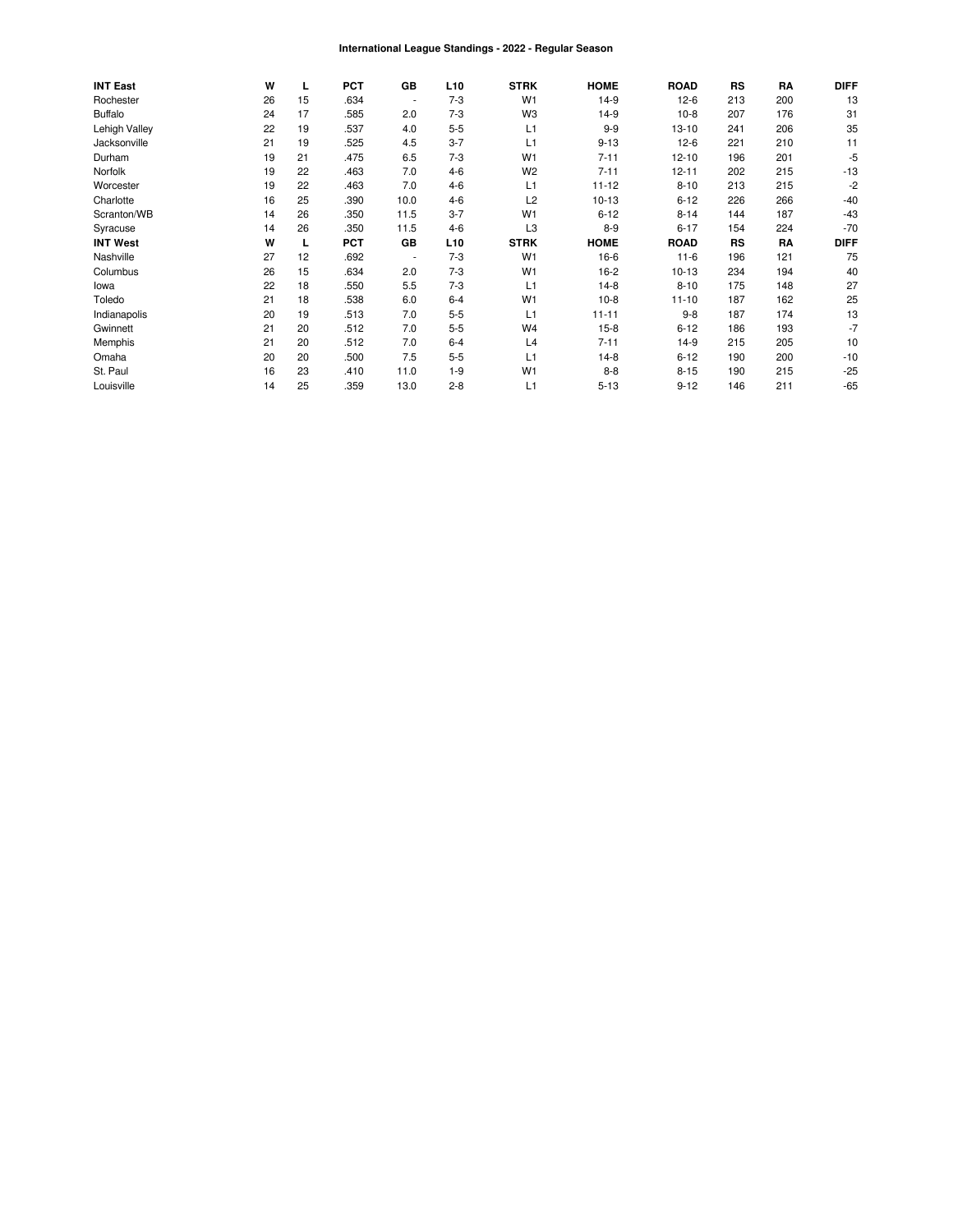### **International Hitting Leaders - 2022 - Regular Season - Qualified Players**

|        | <b>AVG</b>               |                   |              |        | HR                    |                   |                |        | RBI                       |                   |          |                | <b>OBP</b>              |                          |            |
|--------|--------------------------|-------------------|--------------|--------|-----------------------|-------------------|----------------|--------|---------------------------|-------------------|----------|----------------|-------------------------|--------------------------|------------|
| #      | <b>Player</b>            | Team              | <b>AVG</b>   | #      | <b>Player</b>         | Team              | HR             | #      | <b>Player</b>             | Team              | RBI      | #              | <b>Player</b>           | Team                     | <b>OBP</b> |
| 1      | Tolman, M                | COL               | .336         | 1      | Gorman, N             | MEM               | 15             | 1      | Hall, D                   | LHV               | 45       | 1              | Tolman, M               | COL                      | .457       |
| 2      | Leblanc, C               | JAX               | .336         | 2      | Hall, D               | LHV               | 14             | 2      | Pasquantino, V            | OMA               | 35       | 2              | Refsnyder, R            | <b>WOR</b>               | .440       |
| 3      | Santana, C               | LOU               | .333         | 3      | García, R             | <b>IOW</b>        | 11             | 3      | Díaz, L                   | JAX               | 33       | 3              | Lewis, R                | <b>STP</b>               | .425       |
| 4      | Muñoz, Y                 | LHV               | .330         | 4      | Gray, T               | <b>DUR</b>        | 10             | 3      | Gonzalez, O               | COL               | 33       | 4              | García, R               | <b>IOW</b>               | .413       |
| 5      | Aranda, J                | <b>DUR</b>        | .329         | 5      | Burleson, A           | MEM               | 9              | 5      | Fitzgerald, R             | <b>WOR</b>        | 32       | 5              | DeShields, D            | <b>GWN</b>               | .405       |
| 5      | García, L                | <b>ROC</b>        | .329         | 5      | Fitzgerald, R         | <b>WOR</b>        | 9              | 6      | Clemens, K                | <b>TOL</b>        | 30       | 6              | Aranda, J               | <b>DUR</b>               | .404       |
| 7      | Lukes, N                 | <b>BUF</b>        | .322         | 5      | Gonzalez, O           | COL               | 9              | 7      | Burleson, A               | <b>MEM</b>        | 29       | $\overline{7}$ | Zavala, S               | <b>CLT</b>               | .403       |
| 8      | Meneses, J               | <b>ROC</b>        | .316         | 5      | Palka, D              | <b>SYR</b>        | 9              | 7      | Maton, N                  | LHV               | 29       | 8              | Sánchez, Y              | <b>WOR</b>               | .401       |
| 9      | Duran, J                 | <b>WOR</b>        | .315         | 5      | Pasquantino, V        | <b>OMA</b>        | 9              | 7      | Pérez, C                  | CLT               | 29       | 9              | Leblanc, C              | JAX                      | .400       |
|        | 10 García, R             | <b>IOW</b>        | .314         | 5      | Pérez, C              | <b>CLT</b>        | 9              | 10     | Taylor, S                 | <b>BUF</b>        | 28       | 9              | Warmoth, L              | <b>BUF</b>               | .400       |
|        | 11 Burleson, A           | <b>MEM</b>        | .311         | 5      | Yepez, J              | MEM               | 9              | 11     | García, L                 | <b>ROC</b>        | 27       | 11             | Machado, D              | <b>IOW</b>               | .399       |
|        | 12 Clemens, K            | <b>TOL</b>        | .311         | 5      | Young, J              | <b>IOW</b>        | 9              | 11     | Leblanc, C                | JAX               | 27       |                | 12 Castro, R            | IND                      | .397       |
|        | 13 Mitchell, C           | <b>IND</b>        | .308         | 13     | Clemens, K            | <b>TOL</b>        | 8              | 13     | García, R                 | <b>IOW</b>        | 26       |                | 13 Duran, J             | <b>WOR</b>               | .393       |
|        | 14 Gorman, N             | <b>MEM</b>        | .308         | 13     | García, L             | <b>ROC</b>        | 8              | 13     | Martin, M                 | <b>IND</b>        | 26       |                | 14 Lavarnway, R         | <b>TOL</b>               | .393       |
|        | 15 Refsnyder, R          | <b>WOR</b>        | .308         | 13     | Tromp, C              | <b>GWN</b>        | 8              | 13     | Valaika, P                | <b>GWN</b>        | 26       |                | 15 Remillard, Z         | <b>CLT</b>               | .391       |
|        | 16 Lewis, R              | <b>STP</b>        | .306         | 16     | 13 tied               |                   | $\overline{7}$ | 13     | Yepez, J                  | <b>MEM</b>        | 26       |                | 16 Lukes, N             | <b>BUF</b>               | .389       |
|        | 17 Shewmake, B           | <b>GWN</b>        | .304         |        |                       |                   |                | 17     | Aranda, J                 | <b>DUR</b>        | 25       |                | 17 Mastrobuoni, M       | <b>DUR</b>               | .386       |
|        | 18 Quintana, L           | JAX               | .301         |        |                       |                   |                | 17     | Meneses, J                | <b>ROC</b>        | 25       | 18             | García, L               | <b>ROC</b>               | .386       |
|        | 19 Payton, M             | <b>CLT</b>        | .300         |        |                       |                   |                | 17     | Mitchell, C               | IND               | 25       |                | 19 Short, Z             | TOL                      | .385       |
|        | 20 Mastrobuoni, M        | <b>DUR</b>        | .299         |        |                       |                   |                | 17     | Turang, B                 | <b>NAS</b>        | 25       | 20             | Santana, C              | LOU                      | 381        |
|        | 21 Dahl, D               | <b>NAS</b>        | .295         |        |                       |                   |                | 21     | Cordero, F                | <b>WOR</b>        | 24       |                | 21 Blanco, D            | OMA                      | .381       |
|        | 22 Gosselin, P           | <b>GWN</b>        | .295         |        |                       |                   |                | 21     | Neustrom, R               | <b>NOR</b>        | 24       |                | 22 Dahl, D              | <b>NAS</b>               | .378       |
|        | 23 Remillard, Z          | <b>CLT</b>        | .295         |        |                       |                   |                | 21     | Tromp, C                  | <b>GWN</b>        | 24       |                | 23 Terry, C             | <b>STP</b>               | .377       |
|        | 24 Fitzgerald, R         | <b>WOR</b>        | .294         |        |                       |                   |                | 21     | Warmoth, L                | <b>BUF</b>        | 24       |                | 24 Benson, W            | COL                      | .375       |
| 25     | 1 tied                   |                   | .294         |        |                       |                   |                | 25     | 6 tied                    |                   | 23       | 25             | 1 tied                  |                          | .371       |
|        |                          |                   |              |        |                       |                   |                |        |                           |                   |          |                |                         |                          |            |
|        | <b>SLG</b>               |                   |              |        | <b>OPS</b>            |                   |                |        | н                         |                   |          |                | 2B                      |                          |            |
|        |                          |                   |              |        |                       |                   |                |        |                           |                   |          |                |                         |                          |            |
| #      | <b>Player</b>            | Team              | <b>SLG</b>   | #      | <b>Player</b>         | Team              | <b>OPS</b>     | #      | <b>Player</b>             | Team              | н        | #              | Player                  | Team                     | 2B         |
| 1      | García, R                | <b>IOW</b>        | .714         | 1      | García, R             | <b>IOW</b>        | 1.127          | 1      | Clemens, K                | <b>TOL</b>        | 50       | 1              | Maton, N                | LHV                      | 14         |
| 2      | Gorman, N                | MEM               | .677         | 2      | Gorman, N             | <b>MEM</b>        | 1.044          | 2      | Aranda, J                 | DUR               | 49       | $\overline{c}$ | Lukes, N                | <b>BUF</b>               | 13         |
| 3      | Hall, D                  | LHV               | .604         | 3      | Tolman, M             | COL               | 1.023          | 2      | García, L                 | <b>ROC</b>        | 49       | $\overline{c}$ | Short, Z                | <b>TOL</b>               | 13         |
| 4      | Fitzgerald, R            | <b>WOR</b>        | .603         | 4      | Lewis, R              | <b>STP</b>        | .986           | 4      | Gonzalez, O               | COL               | 48       | 4              | Hall, D                 | LHV                      | 12         |
| 5      | Clemens, K               | TOL               | .590         | 5      | Zavala, S             | <b>CLT</b>        | .979           | 4      | Meneses, J                | <b>ROC</b>        | 48       | 4              | Noll, J                 | <b>ROC</b>               | 12         |
| 6      | García, L                | <b>ROC</b>        | .577         | 6      | García, L             | <b>ROC</b>        | .963           | 6      | Lukes, N                  | <b>BUF</b>        | 46       | 6              | Fry, D                  | COL                      | 11         |
| 7      | Zavala, S                | <b>CLT</b>        | .576         | 7      | Fitzgerald, R         | <b>WOR</b>        | .962           | 7      | Hall, D                   | LHV               | 45       | 6              | Hicklen, B              | <b>OMA</b>               | 11         |
| 8<br>9 | Burleson, A              | <b>MEM</b><br>COL | .568<br>.566 | 8<br>9 | Leblanc, C            | <b>JAX</b><br>LHV | .952<br>.950   | 7<br>9 | Leblanc, C                | <b>JAX</b>        | 45<br>44 | 6<br>6         | Lewis, R                | <b>STP</b><br><b>IND</b> | 11         |
|        | Tolman, M<br>10 Pérez, C | <b>CLT</b>        | .562         | 10     | Hall, D<br>Clemens, K | <b>TOL</b>        | .929           | 10     | Cedrola, L                | LOU<br><b>NAS</b> | 43       | 6              | Martin, M<br>Meneses, J | <b>ROC</b>               | 11         |
|        | 11 Lewis, R              | <b>STP</b>        | .561         |        | 11 Burleson, A        | <b>MEM</b>        | .927           | 11     | Turang, B<br>Stevenson, A | <b>ROC</b>        | 42       | 6              | Neustrom, R             | <b>NOR</b>               | 11<br>11   |
|        | 12 Martin, M             | <b>IND</b>        | .559         |        | 12 Pasquantino, V     | <b>OMA</b>        | .922           | 12     | Burleson, A               | MEM               | 41       | 6              | Pasquantino, V          | <b>OMA</b>               | 11         |
|        | 13 Quintana, L           | <b>JAX</b>        | .558         |        | 13 Quintana, L        | <b>JAX</b>        | .918           | 12     | Gorman, N                 | MEM               | 41       | 6              | Stowers, K              | <b>NOR</b>               | 11         |
|        | 14 Leblanc, C            | JAX               | .552         |        | 14 Refsnyder, R       | <b>WOR</b>        | .913           | 14     | Fitzgerald, R             | <b>WOR</b>        | 40       | 6              | Tolman, M               | COL                      | 11         |
|        | 15 Pasquantino, V        | <b>OMA</b>        | .551         |        | 15 Duran, J           | <b>WOR</b>        | .912           | 14     | Mastrobuoni, M            | DUR               | 40       | 6              | Warmoth, L              | <b>BUF</b>               | 11         |
|        | 16 Fry, D                | COL               | .530         |        | 16 Aranda, J          | <b>DUR</b>        | .894           | 16     | Payton, M                 | <b>CLT</b>        | 39       | 16             | Aranda, J               | <b>DUR</b>               | 10         |
|        | 17 Meneses, J            | <b>ROC</b>        | .526         |        | 17 Pérez, C           | <b>CLT</b>        | .893           |        | 16 Santana, C             | LOU               | 39       | 16             | Díaz, L                 | <b>JAX</b>               | 10         |
|        | 18 Gonzalez, O           | COL               | .521         |        | 18 Sánchez, Y         | <b>WOR</b>        | .885           |        | 18 González, E            | JAX               | 38       |                | 16 Lester, J            | TOL                      | 10         |
|        | 19 Young, J              | <b>IOW</b>        | .519         |        | 19 Meneses, J         | <b>ROC</b>        | .880           |        | 18 Pérez, C               | <b>CLT</b>        | 38       |                | 16 Martin, R            | <b>NOR</b>               | 10         |
|        | 20 Duran, J              | <b>WOR</b>        | .519         |        | 20 Warmoth, L         | <b>BUF</b>        | .876           |        | 18 Tolman, M              | <b>COL</b>        | 38       |                | 16 Miranda, J           | <b>STP</b>               | 10         |
|        | 21 Maton, N              | LHV               | .500         |        | 21 Martin, M          | IND               | .875           |        | 21 Machado, D             | <b>IOW</b>        | 37       |                | 16 Terry, C             | <b>STP</b>               | 10         |
|        | 21 Mitchell, C           | IND               | .500         |        | 22 Maton, N           | LHV               | .871           |        | 21 Mitchell, C            | IND               | 37       | 22             | 11 tied                 |                          | 9          |
|        | 23 Aranda, J             | <b>DUR</b>        | .490         |        | 23 Mitchell, C        | IND               | .866           | 23     | 7 tied                    |                   | 36       |                |                         |                          |            |
|        | 24 Valaika, P            | GWN               | .488         | 24     | 2 tied                |                   | .849           |        |                           |                   |          |                |                         |                          |            |
| 25     | 1 tied                   |                   | .487         |        |                       |                   |                |        |                           |                   |          |                |                         |                          |            |
|        |                          |                   |              |        |                       |                   |                |        |                           |                   |          |                |                         |                          |            |
| #      | 3B<br>Player             | Team              | 3B           |        | BB<br># Player        |                   | Team BB        |        | XBH<br># Player           | Team XBH          |          |                | TВ<br># Player          | Team TB                  |            |

| # | <b>Player</b> | Team       | 3B             | #  | Player          | Team       | BB | #  | Player         | Team       | <b>XBH</b> | #  | Player         | Team       | тв |
|---|---------------|------------|----------------|----|-----------------|------------|----|----|----------------|------------|------------|----|----------------|------------|----|
|   | Clemens, K    | TOL        | 6              |    | Short, Z        | TOL        | 31 |    | Hall, D        | LHV        | 26         |    | Hall, D        | LHV        | 99 |
| 2 | Martin, M     | IND        | 5              |    | Andreoli, J     | LHV        | 28 |    | Clemens, K     | TOL        | 23         | 2  | Clemens, K     | TOL        | 95 |
| 3 | Fitzgerald, R | <b>WOR</b> | 4              |    | Bleday, J       | <b>JAX</b> | 28 |    | Martin, M      | <b>IND</b> | 23         | 3  | Gorman, N      | <b>MEM</b> | 90 |
| 3 | García, L     | <b>ROC</b> | 4              | 4  | Singleton, J    | <b>NAS</b> | 26 | 4  | Pasquantino, V | <b>OMA</b> | 21         | 4  | Gonzalez, O    | COL        | 87 |
| 3 | Vargas, I     | <b>IOW</b> | 4              | 5  | Sánchez, Y      | <b>WOR</b> | 25 | 5. | Fitzgerald, R  | <b>WOR</b> | 20         | 5  | García, L      | <b>ROC</b> | 86 |
| 6 | Martin, R     | <b>NOR</b> | 3              | 6  | Benson, W       | COL        | 24 | 5. | Maton, N       | LHV        | 20         | 6  | Fitzgerald, R  | <b>WOR</b> | 82 |
| 6 | Toffey, W     | LHV        | 3              | 6  | Terry, C        | <b>STP</b> | 24 |    | García, R      | <b>IOW</b> | 19         |    | Meneses, J     | <b>ROC</b> | 80 |
| 8 | Bae, J        | <b>IND</b> | 2              | 6  | Tolman. M       | COL        | 24 |    | Gonzalez, O    | COL        | 19         | 8  | Martin, M      | <b>IND</b> | 76 |
| 8 | Bruján, V     | <b>DUR</b> | 2              | 9  | Casas, T        | <b>WOR</b> | 23 |    | Gorman, N      | <b>MEM</b> | 19         | 8  | Pasquantino, V | <b>OMA</b> | 76 |
| 8 | Burdick, P    | <b>JAX</b> | 2              | 9  | Pasquantino, V  | <b>OMA</b> | 23 | 7  | Short, Z       | TOL        | 19         | 10 | Burleson, A    | <b>MEM</b> | 75 |
| 8 | Capel, C      | <b>MEM</b> | 2              | 9  | Sands, D        | LHV        | 23 |    | 11 Fry, D      | COL        | 18         |    | 10 García, R   | <b>IOW</b> | 75 |
| 8 | Cardenas, R   | <b>DUR</b> | 2              | 9  | Smith-Njigba, C | <b>IND</b> | 23 | 11 | Meneses. J     | <b>ROC</b> | 18         |    | 12 Leblanc, C  | <b>JAX</b> | 74 |
| 8 | Casey, D      | <b>ROC</b> | $\overline{2}$ |    | 13 Cruz, O      | <b>IND</b> | 22 |    | 11 Neustrom, R | <b>NOR</b> | 18         |    | 13 Aranda, J   | <b>DUR</b> | 73 |
| 8 | Cave. J       | <b>STP</b> | 2              |    | 13 Fermin, J    | COL        | 22 |    | 14 Díaz, L     | <b>JAX</b> | 17         |    | 13 Pérez. C    | <b>CLT</b> | 73 |
| 8 | Cruz, O       | <b>IND</b> | 2              |    | 13 Maton, N     | LHV        | 22 |    | 14 García, L   | <b>ROC</b> | 17         | 15 | Neustrom, R    | <b>NOR</b> | 68 |
| 8 | Demeritte, T  | <b>GWN</b> | 2              |    | 13 Pratto, N    | <b>OMA</b> | 22 |    | 14 Hicklen, B  | <b>OMA</b> | 17         |    | 16 Díaz, L     | <b>JAX</b> | 67 |
| 8 | Duran, J      | <b>WOR</b> | 2              | 17 | Burdick, P      | <b>JAX</b> | 21 |    | 14 Pérez, C    | <b>CLT</b> | 17         |    | 16 Young, J    | <b>IOW</b> | 67 |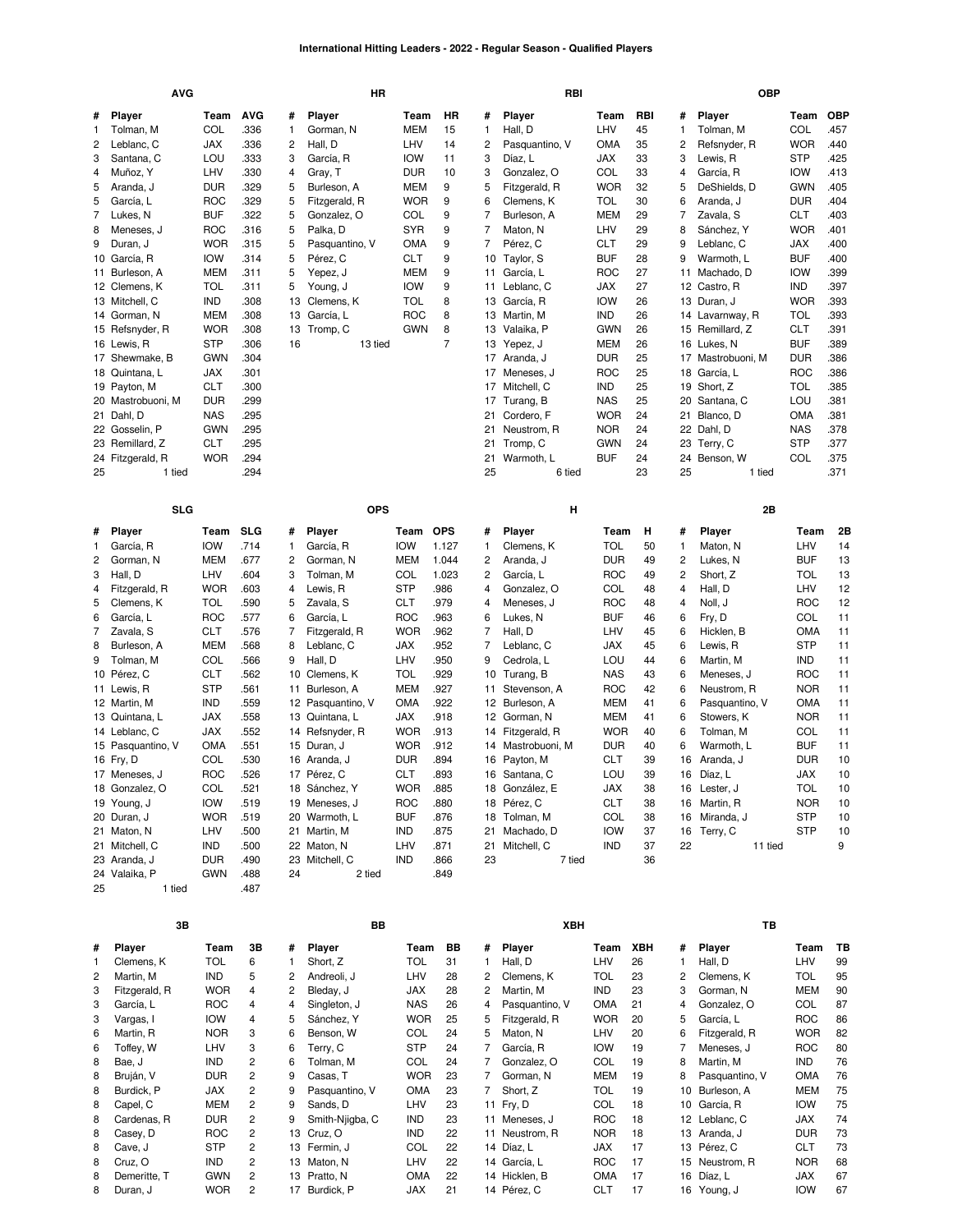|         | Team                                                                                    | 3В             | #  |        | Team                                                                         | BB | #  |        |                                                                        |    | #        | Player | Team                                                                            | TB |
|---------|-----------------------------------------------------------------------------------------|----------------|----|--------|------------------------------------------------------------------------------|----|----|--------|------------------------------------------------------------------------|----|----------|--------|---------------------------------------------------------------------------------|----|
|         | COL                                                                                     | 2              |    |        | <b>IOW</b>                                                                   | 21 |    |        | <b>NOR</b>                                                             | 17 |          |        | <b>OMA</b>                                                                      | 64 |
|         | <b>GWN</b>                                                                              | $\overline{2}$ |    |        | MEM                                                                          | 21 |    |        | TOL                                                                    | 16 |          |        | TOL                                                                             | 64 |
|         | <b>BUF</b>                                                                              | 2              |    |        | <b>DUR</b>                                                                   | 21 |    |        | <b>STP</b>                                                             | 16 |          |        | COL                                                                             | 64 |
|         | TOL                                                                                     | 2              |    |        | LHV                                                                          | 21 |    |        | <b>COL</b>                                                             | 16 |          |        | <b>JAX</b>                                                                      | 63 |
|         | <b>ROC</b>                                                                              | 2              | 22 | 7 tied |                                                                              | 20 | 22 | 9 tied |                                                                        | 15 |          |        | <b>GWN</b>                                                                      | 63 |
| 53 tied |                                                                                         |                |    |        |                                                                              |    |    |        |                                                                        |    | 23       | 6 tied |                                                                                 | 62 |
| R       |                                                                                         |                |    | SВ     |                                                                              |    |    | СS     |                                                                        |    |          |        |                                                                                 |    |
|         | # Plaver<br>8 Gonzalez, O<br>8 Gosselin, P<br>8 Lopez, O<br>Robson, J<br>8 Stevenson, A |                |    |        | Player<br>17 Machado, D<br>17 Robertson, K<br>17 Stevenson, C<br>17 Wynns, A |    |    |        | Player<br>14 Stowers, K<br>19 Lester, J<br>19 Lewis, R<br>19 Tolman, M |    | Team XBH |        | 18 Hicklen, B<br>18 Short, Z<br>18 Tolman, M<br>21 Quintana, L<br>21 Valaika, P |    |

| #  | Player         | Team       | R  | #  | <b>Player</b> | Team       | SB | #  | Player       | Team       | <b>CS</b> |
|----|----------------|------------|----|----|---------------|------------|----|----|--------------|------------|-----------|
| 1  | García, L      | <b>ROC</b> | 35 | 1. | Taylor, S     | BUF        | 18 | 1  | Bruján, V    | DUR        | 5         |
| 2  | Gorman, N      | MEM        | 31 | 2  | Stevenson, A  | <b>ROC</b> | 14 | 2  | Bae, J       | IND        | 4         |
| 2  | Hall, D        | LHV        | 31 | 3  | Blanco, D     | OMA        | 13 | 2  | Cruz, O      | <b>IND</b> | 4         |
| 2  | Short, Z       | TOL        | 31 | 4  | Florial, E    | <b>SWB</b> | 11 | 2  | DeShields, D | <b>GWN</b> | 4         |
| 5  | Burdick, P     | JAX        | 30 | 4  | Martin, R     | <b>NOR</b> | 11 | 5  | Cedrola, L   | LOU        | 3         |
| 6  | Bae, J         | <b>IND</b> | 28 | 4  | Smith, M      | <b>BUF</b> | 11 | 5  | Miller, B    | <b>JAX</b> | 3         |
| 6  | Pasquantino, V | OMA        | 28 | 7  | Bae, J        | IND        | 10 | 5  | Palacios, J  | 2 Teams    | 3         |
| 6  | Taylor, S      | <b>BUF</b> | 28 | 7  | Benson, W     | COL        | 10 | 5  | Payton, M    | <b>CLT</b> | 3         |
| 9  | Downs, J       | <b>WOR</b> | 27 | 7  | Duran, J      | <b>WOR</b> | 10 | 5  | Robson, J    | <b>TOL</b> | 3         |
| 9  | Fermin, J      | <b>COL</b> | 27 | 7  | Hicklen, B    | <b>OMA</b> | 10 | 5  | Taylor, S    | <b>BUF</b> | 3         |
| 9  | Remillard, Z   | CLT        | 27 | 11 | Córdoba, A    | LOU        | 9  | 11 | 27 tied      |            | 2         |
| 12 | Aranda, J      | <b>DUR</b> | 26 | 11 | Cruz, O       | <b>IND</b> | 9  |    |              |            |           |
| 12 | Bleday, J      | JAX        | 26 | 11 | Lewis, R      | STP        | 9  |    |              |            |           |
| 14 | Benson, W      | COL        | 25 | 11 | Lukes, N      | BUF        | 9  |    |              |            |           |
| 14 | Clemens, K     | TOL        | 25 | 15 | Capel, C      | <b>MEM</b> | 8  |    |              |            |           |
| 14 | Sánchez, Y     | <b>WOR</b> | 25 | 15 | DeShields, D  | <b>GWN</b> | 8  |    |              |            |           |
| 17 | Bannon, R      | <b>NOR</b> | 24 | 15 | Machado, D    | <b>IOW</b> | 8  |    |              |            |           |
| 17 | Burleson, A    | MEM        | 24 | 15 | Palacios, J   | 2 Teams    | 8  |    |              |            |           |
| 17 | Meneses, J     | <b>ROC</b> | 24 | 15 | Robson, J     | TOL        | 8  |    |              |            |           |
| 20 | 8 tied         |            | 23 | 20 | 12 tied       |            | 7  |    |              |            |           |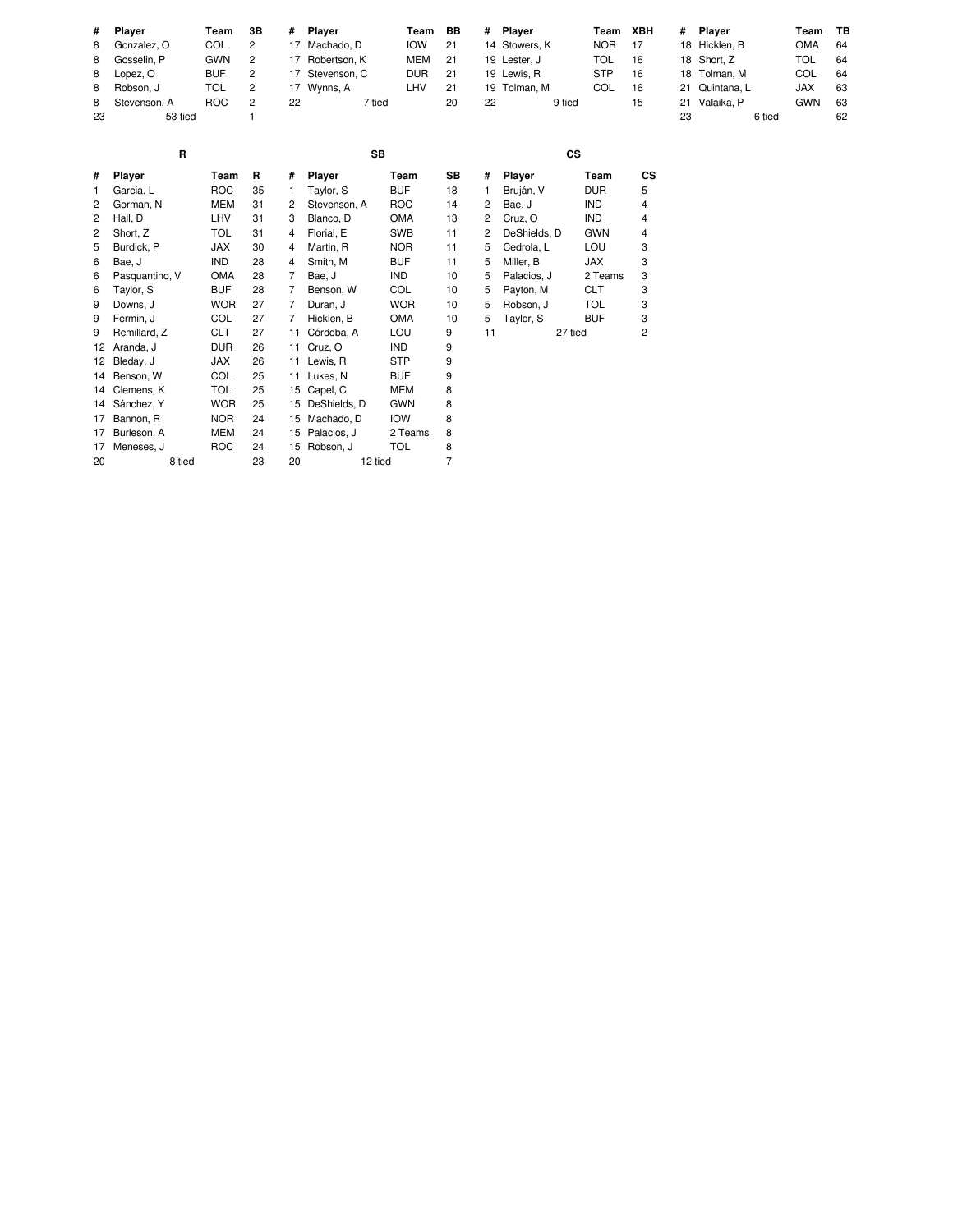### **International Pitching Leaders - 2022 - Regular Season - Qualified Players**

|    | <b>ERA</b>       |            |      |              | W             |            |   |    | <b>SO</b>     |            |           |                | GS             |            |    |
|----|------------------|------------|------|--------------|---------------|------------|---|----|---------------|------------|-----------|----------------|----------------|------------|----|
| #  | <b>Player</b>    | Team       | ERA  | #            | <b>Player</b> | Team       | W | #  | <b>Player</b> | Team       | <b>SO</b> | #              | Player         | Team       | GS |
| -1 | Kilian, C        | <b>IOW</b> | 1.31 |              | Alexander, J  | <b>NAS</b> | 6 |    | Rodriguez, G  | <b>NOR</b> | 57        |                | Tetreault, J   | ROC        | 9  |
| 2  | Ashcraft, G      | LOU        | 1.65 | 2            | Appel, M      | LHV        | 4 | 2  | Muller, K     | <b>GWN</b> | 49        | 2              | Allgever, N    | <b>BUF</b> | 8  |
| 3  | Small, E         | <b>NAS</b> | 1.95 |              | Hart, K       | <b>WOR</b> | 4 | 2  | Thompson, Z   | <b>MEM</b> | 49        | 2              | Anderson, C    | <b>TOL</b> | 8  |
| 4  | Swarmer, M       | <b>IOW</b> | 2.08 | 2            | Lawrence, C   | <b>BUF</b> | 4 | 4  | Krook, M      | <b>SWB</b> | 48        | 2              | Battenfield, P | COL        | 8  |
| 5  | Wesneski, H      | <b>SWB</b> | 2.31 | $\mathbf{2}$ | Sánchez, M    | <b>NAS</b> | 4 | 5  | Liberatore, M | <b>MEM</b> | 46        | 2              | Boushley, C    | <b>NAS</b> | 8  |
| 6  | Seabold, C       | <b>WOR</b> | 2.45 | 2            | Tully, T      | COL        | 4 | 5  | Small, E      | <b>NAS</b> | 46        | 2              | Eastman, C     | LHV        | 8  |
| 7  | Lawrence, C      | <b>BUF</b> | 2.55 | 7            | 28 tied       |            | 3 | 5  | Toussaint, T  | <b>GWN</b> | 46        | 2              | Kilian, C      | <b>IOW</b> | 8  |
| 8  | Lindblom, J      | <b>NAS</b> | 2.58 |              |               |            |   | 8  | Meyer, M      | <b>JAX</b> | 44        | 2              | Krook, M       | <b>SWB</b> | 8  |
| 9  | Battenfield. P   | COL        | 2.64 |              |               |            |   | 9  | Allgever, N   | <b>BUF</b> | 43        | 2              | Lively, B      | LOU        | 8  |
| 10 | Rodriguez, G     | <b>NOR</b> | 2.65 |              |               |            |   | 10 | Swarmer, M    | <b>IOW</b> | 42        | 2              | Mariot. M      | LHV        | 8  |
|    | 11 Alexander, J  | <b>NAS</b> | 2.66 |              |               |            |   | 10 | Tetreault. J  | <b>ROC</b> | 42        | 2              | Marvel. J      | LHV        | 8  |
|    | 12 Tetreault, J  | <b>ROC</b> | 3.40 |              |               |            |   | 12 | Wesneski, H   | <b>SWB</b> | 41        | 2              | Meyer, M       | <b>JAX</b> | 8  |
|    | 13 Tully, T      | COL        | 3.40 |              |               |            |   | 13 | Kilian, C     | <b>IOW</b> | 40        | 2              | Montgomery, M  | <b>SYR</b> | 8  |
|    | 14 González, C   | <b>STP</b> | 3.45 |              |               |            |   | 13 | Pannone, T    | <b>WOR</b> | 40        | 2              | Oviedo, J      | MEM        | 8  |
| 15 | Thomas, C        | <b>MEM</b> | 3.65 |              |               |            |   | 15 | Lively, B     | LOU        | 39        | 2              | Rodriguez, G   | <b>NOR</b> | 8  |
|    | 16 Muller, K     | <b>GWN</b> | 3.68 |              |               |            |   | 16 | Seabold, C    | <b>WOR</b> | 37        | 2              | Rodriguez, J   | <b>ROC</b> | 8  |
|    | 17 Liberatore, M | <b>MEM</b> | 3.83 |              |               |            |   | 17 | Parke, J      | <b>CLT</b> | 36        | 2              | Scott, A       | COL        | 8  |
|    | 18 Mariot, M     | LHV        | 3.86 |              |               |            |   | 17 | Stout, E      | <b>IOW</b> | 36        | 2              | Thompson, Z    | <b>MEM</b> | 8  |
| 19 | Boushley, C      | <b>NAS</b> | 3.96 |              |               |            |   | 17 | Thomas, C     | <b>MEM</b> | 36        | 2              | Wesneski, H    | <b>SWB</b> | 8  |
|    | 20 Krook, M      | <b>SWB</b> | 4.04 |              |               |            |   | 20 | Boushley, C   | <b>NAS</b> | 35        | $\overline{c}$ | Wynne, R       | LOU        | 8  |
|    | 21 File, D       | <b>NAS</b> | 4.10 |              |               |            |   | 20 | Oviedo, J     | <b>MEM</b> | 35        | 21             | 23 tied        |            | 7  |
| 22 | Wynne, R         | LOU        | 4.29 |              |               |            |   | 20 | Sedlock, C    | <b>NOR</b> | 35        |                |                |            |    |
|    | 23 Anderson, C   | <b>TOL</b> | 4.34 |              |               |            |   | 23 | 3 tied        |            | 34        |                |                |            |    |
|    | 24 Thompson, Z   | <b>MEM</b> | 4.42 |              |               |            |   |    |               |            |           |                |                |            |    |
| 25 | 1 tied           |            | 4.54 |              |               |            |   |    |               |            |           |                |                |            |    |

|             |         |    |  | SHO      |            |   |               |            |    |   |               |            |           |
|-------------|---------|----|--|----------|------------|---|---------------|------------|----|---|---------------|------------|-----------|
| # Player    | Team    | СG |  | Team     | <b>SHO</b> | # | <b>Plaver</b> | Team       | G  | # | <b>Plaver</b> | Team       | <b>SV</b> |
| Eastman, C  | LHV     |    |  |          |            |   | Cuas. J       | OMA        | 18 |   | Cruz. F       | LOU        | 6         |
| Lawrence, C | BUF     |    |  |          |            |   | Baldonado, A  | <b>ROC</b> |    |   | ∟aw. D        | <b>TOL</b> |           |
| Sulser, B   | 2 Teams |    |  |          |            |   | Clippard, T   | <b>ROC</b> |    |   | Vizcaíno. A   | <b>AMC</b> | 6         |
|             |         |    |  |          |            |   | Perez, A      | CLT        |    |   | Walsh. J      | MEM        | 6         |
|             |         | СG |  | # Plaver |            |   |               |            | G  |   |               |            | s٧        |

| 1  | Cuas, J      | <b>OMA</b> | 18 | 1  | Cruz, F     | LOU        | 6              |
|----|--------------|------------|----|----|-------------|------------|----------------|
| 2  | Baldonado. A | ROC        | 17 | 1  | Law. D      | <b>TOL</b> | 6              |
| 2  | Clippard, T  | <b>ROC</b> | 17 | 1  | Vizcaíno, A | OMA        | 6              |
| 2  | Perez, A     | CLT        | 17 | 1  | Walsh, J    | MEM        | 6              |
| 5  | Del Pozo, M  | <b>TOL</b> | 16 | 5  | Gage, M     | <b>BUF</b> | 5              |
| 5  | Fernández, J | MEM        | 16 | 5  | Knight, D   | <b>DUR</b> | 5              |
| 5  | Ort, K       | <b>WOR</b> | 16 | 5  | Ort, K      | <b>WOR</b> | 5              |
| 5  | Peacock. B   | OMA        | 16 | 8  | Uvila, C    | <b>NOR</b> | $\overline{4}$ |
| 5  | Weems, J     | <b>ROC</b> | 16 | 8  | Vespi, N    | <b>NOR</b> | 4              |
| 10 | Brazoban, H  | JAX        | 15 | 8  | Weems, J    | <b>ROC</b> | 4              |
| 10 | Broom. R     | <b>COL</b> | 15 | 11 | 15 tied     |            | 3              |
| 10 | Duron, N     | LHV        | 15 |    |             |            |                |
| 10 | Holland, D   | 2 Teams    | 15 |    |             |            |                |
| 10 | Naile, J     | MEM        | 15 |    |             |            |                |
| 10 | Sánchez, M   | NAS        | 15 |    |             |            |                |
| 10 | Young, A     | <b>COL</b> | 15 |    |             |            |                |
| 17 | 17 tied      |            | 14 |    |             |            |                |

|    | IP              |            |      |    | <b>AVG</b>     |            |            |    |                | <b>WHIP</b> |             |    | <b>WPCT</b>       |            |             |
|----|-----------------|------------|------|----|----------------|------------|------------|----|----------------|-------------|-------------|----|-------------------|------------|-------------|
| #  | Player          | Team       | IP   | #  | Player         | Team       | <b>AVG</b> | #  | Player         | Team        | <b>WHIP</b> | #  | Player            | Team       | <b>WPCT</b> |
| 1  | Battenfield, P  | COL        | 44.1 |    | Small, E       | <b>NAS</b> | .149       |    | Wesneski, H    | <b>SWB</b>  | 0.82        |    | Kilian, C         | <b>IOW</b> | 1.000       |
| 2  | Tetreault, J    | <b>ROC</b> | 42.1 | 2  | Swarmer, M     | <b>IOW</b> | .167       | 2  | Lawrence, C    | <b>BUF</b>  | 0.85        |    | Mariot, M         | LHV        | 1.000       |
| 3  | Wynne, R        | LOU        | 42.0 | 3  | Wesneski, H    | <b>SWB</b> | .174       | 3  | Seabold, C     | <b>WOR</b>  | 0.93        |    | Tully, T          | COL        | 1.000       |
| 4  | Alexander, J    | <b>NAS</b> | 40.2 | 4  | Seabold, C     | <b>WOR</b> | .179       | 4  | Swarmer, M     | <b>IOW</b>  | 0.95        | 4  | Lawrence, C       | <b>BUF</b> | .800        |
| 5  | Liberatore, M   | <b>MEM</b> | 40.0 | 5  | Rodriguez, G   | <b>NOR</b> | .189       | 5  | Lindblom. J    | <b>NAS</b>  | 0.99        | 5  | Alexander, J      | <b>NAS</b> | .750        |
| 6  | Mariot, M       | LHV        | 39.2 | 6  | Lawrence, C    | <b>BUF</b> | .197       | 6  | Thompson, Z    | <b>MEM</b>  | 1.01        | 5  | Ashcraft, G       | LOU        | .750        |
| 6  | Meyer, M        | <b>JAX</b> | 39.2 |    | Lindblom. J    | <b>NAS</b> | .199       | 7  | Rodriguez, G   | <b>NOR</b>  | 1.02        | 5  | Pannone. T        | <b>WOR</b> | .750        |
| 6  | Oviedo, J       | <b>MEM</b> | 39.2 | 8  | Thompson, Z    | <b>MEM</b> | .213       | 8  | Tully, T       | COL         | 1.11        | 5  | Rodriguez, G      | <b>NOR</b> | .750        |
| 6  | Pannone. T      | <b>WOR</b> | 39.2 | 9  | Meyer, M       | <b>JAX</b> | .215       | 9  | Meyer, M       | <b>JAX</b>  | 1.16        | 5  | Seabold, C        | <b>WOR</b> | .750        |
| 6  | Tully, T        | COL        | 39.2 | 10 | Tetreault. J   | <b>ROC</b> | .222       | 10 | Small, E       | <b>NAS</b>  | 1.18        | 5  | Small, E          | <b>NAS</b> | .750        |
| 11 | Allgeyer, N     | <b>BUF</b> | 39.0 | 11 | Kilian, C      | <b>IOW</b> | .223       | 11 | Alexander, J   | <b>NAS</b>  | 1.18        | 5  | Swarmer, M        | <b>IOW</b> | .750        |
|    | 11 Parke, J     | <b>CLT</b> | 39.0 | 12 | Battenfield, P | COL        | .229       | 12 | Battenfield, P | COL         | 1.20        |    | 12 File, D        | <b>NAS</b> | .667        |
| 11 | Swarmer, M      | <b>IOW</b> | 39.0 | 13 | González, C    | <b>STP</b> | .230       | 13 | Liberatore, M  | <b>MEM</b>  | 1.20        |    | 12 Grey, C        | <b>SYR</b> | .667        |
| 11 | Wesneski, H     | <b>SWB</b> | 39.0 | 14 | File, D        | <b>NAS</b> | .231       |    | 14 Boushley, C | <b>NAS</b>  | 1.22        |    | 12 Thompson, Z    | <b>MEM</b> | .667        |
| 15 | Boushley, C     | <b>NAS</b> | 38.2 | 15 | Boushley, C    | <b>NAS</b> | .236       |    | 15 Thomas, C   | <b>MEM</b>  | 1.22        |    | 12 Toussaint, T   | <b>GWN</b> | .667        |
| 15 | Cox, A          | <b>OMA</b> | 38.2 | 16 | Alexander, J   | <b>NAS</b> | .237       | 16 | Kilian, C      | <b>IOW</b>  | 1.22        |    | 16 Battenfield, P | COL        | .600        |
| 15 | Thompson, Z     | <b>MEM</b> | 38.2 | 17 | Ashcraft, G    | LOU        | .240       | 17 | González, C    | <b>STP</b>  | 1.24        |    | 16 Boushley, C    | <b>NAS</b> | .600        |
| 18 | Lindblom, J     | <b>NAS</b> | 38.1 | 18 | Anderson, C    | <b>TOL</b> | .241       | 18 | Tetreault, J   | <b>ROC</b>  | 1.28        |    | 16 Oviedo, J      | <b>MEM</b> | .600        |
| 19 | Kent, M         | <b>JAX</b> | 37.2 | 19 | Mariot, M      | LHV        | .243       |    | 19 Anderson, C | <b>TOL</b>  | 1.29        |    | 16 Tetreault, J   | <b>ROC</b> | .600        |
| 20 | Anderson, C     | TOL        | 37.1 | 19 | Oviedo, J      | <b>MEM</b> | .243       | 19 | Mariot, M      | LHV         | 1.29        | 20 | 8 tied            |            | .500        |
|    | 20 File, D      | <b>NAS</b> | 37.1 | 21 | Liberatore, M  | <b>MEM</b> | .247       | 19 | Pannone, T     | <b>WOR</b>  | 1.29        |    |                   |            |             |
|    | 20 Rodriguez, G | <b>NOR</b> | 37.1 | 22 | Muller, K      | <b>GWN</b> | .248       | 22 | Muller, K      | <b>GWN</b>  | 1.31        |    |                   |            |             |
| 23 | Thomas, C       | <b>MEM</b> | 37.0 | 23 | Hatch, T       | <b>BUF</b> | .252       | 23 | File, D        | <b>NAS</b>  | 1.31        |    |                   |            |             |
| 24 | 2 tied          |            | 36.2 | 24 | Allgeyer, N    | <b>BUF</b> | .258       | 24 | Hatch, T       | <b>BUF</b>  | 1.38        |    |                   |            |             |
|    |                 |            |      | 25 | 1 tied         |            | .259       | 25 | 1 tied         |             | 1.39        |    |                   |            |             |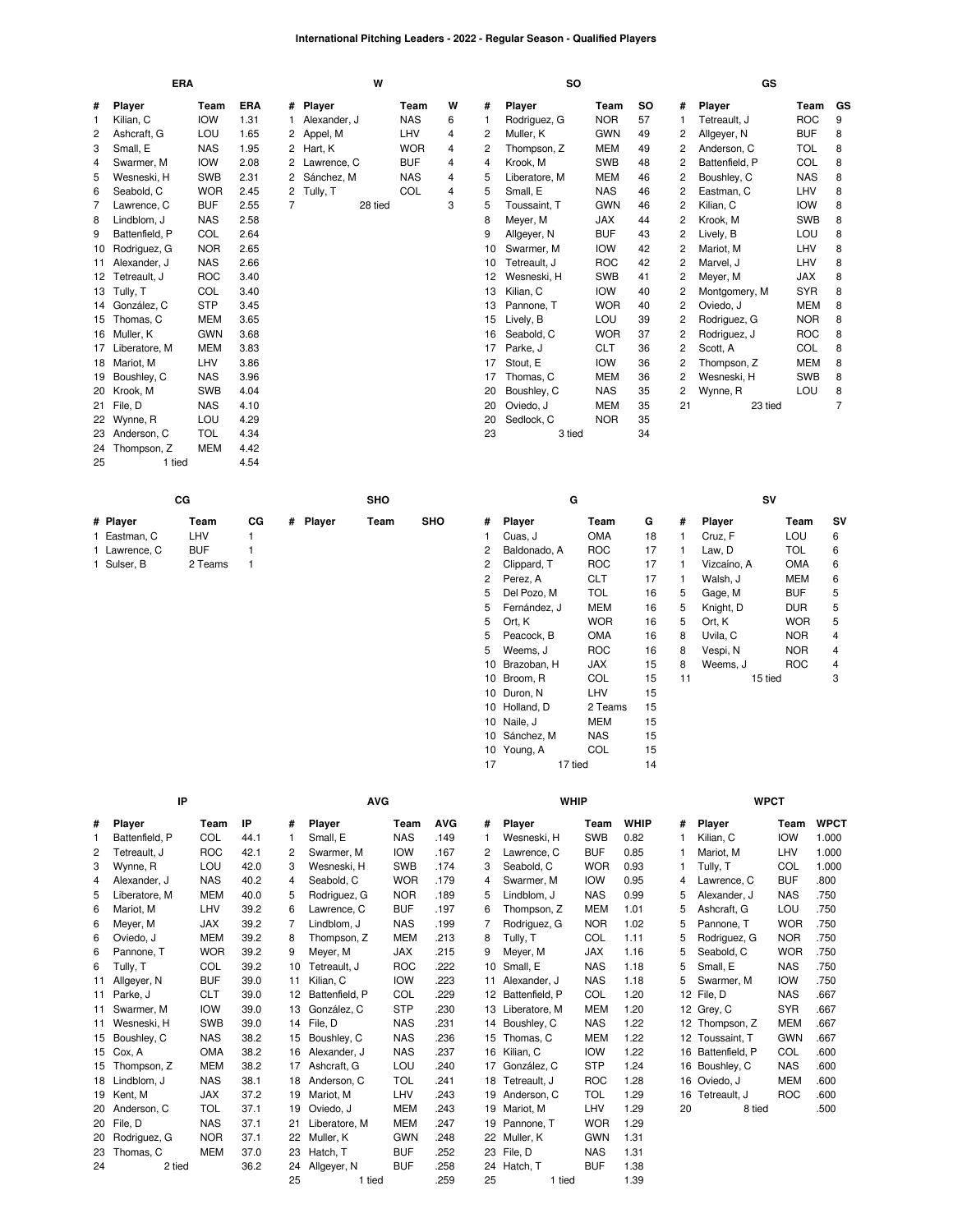| # Player            | Team       | B  | <b>AVG</b> | G   | AВ   | R        | н   | ΤВ  |    | 2B 3B | HR           | RBI          |     | <b>BBIBB</b> | so             | SB           | <b>CS</b> | <b>OBP</b> | <b>SLG</b> | <b>OPS</b> |      | <b>PA SAC</b> |    | <b>SF HBP GIDP</b> |    | Е  |
|---------------------|------------|----|------------|-----|------|----------|-----|-----|----|-------|--------------|--------------|-----|--------------|----------------|--------------|-----------|------------|------------|------------|------|---------------|----|--------------------|----|----|
| 13 Acuña Jr., R     | <b>GWN</b> | R  | .368       | 6   | 19   | 4        |     | 8   |    |       | 0            |              | 6   |              | 6              | 3            | 0         | .520       | .421       | .941       | 25   | O             | 0  | O.                 |    |    |
| 9 Casteel, R        | <b>GWN</b> | R  | .184       | 11  | 38   |          |     | 21  |    |       |              | հ            | 2   |              | 12             |              |           | 225        | .553       | .778       | 40   | <sup>0</sup>  | ŋ  |                    |    |    |
| 24 Contreras, W GWN |            | R  | .292       | -13 | 48   | 2        | 14  | 17  |    |       | 0            | 8            | 3   | 0            | 10             |              | o         | .333       | .354       | .687       | 51   | 0             | 0  |                    |    |    |
| 15 Dean, J          | <b>GWN</b> | R  | .204       | 19  | 54   | 3        | 11  | 13  |    | n     | <sup>0</sup> | 5            | 3   | 0            | 15             | h            |           | .254       | .241       | .495       | 59   | $\Omega$      |    |                    | ŋ  |    |
| 12 Demeritte, T     | <b>GWN</b> | R  | .283       | 12  | 46   |          | 13  | 29  |    |       |              |              | 6   | ი            | 12             |              | 0         | .365       | .630       | .995       | 52   | <sup>0</sup>  | o  |                    | 3  |    |
| 26 DeShields, D GWN |            | -R | .281       | 29  | 89   | 11       | 25  | 29  |    |       |              | 10           |     |              | 30             |              | 4         | .405       | .326       | .731       | 111  | o             |    |                    |    |    |
| 30 Dickerson, A     | <b>GWN</b> |    | .230       | 16  | 61   | 8        | 14  | 25  |    |       | 3            |              | 2   |              | 17             |              | n         | .254       | .410       | .664       | 63   | <sup>0</sup>  | ŋ  | 0                  |    |    |
| 1 Goins, R          | <b>GWN</b> |    | .155       | 29  | 97   | 6        | 15  | 18  |    | O     | 0            | 4            | 2   | ი            | 21             |              |           | .170       | .186       | .356       | 101  |               |    | O.                 | 5  |    |
| 33 Gonzalez, Y      | <b>GWN</b> | -S | .122       | 12  | 41   |          | 5   | 6   |    |       | O            |              | 2   |              | 11             |              |           | .156       | .146       | .302       | 45   |               |    |                    |    |    |
| 5 Gosselin, P       | <b>GWN</b> | R  | .295       | 33  | 122  | 18       | 36  | 56  |    |       | 3            | 13           | 11  |              | 26             | 3            | 0         | 360        | .459       | .819       | 139  | 0             | 3  |                    |    |    |
| 18 Jenista, G       | <b>GWN</b> |    | .274       | 32  | 95   | 18       | 26  | 44  |    |       |              | 12           | 15  | 0            | 32             | <sup>0</sup> | 2         | .369       | .463       | .832       | 111  | 0             |    | O.                 |    |    |
| 28 Nogowski, J      | <b>GWN</b> | R  | .202       | 29  | 94   | 12       | 19  | 28  |    | O     |              | 13           | 13  | o            | 22             |              |           | .310       | .298       | .608       | 113  | <sup>0</sup>  |    |                    |    |    |
| 7 Pabst, A          | <b>GWN</b> | R  | .000       |     | 3    | $\Omega$ | 0   | O   |    |       | 0            | <sup>0</sup> | 0   |              | $\overline{c}$ |              |           | .000       | .000       | .000       | 3    | 0             | 0  |                    |    |    |
| 7 Pérez, H          | <b>GWN</b> | R  | .250       | 16  | 60   | 12       | 15  | 24  |    |       | 2            | 6            | 4   | 0            | 11             |              | o         | .299       | .400       | .699       | 67   | O             |    |                    |    |    |
| 8 Shewmake, B GWN   |            |    | .304       | 32  | 115  | 16       | 35  | 49  |    | n     | 2            |              | 12  | <sup>0</sup> | 18             |              | 0         | .367       | .426       | .793       | 128  | <sup>0</sup>  |    | 0                  |    |    |
| 14 Tromp, C         | <b>GWN</b> | R  | .287       | 24  | 94   | 16       | 27  | 56  |    |       | 8            | 24           | 4   |              | 18             |              | o         | .313       | .596       | .909       | 99   | <sup>0</sup>  |    |                    | 2  |    |
| 17 Tucker, P        | <b>GWN</b> |    | .287       | 30  | 108  | 16       | 31  | 46  |    |       | 2            | 15           | 11  | 0            | 16             |              | 0         | .358       | .426       | .784       | 123  | 0             |    |                    |    |    |
| 4 Valaika, P        | <b>GWN</b> | R  | .279       | 34  | 129  | 20       | 36  | 63  | q  |       | 6            | 26           | 12  | ŋ            | 25             |              |           | .336       | .488       | .824       | 143  | $\Omega$      |    | 0                  |    |    |
| 11 Waters, D        | <b>GWN</b> | S  | .304       | 11  | 46   |          | 14  | 21  |    | O     | 2            | 5            |     | n            | 15             | <sup>0</sup> | 0         | .333       | .457       | .790       | 48   | $\Omega$      | ŋ  |                    |    |    |
|                     | <b>GWN</b> |    | .258       | 41  | 1359 | 186      | 350 | 553 | 73 | 5     | 40           | 172          | 126 |              | 319            | 30           | 10        | .322       | .407       | .729       | 1521 |               | 21 | 14                 | 32 | 25 |
|                     | <b>OPP</b> |    | .243       | 41  | 1369 | 193      | 333 | 550 | 66 | 5     | 47           | 182          | 132 | 0            | 435            | 52           | 5         | .319       | .402       | .721       | 1538 | 2             | 10 | 24                 | 26 |    |

**Gwinnett Stripers Pitching - 2022 - Regular Season - All Players**

| # Player             | Team       |   | w  |    | ERA  | G  | <b>GS CG SHO</b> |   |              |          | <b>GF HLD SV SVO</b> |          |    | ΙP    | н        | R              | ER  | HR.      | HB             | <b>BB IBB</b> |              | so       | <b>AVG</b> | WP BK GIDP |              |          | TBF  |
|----------------------|------------|---|----|----|------|----|------------------|---|--------------|----------|----------------------|----------|----|-------|----------|----------------|-----|----------|----------------|---------------|--------------|----------|------------|------------|--------------|----------|------|
| 32 Alaniz. R         | <b>GWN</b> | R | 2  |    | 3.68 | 12 | O                |   |              | 5        | 0                    |          |    | 14.2  | 12       | 8              | 6   |          | 2              |               | 0            | 20       | .222       | 0          | 0            |          | 65   |
| 53 Brach. B          | <b>GWN</b> | R | 2  |    | 3.07 | 12 |                  |   |              | 6        | 0                    | 2        | 2  | 14.2  | 14       | 5              | 5   |          |                | 6             |              | 14       | .269       | n          |              | 3        | 61   |
| 57 Brennan, B        | <b>GWN</b> | R | 0  |    | 8.04 | 13 | n                | O |              | 0        | 2                    | $\Omega$ | 0  | 15.2  | 25       | 15             | 14  | 3        | $\Omega$       | 9             | 0            | 20       | .352       | U          | <sup>0</sup> |          | 80   |
| 49 Burrows, T        | <b>GWN</b> |   | 3  |    | 3.52 | 13 | ŋ                | 0 |              | 0        | 2                    | 0        | 2  | 15.1  | 11       | 9              | 6   |          | 4              | 4             | 0            | 18       | .190       | n          | n            | $\Omega$ | 69   |
| 48 Cruz. J           | <b>GWN</b> | R | 0  |    | 2.53 | 9  |                  | O |              | 5        |                      | 0        | 0  | 10.2  | 6        | 3              | 3   | 3        | 0              |               | 0            | 16       | .158       |            | <sup>0</sup> | $\Omega$ | 39   |
| 22 Davidson, T       | <b>GWN</b> |   |    |    | 4.44 | 5  | 5                |   |              | 0        | 0                    | 0        | 0  | 26.1  | 21       | 15             | 13  |          |                | 9             |              | 34       | .214       | n          | <sup>0</sup> | 0        | 109  |
| 60 De La Cruz. J GWN |            | R | 0  |    | 8.03 |    |                  |   |              | 2        | 0                    | 0        | 0  | 12.1  | 20       | 14             | 11  |          | 2              |               | 0            | 11       | .351       | 2          | $\Omega$     | 0        | 66   |
| 43 Elder, B          | <b>GWN</b> | R |    |    | 5.50 | 3  | 3                |   |              | 0        | 0                    | 0        | 0  | 18.0  | 14       | 11             | 11  |          | 2              | 5             |              | 19       | .209       |            |              |          | 74   |
| 55 Elledge, S        | <b>GWN</b> | R |    |    | 2.57 | 11 |                  | O |              |          | 2                    | $\Omega$ | 0  | 14.0  | 10       | 4              | 4   | 0        | $\overline{c}$ | 3             | 0            | 21       | .200       | 3          |              | $\Omega$ | 55   |
| 51 Johnstone, C      | <b>GWN</b> | R | 0  |    | 3.22 | 10 |                  | O |              |          | 2                    |          |    | 22.1  | 22       | 10             | 8   |          | 0              | 9             | 0            | 10       | .262       | n.         | <sup>0</sup> | 6        | 95   |
| 39 Kingham, N        | <b>GWN</b> | R |    |    | 2.01 | 11 |                  |   |              | O        | o                    | 0        | o  | 22.1  | 12       | 5              | 5   |          | 0              | 2             | 0            | 19       | .156       |            | <sup>0</sup> |          | 79   |
| 58 Lee, D            | <b>GWN</b> |   |    |    | 2.30 | 14 | 0                | O |              |          |                      | 2        | 2  | 15.2  | 14       | 5              | 4   | 2        | 0              | 2             |              | 23       | .237       | ი          | <sup>0</sup> | 0        | 61   |
| 50 Muller, K         | <b>GWN</b> |   | 2  |    | 3.68 |    |                  | O |              | $\Omega$ | 0                    | 0        | 0  | 36.2  | 34       | 15             | 15  | 4        | 2              | 14            | 0            | 49       | .248       | n          | 0            | 4        | 153  |
| 56 Sittinger, B      | <b>GWN</b> | R |    |    | 7.98 |    |                  |   |              |          |                      | 0        |    | 14.2  | 21       | 13             | 13  | 4        |                | 5             | 0            | 19       | .350       |            | <sup>0</sup> |          | 66   |
| 36 Stephens, J       | <b>GWN</b> | R |    |    | 3.00 |    |                  | ŋ |              | 0        | U                    | 0        | 0  | 6.0   | 4        | $\overline{2}$ | 2   |          | ŋ              | 0             |              |          | 190        | n          | <sup>0</sup> | $\Omega$ | 21   |
| 59 Tonkin, M         | <b>GWN</b> | R | 2  |    | 3.38 | 11 | n                | O |              | 8        |                      | 3        | 4  | 10.2  | 9        | 4              | 4   | 2        |                | 5             |              | 17       | .220       |            |              | $\Omega$ | 47   |
| 62 Toussaint, T      | <b>GWN</b> | R | 2  |    | 5.00 | 8  |                  | O |              | 0        | U                    | $\Omega$ | 0  | 36.0  | 36       | 20             | 20  | 6        | 4              | 20            | <sup>0</sup> | 46       | .259       | 2          | <sup>0</sup> | 4        | 164  |
| 54 Vincent, N        | <b>GWN</b> | R | 0  |    | 5.40 | 11 |                  |   |              | 4        | 2                    | $\Omega$ |    | 13.1  | 15       | 8              | 8   | 2        | $\Omega$       | 3             | 0            | 23       | .278       |            | <sup>0</sup> |          | 57   |
| 33 Vodnik. V         | <b>GWN</b> | R | 0  |    | 0.00 |    | 0                | 0 |              | 0        |                      | 0        | 0  | 1.0   | $\Omega$ | $\Omega$       | 0   | $\Omega$ | 0              | 2             | 0            | $\Omega$ | .000       | n          | 0            |          | 4    |
| 37 Winans, A         | <b>GWN</b> | R | 0  |    | 6.55 | 3  | 3                | O |              | 0        | o                    | 0        | 0  | 11.0  | 9        | 8              | 8   | 2        | 2              | 6             | 0            | 11       | .220       |            | <sup>0</sup> |          | 49   |
| 45 Woods, W          | <b>GWN</b> | R | O  |    | 0.00 | 5  | O                | O |              |          | 0                    | $\Omega$ | 0  | 3.2   |          |                | 0   | 0        | 0              | 0             |              | 8        | .077       | n          | 0            | $\Omega$ | 13   |
| 19 Ynoa, H           | <b>GWN</b> | R |    | 2  | 6.04 | 5  | 5                | U | <sup>n</sup> | $\Omega$ | 0                    | $\Omega$ | 0  | 25.1  | 23       | 18             | 17  | 6        | $\Omega$       | 13            | <sup>0</sup> | 30       | .240       | 3          | $\Omega$     |          | 111  |
|                      | <b>GWN</b> |   | 21 | 20 | 4.40 | 41 | 41               | 0 | 2            | 41       | 15                   | 9        | 14 | 360.1 | 333      | 193            | 176 | 47       | 24             | 132           | 0            | 435      | .243       | 17         | $\mathbf{2}$ | 26       | 1538 |
|                      | <b>OPP</b> |   | 20 | 21 | 4.33 | 41 | 41               | 0 | 4            | 41       | 22                   | 9        | 14 | 357.1 | 350      | 186            | 172 | 40       | 14             | 126           |              | 319      | .258       | 19         | 5            | 32       | 1521 |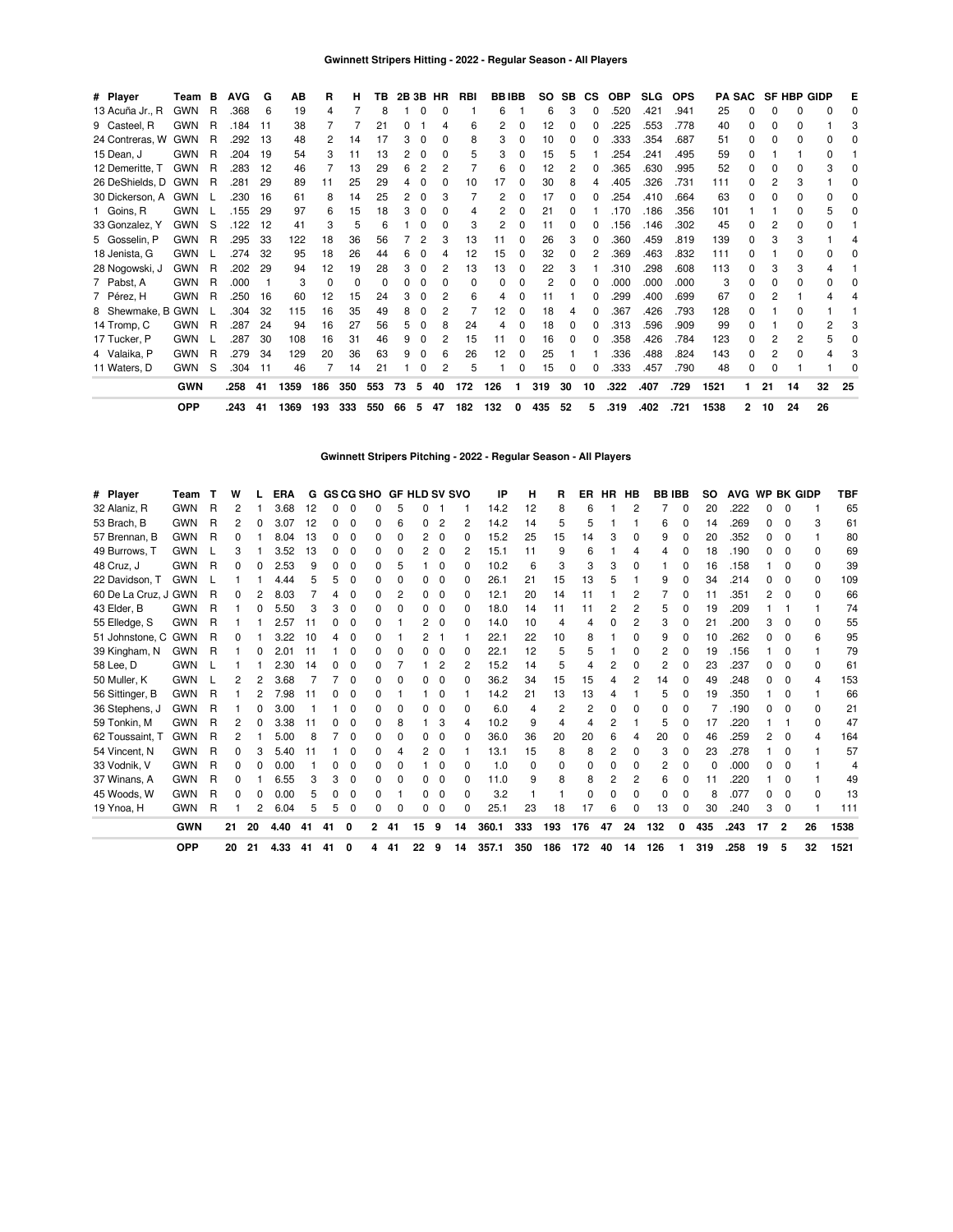| # Player              | Team       | в | <b>AVG</b> | G   | AВ       | R   | н        | ΤВ  |    | 2B 3B    | HR           | RBI | <b>BBIBB</b> |   | SO. | <b>SB</b> | СS | <b>OBP</b> | <b>SLG</b> | <b>OPS</b> |      |              |              | PA SAC SF HBP GIDP |    | Е  |
|-----------------------|------------|---|------------|-----|----------|-----|----------|-----|----|----------|--------------|-----|--------------|---|-----|-----------|----|------------|------------|------------|------|--------------|--------------|--------------------|----|----|
| 44 Baker, L           | <b>MEM</b> | R | .224       | -31 | 116      | 12  | 26       | 52  | 5  | 0        |              | 14  | 9            | 0 | 32  | 0         | ŋ  | .283       | .448       | .731       | 127  | O            |              |                    |    |    |
| 21 Burleson, A        | MEM        |   | .311       | 34  | 132      | 24  | 41       | 75  | 5  |          | 9            | 29  | 9            | 0 | 22  | 2         | 0  | 359        | .568       | .927       | 142  | O            |              |                    | 5  |    |
| 19 Capel, C           | MEM        |   | .232       | 31  | 125      | 16  | 29       | 49  | 4  |          |              | 13  | 5            | 0 | 25  | 8         |    | 262        | .392       | .654       | 130  | O            | 0            |                    | 3  |    |
| 40 Coulter, C         | <b>MEM</b> | R | .167       | -11 | 36       | 3   | 6        | 6   | ŋ  | $\Omega$ | <sup>0</sup> |     | 4            | 0 | 12  | O         | ŋ  | .318       | 167        | .485       | 44   | n            | <sup>0</sup> | 4                  |    |    |
| 11 DeJong, P          | MEM        | R | .182       | 8   | 33       | 4   | 6        | я   |    | 0        |              |     |              |   | 10  |           |    | .222       | .242       | .464       | 36   | O            |              |                    |    |    |
| 27 DeLuzio, B         | MEM        | R | .233       | 30  | 103      | 15  | 24       | 43  |    |          | 5            | 14  | 10           | 0 | 31  |           |    | .319       | .417       | .736       | 116  | 0            | O            | 3                  |    |    |
| 47 Donovan, B         | MEM        |   | .298       | 16  | 57       | 12  | 17       | 23  | 3  | 0        |              | 6   | 8            | 0 | 8   |           |    | .385       | .404       | .789       | 65   | O            |              | ŋ                  | 2  |    |
| 38 Fernández, J       | MEM        | R | .000       | 17  | $\Omega$ | 0   | $\Omega$ | 0   | 0  | 0        |              | 0   | O            | 0 | 0   |           | ŋ  | .000       | .000       | .000       | 0    |              | O            | <sup>0</sup>       | 0  |    |
| 12 Gorman, N          | MEM        |   | .308       | 34  | 133      | 31  | 41       | 90  | 4  | 0        | 15           | 23  | 12           | 0 | 50  | 3         | 0  | .367       | .677       | .044       | 147  | O            |              |                    | 0  |    |
| 75 Herrera, I         | MEM        | R | .310       | 20  | 71       | 12  | 22       | 35  | 5  |          |              | 13  | 11           | 0 | 19  |           |    | .405       | .493       | .898       | 84   |              |              |                    | 3  |    |
| 32 Hurst, S           | MEM        |   | .217       | 14  | 46       | 6   | 10       | 11  |    | 0        |              | 3   | 5            | 0 | 15  |           |    | 294        | .239       | .533       | 51   | O            | O            | $\Omega$           | 2  |    |
| 7 Mendoza, E          | MEM        | R | .212       | 29  | 99       | 15  | 21       | 34  | 4  | 0        |              | 11  | 12           | 0 | 15  |           | 0  | .301       | .343       | .644       | 113  | O            |              |                    |    |    |
| 41 Nootbaar, L        | MEM        |   | .229       | 10  | 35       | 8   | 8        | 14  | 3  | 0        |              |     | 8            | 0 | 8   | 2         | 0  | .378       | .400       | .778       | 45   | O            |              |                    |    |    |
| 5 Robertson, K        | MEM        | R | .206       | 29  | 102      | 18  | 21       | 41  | 5  | 0        |              | 13  | 21           | 0 | 32  | 6         | n  | .367       | .402       | .769       | 128  | O            | O            | 5                  |    |    |
| 64 Sánchez, A         | <b>MEM</b> | R | .206       | 18  | 63       |     | 13       | 19  | 3  | $\Omega$ |              | 5   | 8            | 0 | 20  |           | ŋ  | .296       | .302       | .598       | 71   | n            | O            | <sup>0</sup>       | 3  |    |
| 13 Spangenberg, C MEM |            |   | .198       | 28  | 106      | 14  | 21       | 36  | 4  |          | 3            | 16  |              | 0 | 41  | 5         |    | 252        | .340       | .592       | 115  | O            |              |                    |    |    |
| 65 Toerner, J         | MEM        |   | .194       | 12  | 31       | 3   | 6        |     |    | $\Omega$ |              | 3   | 4            | 0 | 15  |           |    | .289       | .226       | .515       | 38   | <sup>0</sup> |              |                    | 0  |    |
| 68 Yepez, J           | MEM        | R | .279       | 22  | 86       | 15  | 24       | 56  | 5  | 0        | 9            | 26  | 5            | 0 | 21  |           | n  | .323       | .651       | .974       | 93   | O            |              |                    |    |    |
|                       | <b>MEM</b> |   | .245       | 41  | 1374     | 215 | 336      | 599 | 56 | 6        | 65           | 198 | 140          | 0 | 376 | 42        | 5  | .322       | .436       | .758       | 1545 | 0            | 10           | 21                 | 28 | 23 |
|                       | <b>OPP</b> |   | .263       | 41  | 1379     | 205 | 362      | 624 | 75 | 8        | 57           | 197 | 137          | 0 | 379 | 34        | 11 | .334       | .453       | .787       | 1548 | 2            | 12           | 18                 | 31 |    |

**Memphis Redbirds Pitching - 2022 - Regular Season - All Players**

| # Player             | Team       |   | w  |    | ERA   | G  |    |              | <b>GS CG SHO</b> |    | <b>GF HLD</b> |          | <b>SV SVO</b> | IP    | н   | R            | ER  | HR HB |          | <b>BB IBB</b> |              | so  | <b>AVG</b> |    |              | WP BK GIDP   | TBF  |
|----------------------|------------|---|----|----|-------|----|----|--------------|------------------|----|---------------|----------|---------------|-------|-----|--------------|-----|-------|----------|---------------|--------------|-----|------------|----|--------------|--------------|------|
| 46 Bosiokovic, J MEM |            | R | 0  | 0  | 0.00  | з  | n  | O            | n                |    | 0             | 2        | 2             | 2.1   | 0   | <sup>0</sup> | O   |       | 0        |               | <sup>0</sup> | 3   | .000       | n. | <sup>n</sup> | <sup>0</sup> | 8    |
| 55 Brooks, A         | <b>MEM</b> | R | 0  |    | 8.22  | 2  |    | O            |                  |    | 0             | $\Omega$ | <sup>0</sup>  | 7.2   | 11  |              |     |       | 0        | 3             | <sup>0</sup> | З   | .344       |    |              |              | 36   |
| 38 Fernández, J MEM  |            | R |    |    | 6.35  | 16 |    | C            |                  |    | 3             |          | 2             | 17.0  | 23  | 14           | 12  |       | 2        |               |              | 20  | .319       | 5  |              | 2            | 82   |
| 15 Liberatore, M MEM |            |   |    | 3  | 3.83  |    |    | O            |                  |    |               | O        | O             | 40.0  | 36  | 17           | 17  | 5     | 2        | 12            |              | 46  | .247       |    |              | з            | 162  |
| 66 McAllister, Z MEM |            | R |    | 0  | 6.46  | 13 |    | 0            |                  | 6  |               | $\Omega$ | 0             | 15.1  | 15  | 11           | 11  |       |          | 14            | 0            | 25  | .246       | 0  |              |              | 76   |
| 26 Naile, J          | MEM        | R |    | 2  | 4.03  | 15 |    | 0            | O                |    |               | $\Omega$ | O             | 22.1  | 28  | 12           | 10  |       | $\Omega$ | 8             |              | 20  | .301       | 2  | 0            | 2            | 102  |
| Naughton, P          | MEM        |   |    | n  | 2.25  | 6  |    | <sup>0</sup> | n                | n  | 0             | $\Omega$ | O             | 12.0  | 14  | 3            | 3   |       |          | 2             |              | 13  | .298       | n. |              | 2            | 50   |
| 48 Oviedo, J         | MEM        | R | 3  | 2  | 5.67  | 8  | 8  | 0            | n                | n  | 0             | 0        | <sup>0</sup>  | 39.2  | 36  | 27           | 25  | 12    |          | 19            | 0            | 35  | .243       | 2  | <sup>0</sup> | 5            | 169  |
| 71 Parker, B         | MEM        | R |    |    | 2.70  | 13 |    | O            |                  |    | 3             | $\Omega$ | O             | 13.1  |     | 4            | 4   |       |          | 4             | 0            | 17  | 152        |    |              |              | 51   |
| 36 Parsons, T        | MEM        | R |    | 0  | 5.66  | 12 |    | O            | n                |    | 2             | $\Omega$ | O             | 20.2  | 18  | 14           | 13  |       | o        | 8             |              | 15  | .231       |    |              | ŋ            | 87   |
| 37 Rondón, A         | MEM        | R | 2  | 0  | 3.97  | 11 |    | $\Omega$     | O                |    |               | O        |               | 22.2  | 16  | 10           | 10  | 5     | 0        | 13            |              | 27  | .195       | 2  |              | <sup>0</sup> | 96   |
| 54 Ryan, K           | MEM        |   |    | 0  | 4.24  | 14 |    | 0            | O                |    | 3             | $\Omega$ | 0             | 17.0  | 19  | 8            | 8   | 3     | 3        | 8             | 0            | 13  | .279       |    |              | 3            | 79   |
| 56 Thomas, C         | <b>MEM</b> |   | 2  | 2  | 3.65  | 8  | հ  | O            | n                |    | 0             | $\Omega$ | ŋ             | 37.0  | 39  | 19           | 15  | 3     |          | 6             | <sup>0</sup> | 36  | .271       | n  |              | 2            | 154  |
| 39 Thompson, Z MEM   |            |   | 2  |    | 4.42  | 8  | 8  | O            | n                |    | 0             | $\Omega$ | O             | 38.2  | 30  | 20           | 19  |       | 4        | 9             |              | 49  | .213       | 2  |              | 2            | 155  |
| 51 VerHagen, D MEM   |            | R | 0  | 0  | 5.40  |    |    | O            | n                | O  | 0             | $\Omega$ | O             | 1.2   |     |              |     |       | 0        |               | 0            |     | .167       | n. | $\Omega$     | <sup>0</sup> |      |
| 16 Waddell, B        | MEM        |   |    |    | 4.73  | 12 |    | O            | n                | 6  |               | 2        | 2             | 13.1  | 17  |              |     |       |          | 4             |              | 16  | .315       |    |              |              | 60   |
| 12 Walsh, J          | MEM        | R |    | 0  | 0.75  | 10 |    | O            | n                | 9  | 0             | 6        | 6             | 12.0  | 6   | 2            |     |       | ŋ        | 5.            |              | 17  | .146       |    |              | <sup>0</sup> | 46   |
| Whitley, K           | MEM        | R |    | 0  | 2.25  | 3  |    | 0            | O                |    |               |          |               | 4.0   | 3   |              |     |       | 0        |               |              | 2   | .200       | 0  | 0            | <sup>0</sup> | 15   |
| Woodford, J          | <b>MEM</b> | R |    | 0  | 6.00  |    |    | O            | O                |    |               | O        | O             | 3.0   | 4   | 2            | 2   |       | 0        |               | 0            | 0   | .364       | n. | <sup>0</sup> |              | 13   |
| 50 Zeuch, T          | MEM        | R | 0  | 4  | 11.64 | 5  | 5  | 0            | O                | O  | 0             | 0        | 0             | 19.1  | 39  | 26           | 25  | 6     |          | 11            | $\Omega$     | 20  | .448       | 0  | $\Omega$     | 5            | 100  |
|                      | <b>MEM</b> |   | 21 | 20 | 4.76  | 41 | 41 | 0            | 2                | 41 | 16            | 12       | 14            | 359.0 | 362 | 205          | 190 | 57    | 18       | 137           | 0            | 379 | .263       | 17 | 4            | 31           | 1548 |
|                      | <b>OPP</b> |   | 20 | 21 | 4.89  | 41 | 41 | 0            | 0                | 41 | 19            | 13       | 20            | 361.0 | 336 | 215          | 196 | 65    | 21       | 140           | 0            | 376 | .245       | 21 | 5            | 28           | 1545 |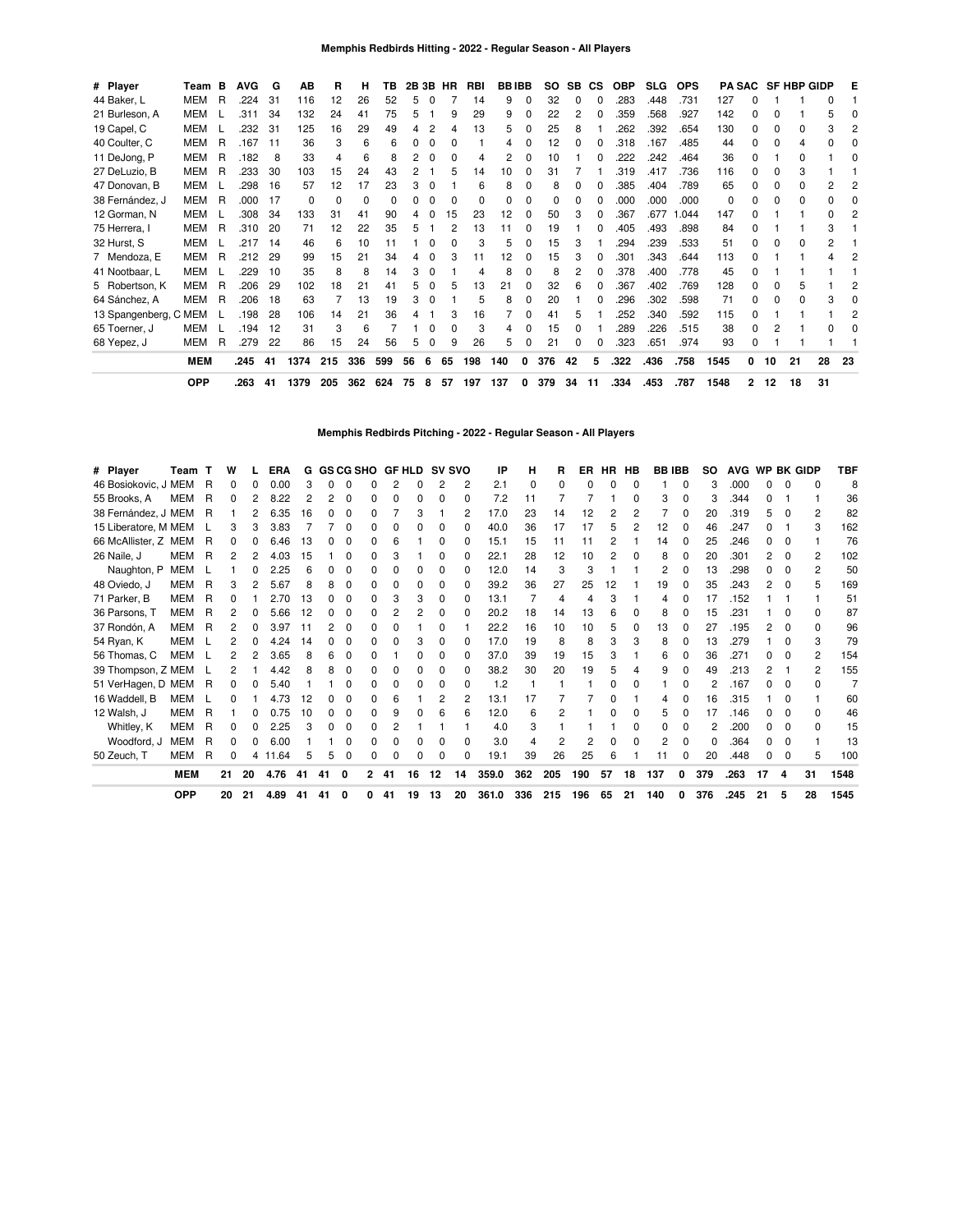### **Gwinnett Stripers Hitting Vs. Memphis Redbirds Pitching - Career**

| Batter        | <b>Pitcher</b> | Season        | AVG   | АB                      | н              | тв                      | 2Β             | зв | HR | RBI          | BВ             | IBB | so                      | ОВР   | SLG   | <b>OPS</b> | PA                      | <b>HBP</b>  | SAC | SF           | <b>GIDP</b>    |
|---------------|----------------|---------------|-------|-------------------------|----------------|-------------------------|----------------|----|----|--------------|----------------|-----|-------------------------|-------|-------|------------|-------------------------|-------------|-----|--------------|----------------|
| Burrows, T    | TOTAL          | <b>CAREER</b> | .000  | 1                       | 0              | 0                       | 0              | 0  | 0  | 0            | 0              | 0   | 1                       | .000  | .000  | .000       | 1                       | 0           | 0   | 0            | 0              |
| Casteel, R    | Bosiokovic, J  | Career        | .000  | 1                       | 0              | 0                       | 0              | 0  | 0  | $\mathbf 0$  | 0              | 0   | $\mathbf 0$             | .000  | .000  | .000       | $\mathbf{1}$            | $\mathbf 0$ | 0   | $\mathbf 0$  | $\mathbf 0$    |
| Casteel, R    | Fernández, J   | Career        | .000  | 2                       | 0              | 0                       | 0              | 0  | 0  | 0            | 1              | 0   | $\mathbf{1}$            | .333  | .000  | .333       | 3                       | 0           | 0   | 0            | 0              |
| Casteel, R    | Liberatore, M  | Career        | .000  | 2                       | 0              | 0                       | 0              | 0  | 0  | 0            | 0              | 0   | $\mathbf 0$             | .000  | .000  | .000       | $\overline{\mathbf{c}}$ | 0           | 0   | $\mathbf 0$  | 0              |
| Casteel, R    | Naughton, P    | Career        | 1.000 | 1                       | $\mathbf{1}$   | 4                       | 0              | 0  | 1  | $\mathbf{1}$ | 0              | 0   | 0                       | 1.000 | 4.000 | 5.000      | $\mathbf{1}$            | 0           | 0   | $\mathbf 0$  | $\mathbf 0$    |
| Casteel, R    | Oviedo, J      | Career        | .000  | 2                       | 0              | 0                       | 0              | 0  | 0  | 0            | 0              | 0   | $\mathbf{1}$            | .000  | .000  | .000       | 2                       | 0           | 0   | 0            | 0              |
| Casteel, R    | Parsons, T     | Career        | .000  | 1                       | 0              | 0                       | 0              | 0  | 0  | $\mathbf 0$  | 0              | 0   | 0                       | .000  | .000  | .000       | $\mathbf{1}$            | 0           | 0   | $\mathbf 0$  | $\mathbf 0$    |
| Casteel, R    | Rondón, A      | Career        | .000  | 2                       | 0              | 0                       | 0              | 0  | 0  | 0            | 0              | 0   | $\mathbf{1}$            | .000  | .000  | .000       | 2                       | 0           | 0   | $\mathbf 0$  | 0              |
| Casteel, R    | Ryan, K        | Career        | .000  | 1                       | 0              | 0                       | 0              | 0  | 0  | 0            | 1              | 0   | $\mathbf{1}$            | .500  | .000  | .500       | $\overline{c}$          | 0           | 0   | $\mathbf 0$  | $\mathbf 0$    |
| Casteel, R    | Thomas, C      | Career        | .167  | 6                       | 1              |                         | 0              | 0  | 0  | $\mathbf 0$  | $\mathbf{1}$   | 0   | $\overline{c}$          | .286  | .167  | .453       | $\overline{7}$          | $\mathbf 0$ | 0   | 0            | $\mathbf 0$    |
| Casteel, R    | Thompson, Z    | Career        | .250  | 4                       | $\mathbf{1}$   | $\overline{c}$          | 1              | 0  | 0  | $\mathbf 0$  | 0              | 0   | $\mathbf{1}$            | .250  | .500  | .750       | 4                       | 0           | 0   | $\mathbf 0$  | $\mathbf 0$    |
| Casteel, R    | Whitley, K     | Career        | .000  | $\overline{c}$          | 0              | $\mathbf 0$             | 0              | 0  | 0  | 0            | 0              | 0   | $\mathbf{1}$            | .000  | .000  | .000       | $\overline{c}$          | 0           | 0   | $\mathbf 0$  | $\mathbf 0$    |
| Casteel, R    | <b>TOTAL</b>   | <b>CAREER</b> | .116  | 43                      | 5              | 9                       | 1              | 0  | 1  | 2            | 4              | 0   | 17                      | .208  | .209  | .417       | 48                      | 1           | 0   | 0            | 0              |
| Contreras, W  | Fernández, J   |               | .000  | 1                       | 0              | 0                       | 0              | 0  | 0  | 0            | 0              | 0   | $\mathbf{1}$            | .000  | .000  | .000       | $\mathbf{1}$            | 0           | 0   | $\mathbf 0$  | 0              |
| Contreras, W  |                | Career        | .000  | 4                       | 0              | 0                       | 0              | 0  | 0  | 0            | 0              | 0   | 0                       | .000  | .000  |            | 4                       | 0           | 0   | $\mathbf 0$  | 0              |
|               | Liberatore, M  | Career        |       |                         |                |                         |                |    |    |              |                |     |                         |       |       | .000       |                         |             |     |              | 0              |
| Contreras, W  | Oviedo, J      | Career        | .000  | 4                       | 0              | 0                       | 0              | 0  | 0  | 0            | 0              | 0   | 2                       | .000  | .000  | .000       | 4                       | 0           | 0   | $\mathbf 0$  |                |
| Contreras, W  | Rondón, A      | Career        | 1.000 | 2                       | $\overline{c}$ | 5                       | 0              | 0  | 1  | 3            | 0              | 0   | 0                       | 1.000 | 2.500 | 3.500      | 2                       | 0           | 0   | $\mathbf 0$  | 0              |
| Contreras, W  | Thomas, C      | Career        | .500  | 2                       | $\mathbf{1}$   | 1                       | 0              | 0  | 0  | 0            | 0              | 0   | $\mathbf{1}$            | .500  | .500  | 1.000      | $\overline{\mathbf{c}}$ | 0           | 0   | 0            | $\mathbf 0$    |
| Contreras, W  | Thompson, Z    | Career        | .000  | $\overline{c}$          | 0              | 0                       | 0              | 0  | 0  | 0            | 0              | 0   | $\overline{c}$          | .000  | .000  | .000       | $\overline{\mathbf{c}}$ | 0           | 0   | $\mathbf 0$  | 0              |
| Contreras, W  | Whitley, K     | Career        | .000  | 1                       | 0              | 0                       | 0              | 0  | 0  | 0            | 0              | 0   | 0                       | .000  | .000  | .000       | $\mathbf{1}$            | 0           | 0   | $\mathbf 0$  | $\mathbf 0$    |
| Contreras, W  | TOTAL          | <b>CAREER</b> | .161  | 31                      | 5              | 8                       | 0              | 0  | 1  | 3            | $\overline{2}$ | 0   | 11                      | .212  | .258  | .470       | 33                      | 0           | 0   | 0            | $\mathbf{1}$   |
| De La Cruz, J | <b>TOTAL</b>   | <b>CAREER</b> | .000  | 4                       | 0              | 0                       | 0              | 0  | 0  | 0            | 0              | 0   | 4                       | .000  | .000  | .000       | 4                       | 0           | 0   | 0            | 0              |
| Dean, J       | Fernández, J   | Career        | .000  | 2                       | 0              | 0                       | 0              | 0  | 0  | 0            | 0              | 0   | $\overline{c}$          | .000  | .000  | .000       | 2                       | 0           | 0   | 0            | 0              |
| Dean, J       | Liberatore, M  | Career        | .000  | 1                       | 0              | 0                       | 0              | 0  | 0  | 0            | 0              | 0   | $\mathbf{1}$            | .000  | .000  | .000       | 1                       | 0           | 0   | $\mathbf 0$  | $\mathbf 0$    |
| Dean, J       | Naughton, P    | Career        | .000  | 0                       | 0              | 0                       | 0              | 0  | 0  | 0            | $\mathbf{1}$   | 0   | 0                       | 1.000 | .000  | 1.000      | $\mathbf{1}$            | 0           | 0   | $\mathbf 0$  | 0              |
| Dean, J       | Oviedo, J      | Career        | .000  | 2                       | 0              | 0                       | 0              | 0  | 0  | 0            | 0              | 0   | 0                       | .000  | .000  | .000       | $\overline{c}$          | 0           | 0   | $\mathbf 0$  | $\mathbf 0$    |
| Dean, J       | Parsons, T     | Career        | .000  | $\overline{2}$          | 0              | 0                       | 0              | 0  | 0  | $\mathbf{1}$ | 0              | 0   | 0                       | .000  | .000  | .000       | $\overline{c}$          | $\mathbf 0$ | 0   | $\mathbf 0$  | $\mathbf 0$    |
| Dean, J       | Rondón, A      | Career        | .000  | 1                       | 0              | 0                       | 0              | 0  | 0  | 0            | 1              | 0   | 1                       | .500  | .000  | .500       | $\overline{c}$          | 0           | 0   | $\mathbf 0$  | $\mathbf 0$    |
| Dean, J       | Ryan, K        | Career        | .000  | 1                       | 0              | 0                       | 0              | 0  | 0  | 0            | 0              | 0   | 0                       | .500  | .000  | .500       | $\overline{\mathbf{c}}$ | -1          | 0   | $\mathbf 0$  | $\mathbf 0$    |
| Dean, J       | Thompson, Z    | Career        | .000  | 1                       | 0              | 0                       | 0              | 0  | 0  | 0            | 0              | 0   | 0                       | .000  | .000  | .000       | $\mathbf{1}$            | 0           | 0   | $\mathbf 0$  | 0              |
| Dean, J       | Walsh, J       | Career        | 1.000 | 1                       | -1             |                         | 0              | 0  | 0  | 0            | 0              | 0   | 0                       | 1.000 | 1.000 | 2.000      | $\mathbf{1}$            | 0           | 0   | $\mathbf 0$  | 0              |
| Dean, J       | Zeuch, T       | Career        | .250  | 4                       | 1              | 1                       | 0              | 0  | 0  | 0            | 0              | 0   | 3                       | .250  | .250  | .500       | 4                       | 0           | 0   | $\mathbf 0$  | 0              |
| Dean, J       | TOTAL          | <b>CAREER</b> | .125  | 16                      | $\overline{2}$ | $\overline{2}$          | 0              | 0  | 0  | 1            | $\overline{2}$ | 0   | 8                       | .263  | .125  | .388       | 19                      | 1           | 0   | 0            | 0              |
| Demeritte, T  | Bosiokovic, J  | Career        | .000  | 2                       | 0              | $\mathbf 0$             | 0              | 0  | 0  | 0            | $\mathbf{1}$   | 0   | 2                       | .333  | .000  | .333       | 3                       | 0           | 0   | $\mathbf 0$  | 0              |
| Demeritte, T  | Fernández, J   | Career        | .500  | 4                       | $\overline{c}$ | 5                       | 0              | 0  | 1  | 3            | 0              | 0   | 0                       | .500  | 1.250 | 1.750      | 4                       | 0           | 0   | 0            | $\mathbf 0$    |
| Demeritte, T  | Liberatore, M  | Career        | .375  | 8                       | 3              | $\overline{7}$          | 1              | 0  | 1  | $\mathbf{1}$ | 0              | 0   | $\pmb{0}$               | .375  | .875  | 1.250      | 8                       | 0           | 0   | $\mathbf 0$  | 0              |
| Demeritte, T  | McAllister, Z  | Career        | .000  | 1                       | 0              | 0                       | 0              | 0  | 0  | 0            | $\mathbf{1}$   | 0   | $\mathbf{1}$            | .500  | .000  | .500       | $\overline{c}$          | 0           | 0   | $\mathbf 0$  | 0              |
| Demeritte, T  | Naile, J       | Career        | .000  | 2                       | 0              | 0                       | 0              | 0  | 0  | 0            | 0              | 0   | $\mathbf{1}$            | .000  | .000  | .000       | $\overline{\mathbf{c}}$ | 0           | 0   | $\mathbf 0$  | 0              |
| Demeritte, T  | Naughton, P    | Career        | 1.000 | 1                       | $\mathbf{1}$   | 2                       | 1              | 0  | 0  | 0            | 0              | 0   | 0                       | 1.000 | 2.000 | 3.000      | $\mathbf{1}$            | 0           | 0   | $\mathbf 0$  | $\mathbf 0$    |
| Demeritte, T  | Oviedo, J      | Career        | .000  | 2                       | 0              | 0                       | 0              | 0  | 0  | 0            | 0              | 0   | 1                       | .000  | .000  | .000       | 2                       | 0           | 0   | 0            | $\mathbf 0$    |
| Demeritte, T  | Parsons, T     | Career        | .000  | 6                       | 0              | 0                       | 0              | 0  | 0  | 0            | 0              | 0   | 4                       | .000  | .000  | .000       | 6                       | 0           | 0   | $\mathbf 0$  | $\mathbf 0$    |
| Demeritte, T  | Rondón, A      | Career        | .000  | 6                       | 0              | 0                       | 0              | 0  | 0  | $\mathbf{1}$ | 2              | 0   | 0                       | .250  | .000  | .250       | 8                       | 0           | 0   | 0            | 0              |
| Demeritte, T  | Ryan, K        | Career        | .000  | 1                       | 0              | 0                       | 0              | 0  | 0  | 0            | 0              | 0   | 0                       | .000  | .000  | .000       | $\mathbf{1}$            | 0           | 0   | $\mathbf 0$  | $\mathbf{1}$   |
|               |                |               |       | 6                       |                | 5                       | $\overline{c}$ | 0  | 0  | $\mathbf{1}$ | 1              | 0   | $\overline{c}$          | .571  |       |            | $\overline{7}$          | $\mathbf 0$ | 0   | 0            | $\mathbf 0$    |
| Demeritte, T  | Thomas, C      | Career        | .500  |                         | 3              |                         |                |    |    |              |                |     |                         |       | .833  | 1.404      |                         |             |     |              | $\mathbf 0$    |
| Demeritte, T  | Thompson, Z    | Career        | .444  | 9                       | 4              | 10                      | 1              | 1  | 1  | 5            | 1              | 0   | $\overline{c}$          | .500  | 1.111 | 1.611      | 10                      | 0           | 0   | $\mathbf 0$  |                |
| Demeritte, T  | Whitley, K     | Career        | .000  | $\mathbf{1}$            | 0              | $\Omega$                | 0              | 0  | 0  | $\mathbf 0$  | 0              | 0   | $\mathbf{1}$            | .000  | .000  | .000       | $\mathbf{1}$            | 0           | 0   | $\Omega$     | 0              |
| Demeritte, T  | Zeuch, T       | Career        | .400  | 5                       | 2              | $\overline{4}$          | 2              | 0  | 0  | 0            | 0              | 0   | $\mathbf{1}$            | .400  | .800  | 1.200      | 5                       | C           | 0   | $\mathbf 0$  | -1             |
| Demeritte, T  | <b>TOTAL</b>   | CAREER        | .290  | 69                      | 20             | 45                      | 8              | 1  | 5  | 14           | 14             | 0   | 23                      | 417   | .652  | 1.069      | 84                      | 1           | 0   | $\mathbf{0}$ | $\overline{2}$ |
| DeShields, D  | Fernández, J   | Career        | 1.000 | 1                       | 1              | 1                       | 0              | 0  | 0  | 0            | 0              | 0   | 0                       | 1.000 | 1.000 | 2.000      | $\mathbf{1}$            | 0           | 0   | 0            | 0              |
| DeShields, D  | Naile, J       | Career        | 1.000 | 1                       | 1              | 1                       | 0              | 0  | 0  | 0            | 0              | 0   | 0                       | 1.000 | 1.000 | 2.000      | $\mathbf{1}$            | 0           | 0   | 0            | 0              |
| DeShields, D  | Naughton, P    | Career        | .000  | 1                       | 0              | 0                       | 0              | 0  | 0  | 0            | 0              | 0   | $\mathbf{1}$            | .000  | .000  | .000       | $\mathbf{1}$            | 0           | 0   | 0            | 0              |
| DeShields, D  | Rondón. A      | Career        | .500  | 2                       | $\mathbf{1}$   | $\overline{\mathbf{c}}$ | 1              | 0  | 0  | 0            | 0              | 0   | 0                       | .500  | 1.000 | 1.500      | $\sqrt{2}$              | 0           | 0   | $\mathbf 0$  | 0              |
| DeShields, D  | Ryan, K        | Career        | .000  | 1                       | 0              | 0                       | 0              | 0  | 0  | 0            | 0              | 0   | 0                       | .000  | .000  | .000       | $\mathbf{1}$            | 0           | 0   | 0            | 0              |
| DeShields, D  | Thomas, C      | Career        | .250  | 4                       | $\mathbf{1}$   | 1                       | 0              | 0  | 0  | 0            | 0              | 0   | $\overline{\mathbf{c}}$ | .250  | .250  | .500       | 4                       | 0           | 0   | 0            | 0              |
| DeShields, D  | Thompson, Z    | Career        | .000  | 1                       | 0              | 0                       | 0              | 0  | 0  | $\mathbf{1}$ | 0              | 0   | $\mathbf{1}$            | .000  | .000  | .000       | $\overline{c}$          | 0           | 0   | $\mathbf{1}$ | 0              |
| DeShields, D  | Waddell, B     | Career        | .000  | 0                       | 0              | 0                       | 0              | 0  | 0  | 0            | $\mathbf{1}$   | 0   | 0                       | 1.000 | .000  | 1.000      | $\mathbf{1}$            | 0           | 0   | 0            | 0              |
| DeShields, D  | Woodford, J    | Career        | .333  | 3                       | $\overline{1}$ | 1                       | 0              | 0  | 0  | $\mathbf{1}$ | $\mathbf{1}$   | 0   | $\overline{\mathbf{c}}$ | .500  | .333  | .833       | $\overline{4}$          | 0           | 0   | 0            | 0              |
| DeShields, D  | Zeuch, T       | Career        | .500  | 2                       | $\mathbf{1}$   | 1                       | 0              | 0  | 0  | 0            | $\mathbf{1}$   | 0   | 0                       | .667  | .500  | 1.167      | 3                       | 0           | 0   | 0            | 0              |
| DeShields, D  | TOTAL          | <b>CAREER</b> | .310  | 42                      | 13             | 18                      | 2              | 0  | 1  | 5            | 12             | 0   | 12                      | .455  | .429  | .884       | 55                      | 0           | 0   | 1            | 0              |
| Dickerson, A  | Brooks, A      | Career        | .429  | 7                       | 3              | 9                       | 0              | 0  | 2  | 4            | 0              | 0   | 1                       | .429  | 1.286 | 1.715      | 7                       | 0           | 0   | 0            | 0              |
| Dickerson, A  | Fernández, J   | Career        | .000  | $\mathbf{1}$            | 0              | 0                       | 0              | 0  | 0  | 0            | 0              | 0   | 0                       | .000  | .000  | .000       | $\mathbf{1}$            | 0           | 0   | $\mathbf{0}$ | 0              |
| Dickerson, A  | Oviedo, J      | Career        | .000  | 3                       | 0              | 0                       | 0              | 0  | 0  | 0            | 0              | 0   | 0                       | .000  | .000  | .000       | 3                       | 0           | 0   | 0            | 0              |
| Dickerson, A  | Thomas, C      | Career        | .500  | $\overline{\mathbf{c}}$ | $\mathbf{1}$   | 1                       | 0              | 0  | 0  | 0            | 0              | 0   | $\mathbf{1}$            | .500  | .500  | 1.000      | $\overline{c}$          | 0           | 0   | $\mathbf{0}$ | 0              |
| Dickerson, A  | Thompson, Z    | Career        | .667  | 3                       | $\overline{c}$ | 5                       | 0              | 0  | 1  | 2            | 0              | 0   | $\mathbf{1}$            | .667  | 1.667 | 2.334      | 3                       | 0           | 0   | 0            | 0              |
| Dickerson, A  | Walsh, J       | Career        | .000  | 1                       | 0              | 0                       | 0              | 0  | 0  | 0            | 0              | 0   | 0                       | .000  | .000  | .000       | $\mathbf{1}$            | 0           | 0   | 0            | 0              |
| Dickerson, A  | <b>TOTAL</b>   | <b>CAREER</b> | .367  | 30                      | 11             | 20                      | 3              | 0  | 2  | 9            | $\overline{2}$ | 0   | 4                       | .424  | .667  | 1.091      | 33                      | 1           | 0   | 0            | 0              |
| Goins, R      | Bosiokovic, J  | Career        | .000  | 1                       | 0              | 0                       | 0              | 0  | 0  | 0            | 0              | 0   | $\mathbf{1}$            | .000  | .000  | .000       | $\mathbf{1}$            | 0           | 0   | 0            | 0              |
| Goins, R      | Brooks, A      | Career        | .000  | 2                       | 0              | 0                       | 0              | 0  | 0  | 0            | 0              | 0   | 0                       | .000  | .000  | .000       | $\overline{c}$          | 0           | 0   | 0            | 0              |
| Goins, R      | Fernández, J   | Career        | .000  | $\overline{\mathbf{c}}$ | 0              | 0                       | 0              | 0  | 0  | 0            | 0              | 0   | $\overline{\mathbf{c}}$ | .000  | .000  | .000       | $\overline{c}$          | 0           | 0   | $\mathbf 0$  | 0              |
| Goins, R      | Liberatore, M  | Career        | .000  | 6                       | 0              | 0                       | 0              | 0  | 0  | 0            | 0              | 0   | 3                       | .000  | .000  | .000       | 6                       | 0           | 0   | 0            | 0              |
|               |                |               |       |                         | $\mathbf{1}$   | 1                       | 0              | 0  | 0  | 0            | 0              |     | 0                       | .333  |       |            | 3                       | 0           | 0   | 0            | 0              |
| Goins, R      | Naile, J       | Career        | .333  | 3                       |                |                         | 0              |    | 0  |              |                | 0   | $\pmb{0}$               |       | .333  | .666       |                         |             |     | 0            | 0              |
| Goins, R      | Naughton, P    | Career        | .000  | 1                       | 0              | 0                       |                | 0  |    | 0            | 0              | 0   |                         | .000  | .000  | .000       | $\mathbf{1}$            | 0           | 0   |              |                |
| Goins, R      | Oviedo, J      | Career        | .167  | 6                       | $\mathbf{1}$   | 1                       | 0              | 0  | 0  | $\mathbf{1}$ | 0              | 0   | $\overline{\mathbf{c}}$ | .167  | .167  | .334       | 6                       | 0           | 0   | 0            | $\mathbf{1}$   |
| Goins, R      | Parsons, T     | Career        | .000  | 3                       | 0              | 0                       | 0              | 0  | 0  | 0            | 0              | 0   | $\pmb{0}$               | .000  | .000  | .000       | 3                       | 0           | 0   | 0            | 0              |
| Goins, R      | Rondón, A      | Career        | .000  | 6                       | 0              | 0                       | 0              | 0  | 0  | 0            | 0              | 0   | $\mathbf{1}$            | .000  | .000  | .000       | 6                       | 0           | 0   | 0            | 0              |
| Goins, R      | Ryan, K        | Career        | .000  | $\overline{c}$          | 0              | 0                       | 0              | 0  | 0  | 0            | 0              | 0   | $\mathbf{1}$            | .000  | .000  | .000       | $\overline{c}$          | 0           | 0   | 0            | 0              |
| Goins, R      | Thomas, C      | Career        | .143  | 7                       | $\mathbf{1}$   | 1                       | 0              | 0  | 0  | $\mathbf{1}$ | $\mathbf{1}$   | 0   | $\overline{\mathbf{c}}$ | .250  | .143  | .393       | 8                       | 0           | 0   | 0            | 0              |
| Goins, R      | Thompson, Z    | Career        | .333  | 3                       | $\mathbf{1}$   |                         | 0              | 0  | 0  | $\pmb{0}$    | 0              | 0   | $\mathbf{1}$            | .333  | .333  | .666       | 3                       | 0           | 0   | 0            | 0              |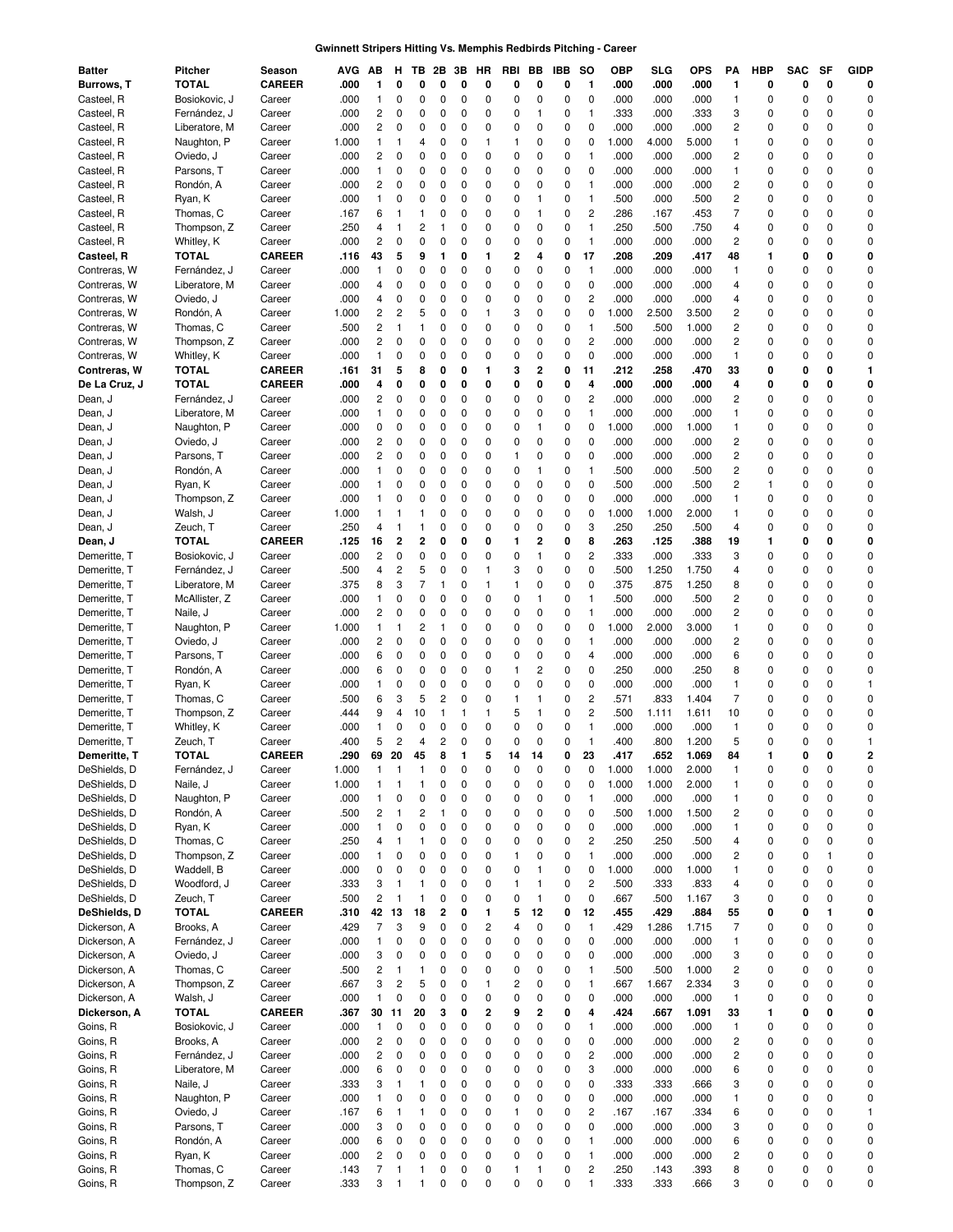| Batter       | Pitcher       | Season        | AVG          | АB                      | н              | тв                  | 2Β     | 3В          | HR     | RBI          | ВB           | IBB    | so                            | ОВР          | SLG          | OPS           | PΑ                      | <b>HBP</b>   | SAC              | SF                      | <b>GIDP</b>    |
|--------------|---------------|---------------|--------------|-------------------------|----------------|---------------------|--------|-------------|--------|--------------|--------------|--------|-------------------------------|--------------|--------------|---------------|-------------------------|--------------|------------------|-------------------------|----------------|
| Goins, R     | Waddell, B    | Career        | .200         | 5                       | $\mathbf{1}$   | 2                   | 1      | 0           | 0      | 3            | 1            | 0      | $\overline{c}$                | .286         | .400         | .686          | 7                       | 0            | 0                | $\mathbf{1}$            | $\Omega$       |
| Goins, R     | Walsh, J      | Career        | .000         | 2                       | 0              | 0                   | 0      | 0           | 0      | 0            | 0            | 0      | $\overline{c}$                | .000         | .000         | .000          | $\overline{\mathbf{c}}$ | 0            | 0                | $\mathbf 0$             | 0              |
| Goins, R     | Whitley, K    | Career        | .000         | 1                       | 0              | 0                   | 0      | 0           | 0      | 0            | 0            | 0      | $\mathbf 0$                   | .000         | .000         | .000          | $\mathbf{1}$            | 0            | 0                | $\mathbf 0$             | 0              |
| Goins, R     | Woodford, J   | Career        | 1.000        | 1                       | 1              | 1                   | 0      | 0           | 0      | 0            | 0            | 0      | 0                             | 1.000        | 1.000        | 2.000         | $\mathbf{1}$            | 0            | 0                | 0                       | 0              |
| Goins, R     | Zeuch, T      | Career        | .143         | 7                       | 1              | 1                   | 0      | 0           | 0      | 0            | 0            | 0      | $\mathbf 0$                   | .143         | .143         | .286          | $\overline{7}$          | 0            | 0                | 0                       | $\mathbf{1}$   |
| Goins, R     | <b>TOTAL</b>  | <b>CAREER</b> | .143         | 77                      | 11             | 14                  | 3      | 0           | 0      | 5            | 4            | 0      | 24                            | .183         | .182         | .365          | 82                      | 0            | 0                | 1                       | $\overline{2}$ |
| Gonzalez, Y  | Bosiokovic, J | Career        | .000         | 2                       | 0              | 0                   | 0      | 0           | 0      | 0            | 0            | 0      | $\mathbf{1}$                  | .000         | .000         | .000          | 2                       | 0            | 0                | 0                       | 0              |
| Gonzalez, Y  | Fernández, J  | Career        | 1.000        | 2                       | 2              | 3                   | 1      | 0           | 0      | 0            | 0            | 0      | $\mathbf 0$                   | 1.000        | 1.500        | 2.500         | 2                       | 0            | 0                | 0                       | 0              |
| Gonzalez, Y  | Liberatore, M | Career        | .000         | 2                       | 0              | 0                   | 0      | 0           | 0      | 1            | 1            | 0      | 1                             | .250         | .000         | .250          | 4                       | 0            | 0                | 1                       | 0              |
| Gonzalez, Y  | McAllister, Z | Career        | .000         | 1                       | 0              | 0                   | 0      | 0           | 0      | 0            | 0            | 0      | $\mathbf 0$                   | .000         | .000         | .000          | 1                       | 0            | 0                | 0                       | 0              |
| Gonzalez, Y  | Naile, J      | Career        | .000         | 1                       | 0              | 0                   | 0      | 0           | 0      | 0            | 0            | 0      | $\mathbf 0$                   | .000         | .000         | .000          | $\mathbf{1}$            | 0            | 0                | 0                       | 0              |
| Gonzalez, Y  | Naughton, P   | Career        | 1.000        | 1                       | 1              | 1                   | 0      | 0           | 0      | 0            | 0            | 0      | $\mathbf 0$                   | 1.000        | 1.000        | 2.000         | $\mathbf{1}$            | 0            | 0                | 0                       | $\Omega$       |
| Gonzalez, Y  | Parsons, T    | Career        | .500         | 6                       | 3              | 4                   | 1      | 0           | 0      | 2            | 0            | 0      | $\overline{c}$                | .500         | .667         | 1.167         | 6                       | 0            | 0                | 0                       | 0              |
| Gonzalez, Y  | Rondón, A     | Career        | .250         | 4                       | 1              | 1                   | 0      | 0           | 0      | 0            | 0            | 0      | $\mathbf{1}$                  | .250         | .250         | .500          | 4                       | $\mathbf 0$  | 0                | 0                       | 0              |
| Gonzalez, Y  | Ryan, K       | Career        | .000         | 1                       | 0              | 0                   | 0      | 0           | 0      | 0            | 0            | 0      | $\pmb{0}$                     | .000         | .000         | .000          | $\mathbf{1}$            | 0            | 0                | 0                       | 0              |
| Gonzalez, Y  | Thomas, C     | Career        | .000         | 6                       | 0              | 0                   | 0      | 0           | 0      | 0            | 0            | 0      | $\mathbf{1}$                  | .000         | .000         | .000          | 6                       | 0            | 0                | 0                       | -1             |
| Gonzalez, Y  | Thompson, Z   | Career        | .200         | 5                       | -1             | 1                   | 0      | 0           | 0      | $\mathbf{1}$ | 0            | 0      | $\mathbf{1}$                  | .167         | .200         | .367          | 6                       | 0            | 0                | 1                       | 0              |
| Gonzalez, Y  | Waddell, B    | Career        | .000         | 1                       | 0              | 0                   | 0      | 0           | 0      | 0            | 0            | 0      | $\mathbf{1}$                  | .000         | .000         | .000          | $\mathbf{1}$            | 0            | 0                | $\mathbf 0$             | 0              |
| Gonzalez, Y  | Zeuch, T      | Career        | .250         | 4                       | $\mathbf{1}$   | $\mathbf{1}$        | 0      | 0           | 0      | $\mathbf{1}$ | 0            | 0      | $\mathbf{1}$                  | .250         | .250         | .500          | 4                       | 0            | 0                | 0                       | 0              |
| Gonzalez, Y  | TOTAL         | <b>CAREER</b> | .213         | 61                      | 13             | 21                  | 2      | 0           | 2      | 7            | 2            | 0      | 18                            | .231         | .344         | .575          | 65                      | 0            | 0                | $\overline{\mathbf{c}}$ | 3              |
| Gosselin, P  | Fernández, J  | Career        | .333         | 3                       | 1              | $\mathbf{1}$        | 0      | 0           | 0      | $\mathbf{1}$ | 0            | 0      | $\mathbf{1}$                  | .333         | .333         | .666          | 3                       | 0            | 0                | 0                       | 0              |
| Gosselin, P  | Liberatore, M | Career        | 1.000        | 2                       | 2              | 3                   | 1      | 0           | 0      | 0            | 0            | 0      | $\pmb{0}$                     | 1.000        | 1.500        | 2.500         | 2                       | 0            | 0                | 0                       | 0              |
| Gosselin, P  | McAllister, Z | Career        | .333         | 3                       | -1             | 1                   | 0      | 0           | 0      | 0            | 0            | 0      | $\mathbf{1}$                  | .333         | .333         | .666          | 3                       | 0            | 0                | 0                       | 0              |
| Gosselin, P  | Naile, J      | Career        | .000         | 1                       | 0              | 0                   | 0      | 0           | 0      | 0            | 0            | 0      | $\mathbf 0$                   | .000         | .000         | .000          | $\mathbf{1}$            | 0            | 0                | 0                       | 0              |
| Gosselin, P  | Naughton, P   | Career        | .000         | 2                       | 0              | 0                   | 0      | 0           | 0      | 0            | 0            | 0      | $\mathbf 0$                   | .000         | .000         | .000          | 2                       | 0            | 0                | 0                       | 0              |
| Gosselin, P  | Oviedo, J     | Career        | .333         | 3                       | -1             | 1                   | 0      | 0           | 0      | 0            | 0            | 0      | $\mathbf 0$                   | .333         | .333         | .666          | 3                       | 0            | 0                | 0                       | 0              |
| Gosselin, P  | Parsons, T    | Career        | .000         | 1                       | 0              | 0                   | 0      | 0           | 0      | 0            | 1            | 0      | $\mathbf 0$                   | .500         | .000         | .500          | 2                       | 0            | 0                | 0                       | 0              |
| Gosselin, P  | Rondón, A     | Career        | .500         | 2                       | -1             | 2                   | 1      | 0           | 0      | 0            | 0            | 0      | $\pmb{0}$                     | .500         | 1.000        | 1.500         | 2                       | 0            | 0                | 0                       | 0              |
| Gosselin, P  | Ryan, K       | Career        | .000         | 1                       | 0              | 0                   | 0      | 0           | 0      | 1            | 1            | 0      | 0                             | .500         | .000         | .500          | 2                       | 0            | 0                | 0                       | $\Omega$       |
| Gosselin, P  | Thomas, C     | Career        | .250         | 4                       | -1             | 3                   | 0      | 1           | 0      | 0            | 0            | 0      | $\pmb{0}$                     | .250         | .750         | 1.000         | 4                       | 0            | 0                | 0                       | 0              |
| Gosselin, P  | Thompson, Z   | Career        | .600         | 5                       | 3              | 6                   | 1      | 1           | 0      | $\mathbf{1}$ | 0            | 0      | $\mathbf 0$                   | .600         | 1.200        | 1.800         | 5                       | 0            | 0                | 0                       | 0              |
| Gosselin, P  | Walsh, J      | Career        | .000         | 2                       | 0              | 0                   | 0      | 0           | 0      | 0            | 0            | 0      | $\mathbf 0$                   | .000         | .000         | .000          | 2                       | 0            | 0                | 0                       | 0              |
| Gosselin, P  | Woodford, J   | Career        | 1.000        | 1                       | 1              | 1                   | 0      | 0           | 0      | 0            | 0            | 0      | $\mathbf 0$                   | 1.000        | 1.000        | 2.000         | $\mathbf{1}$            | 0            | 0                | 0                       | 0              |
| Gosselin, P  | Zeuch, T      | Career        | .000         | 5                       | 0              | 0                   | 0      | 0           | 0      | 0            | 1            | 0      | 3                             | .167         | .000         | .167          | 6                       | 0            | 0                | 0                       | 0              |
| Gosselin, P  | <b>TOTAL</b>  | <b>CAREER</b> | .313         | 48                      | 15             | 25                  | 6      | 2           | 0      | 7            | 4            | 0      | $\overline{\mathbf{r}}$       | .365         | .521         | .886          | 52                      | 0            | 0                | 0                       | 0              |
| Jenista, G   | Bosiokovic, J | Career        | .000         | 1                       | 0              | 0                   | 0      | 0           | 0      | 0            | 0            | 0      | $\mathbf{1}$                  | .000         | .000         | .000          | $\mathbf{1}$            | 0            | 0                | 0                       | 0              |
| Jenista, G   | Brooks, A     | Career        | .000         | 2                       | 0              | 0                   | 0      | 0           | 0      | 0            | 0            | 0      | $\pmb{0}$                     | .000         | .000         | .000          | $\overline{\mathbf{c}}$ | 0            | 0                | 0                       | 0              |
| Jenista, G   | Liberatore, M | Career        | .000         | $\overline{c}$          | 0              | 0                   | 0      | 0           | 0      | 0            | 0            | 0      | $\overline{c}$                | .000         | .000         | .000          | $\overline{\mathbf{c}}$ | 0            | 0                | 0                       | 0              |
| Jenista, G   | Naile, J      | Career        | 1.000        | 1                       | -1             | 1                   | 0      | 0           | 0      | 0            | $\mathbf{1}$ | 0      | $\pmb{0}$                     | 1.000        | 1.000        | 2.000         | 2                       | 0            | 0                | 0                       | 0              |
| Jenista, G   | Naughton, P   | Career        | .000         | 2                       | 0              | 0                   | 0      | 0           | 0      | 0            | 0            | 0      | $\mathbf{1}$                  | .000         | .000         | .000          | 2                       | 0            | 0                | 0                       | 0              |
| Jenista, G   | Oviedo, J     | Career        | .500         | 4                       | 2              | 6                   | 1      | 0           | 1      | 1            | 1            | 0      | $\mathbf{1}$                  | .600         | 1.500        | 2.100         | 5                       | 0            | 0                | 0                       | 0              |
| Jenista, G   | Rondón, A     | Career        | .000         | 3                       | 0              | 0                   | 0      | 0           | 0      | 0            | 0            | 0      | $\overline{c}$                | .000         | .000         | .000          | 3                       | 0            | 0                | 0                       | 0              |
| Jenista, G   | Ryan, K       | Career        | 1.000        | $\mathbf{1}$            | -1             | 1                   | 0      | 0           | 0      | 0            | 1            | 0      | $\mathbf 0$                   | 1.000        | 1.000        | 2.000         | 2                       | 0            | 0                | 0                       | 0              |
| Jenista, G   | Thompson, Z   | Career        | .000         | 2                       | 0              | 0                   | 0      | 0           | 0      | 0            | 0            | 0      | $\mathbf{1}$                  | .000         | .000         | .000          | 2                       | 0            | 0                | 0                       | 0              |
| Jenista, G   | Waddell, B    | Career        | 1.000        | $\mathbf{1}$            | 1              | 1                   | 0      | 0           | 0      | 0            | 0            | 0      | $\mathbf 0$                   | 1.000        | 1.000        | 2.000         | $\mathbf{1}$            | $\Omega$     | 0                | 0                       | 0              |
| Jenista, G   | Walsh, J      | Career        | .000         | 2                       | 0              | 0                   | 0      | 0           | 0      | 0            | 0            | 0      | $\mathbf{1}$                  | .000         | .000         | .000          | $\overline{\mathbf{c}}$ | 0            | 0                | 0                       | 0              |
| Jenista, G   | Woodford, J   | Career        | 1.000        | 1                       | 1              | 2                   | 1      | 0           | 0      | $\mathbf{1}$ | 0            | 0      | 0                             | 1.000        | 2.000        | 3.000         | $\mathbf{1}$            | $\Omega$     | 0                | 0                       | 0              |
| Jenista, G   | Zeuch, T      | Career        | .500         | 2                       | $\mathbf{1}$   | 4                   | 0      | 0           | 1      | 2            | $\Omega$     | 0      | 0                             | .500         | 2.000        | 2.500         | 2                       | 0            | 0                | 0                       | $\Omega$       |
| Jenista, G   | TOTAL         | <b>CAREER</b> | .280         | 25                      | 7              | 15                  | 2      | 0           | 2      | 4            | 3            | 0      | 9                             | .357         | .600         | .957          | 28                      | 0            | 0                | 0                       | 0              |
| Johnstone, C | Oviedo, J     | Career        | .000         | 1                       | 0              | 0                   | 0      | 0           | 0      | 0            | 0            | 0      | $\mathbf{1}$                  | .000         | .000         | .000          | $\overline{1}$          | 0            | 0                | 0                       | 0              |
| Johnstone, C | Parsons, T    | Career        | .000         | 1                       | 0              | 0                   | 0      | 0           | 0      | 0            | 0            | 0      | $\mathbf{1}$                  | .000         | .000         | .000          | $\mathbf{1}$            | 0            | 0                | 0                       | 0              |
| Johnstone, C | Thomas, C     | Career        | .000         | $\mathbf{1}$            | 0              | 0                   | 0      | 0           | 0      | 0            | 0            | 0      | $\mathbf{1}$                  | .000         | .000         | .000          | $\mathbf{1}$            | 0            | $\mathbf 0$      | 0                       | 0              |
| Johnstone, C | <b>TOTAL</b>  | <b>CAREER</b> | .000         | 4                       | 0              | 0                   | 0      | 0           | 0      | 0            | 0            | 0      | 3                             | .000         | .000         | .000          | 5                       | 0            | 1                | 0                       | 0              |
| Kingham, N   | <b>TOTAL</b>  | <b>CAREER</b> | .500         | 2                       | 1              | 1                   | 0      | 0           | 0      | 0            | 0            | 0      | 0                             | .500         | .500         | 1.000         | 2                       | 0            | 0                | 0                       | 0              |
| Lee, D       | <b>TOTAL</b>  | <b>CAREER</b> | .667         | 3                       | $\overline{2}$ | 3                   | 1      | 0           | 0      | 1            | 0            | 0      | $\mathbf{1}$                  | .667         | 1.000        | 1.667         | 3                       | 0            | 0                | 0                       | 0              |
| Muller, K    | Liberatore, M | Career        | .000         | 2                       | 0              | 0                   | 0      | 0           | 0      | 0            | 0            | 0      | $\overline{c}$                | .000         | .000         | .000          | $\overline{\mathbf{c}}$ | 0            | 0                | 0                       | 0              |
| Muller, K    | <b>TOTAL</b>  | <b>CAREER</b> | .286         | 7                       | $\overline{2}$ | 2                   | 0      | 0           | 0      | 1            | 0            | 0      | 4                             | .286         | .286         | .572          | $\overline{\mathbf{7}}$ | 0            | 0                | 0                       | 0              |
| Nogowski, J  | Bosiokovic, J | Career        | .000         | 1                       | 0              | 0                   | 0      | 0           | 0      | 0            | 0            | 0      | $\mathbf 0$                   | .000         | .000         | .000          | $\mathbf{1}$            | 0            | 0                | 0                       | 0              |
| Nogowski, J  | Fernández, J  | Career        | .500         | $\overline{c}$          | -1             | 1                   | 0      | 0           | 0      | 0            | 0            | 0      | $\mathbf{1}$                  | .667         | .500         | 1.167         | 3                       | $\mathbf{1}$ | 0                | 0                       | 0              |
| Nogowski, J  | Liberatore, M | Career        | .500         | $\overline{\mathbf{c}}$ | 1              | 1                   | 0      | 0           | 0      | 0            | 0            | 0      | $\mathbf 0$                   | .500         | .500         | 1.000         | $\overline{\mathbf{c}}$ | 0            | 0                | 0                       | 0              |
| Nogowski, J  | McAllister, Z | Career        | 1.000        | $\mathbf{1}$            | 1              | 1                   | 0      | 0           | 0      | $\mathbf{1}$ | $\mathbf{1}$ | 0      | $\mathbf 0$                   | 1.000        | 1.000        | 2.000         | $\overline{c}$          | 0            | 0                | 0                       | 0              |
| Nogowski, J  | Naile, J      | Career        | .000         | $\overline{\mathbf{c}}$ | 0              | $\mathbf 0$         | 0      | 0           | 0      | 0            | $\mathbf{1}$ | 0      | $\pmb{0}$                     | .333         | .000         | .333          | 3                       | $\mathbf 0$  | 0                | 0                       | $\mathbf{1}$   |
| Nogowski, J  | Naughton, P   | Career        | .000         | 1                       | 0              | 0                   | 0      | $\mathbf 0$ | 0      | 0            | 0            | 0      | $\mathbf 0$                   | .000         | .000         | .000          | $\mathbf{1}$            | 0            | 0                | 0                       | 0              |
| Nogowski, J  | Oviedo, J     | Career        | 1.000        | 1                       | $\mathbf{1}$   | 2                   | 1      | 0           | 0      | 0            | 1            | 0      | $\mathbf 0$                   | 1.000        | 2.000        | 3.000         | $\overline{\mathbf{c}}$ | $\mathbf 0$  | 0                | 0                       | 0              |
| Nogowski, J  | Parsons, T    | Career        | .000         | 1                       | 0              | 0                   | 0      | 0           | 0      | 0            | 0            | 0      | $\mathbf 0$                   | .000         | .000         | .000          | $\mathbf{1}$            | $\mathbf 0$  | 0                | $\mathbf 0$             | 0              |
| Nogowski, J  | Rondón, A     | Career        | .000         | 1                       | 0              | 0                   | 0      | 0           | 0      | $\mathbf{1}$ | 0            | 0      | $\pmb{0}$                     | .000         | .000         | .000          | $\overline{c}$          | $\mathbf 0$  | 0                | 1                       | 0              |
|              |               |               | .000         | $\mathbf{1}$            | 0              | $\mathbf 0$         | 0      | 0           | 0      | 0            | 0            | 0      | $\mathbf 0$                   | .000         | .000         | .000          | $\mathbf{1}$            | 0            | 0                | 0                       | 0              |
| Nogowski, J  | Ryan, K       | Career        |              |                         | -1             |                     |        |             |        |              | $\mathbf{1}$ |        |                               |              |              |               |                         |              |                  |                         |                |
| Nogowski, J  | Thomas, C     | Career        | .500         | 2<br>5                  | 1              | 1                   | 0      | 0<br>0      | 0<br>0 | 0<br>2       | 0            | 0<br>0 | $\mathbf 0$<br>$\overline{c}$ | .667<br>.200 | .500<br>.200 | 1.167<br>.400 | 3                       | 0<br>0       | 0<br>$\mathbf 0$ | 0<br>0                  | 0<br>0         |
| Nogowski, J  | Thompson, Z   | Career        | .200<br>.000 | 0                       | 0              | 1<br>0              | 0<br>0 | 0           | 0      | 0            | $\mathbf{1}$ | 0      | $\mathbf 0$                   |              |              |               | 5                       | 0            | 0                | 0                       | 0              |
| Nogowski, J  | Woodford, J   | Career        |              |                         |                |                     |        |             |        |              |              |        |                               | 1.000        | .000         | 1.000         | $\mathbf{1}$            |              |                  |                         |                |
| Nogowski, J  | Zeuch, T      | Career        | .000         | $\mathbf{1}$            | 0              | 0<br>$\overline{7}$ | 0      | 0           | 0      | 0            | $\mathbf{1}$ | 0      | $\mathbf{1}$                  | .500         | .000         | .500          | $\overline{c}$          | 0            | 0                | $\mathbf 0$             | 0<br>1         |
| Nogowski, J  | <b>TOTAL</b>  | <b>CAREER</b> | .261         | 23                      | 6              |                     | 1      | 0           | 0      | 4            | 6            | 0      | 5                             | .419         | .304         | .723          | 31                      | 1            | 0                | 1                       |                |
| Pabst, A     | Parsons, T    | Career        | .000         | 1                       | 0              | 0                   | 0      | 0           | 0      | 0            | 0            | 0      | $\mathbf{1}$                  | .000         | .000         | .000          | $\mathbf{1}$            | 0            | 0                | 0                       | 0              |
| Pabst, A     | <b>TOTAL</b>  | <b>CAREER</b> | .000         | 3                       | 0              | 0                   | 0      | 0           | 0      | 0            | 0            | 0      | $\overline{2}$                | .000         | .000         | .000          | 3                       | 0            | 0                | 0                       | 0              |
| Pérez, H     | Brooks, A     | Career        | .500         | 2                       | 1              | 1                   | 0      | 0           | 0      | 0            | 0            | 0      | $\mathbf 0$                   | .500         | .500         | 1.000         | 2                       | 0            | 0                | 0                       | 0              |
| Pérez, H     | Fernández, J  | Career        | .000         | $\mathbf{1}$            | 0              | 0                   | 0      | 0           | 0      | 0            | 0            | 0      | $\mathbf 0$                   | .000         | .000         | .000          | $\mathbf{1}$            | 0            | 0                | 0                       | 0              |
| Pérez, H     | Liberatore, M | Career        | .333         | 3                       | -1             | 2                   | 1      | 0           | 0      | $\mathbf{1}$ | 0            | 0      | $\mathbf 0$                   | .333         | .667         | 1.000         | 3                       | 0            | 0                | 0                       | 0              |
| Pérez, H     | Naughton, P   | Career        | 1.000        | $\mathbf{1}$            | 1              | $\overline{c}$      | 1      | 0           | 0      | $\mathbf{1}$ | $\mathbf 0$  | 0      | $\mathbf 0$                   | 1.000        | 2.000        | 3.000         | $\mathbf{1}$            | 0            | 0                | 0                       | 0              |
| Pérez, H     | Oviedo, J     | Career        | .000         | 3                       | 0              | 0                   | 0      | 0           | 0      | 0            | 0            | 0      | $\mathbf 0$                   | .000         | .000         | .000          | 3                       | 0            | 0                | 0                       | 0              |
| Pérez, H     | Parsons, T    | Career        | .000         | $\overline{\mathbf{c}}$ | 0              | 0                   | 0      | 0           | 0      | 0            | $\mathbf 0$  | 0      | $\mathbf 0$                   | .000         | .000         | .000          | $\overline{\mathbf{c}}$ | 0            | 0                | 0                       | 0              |
| Pérez, H     | Rondón, A     | Career        | .667         | 3                       | $\overline{c}$ | 5                   | 0      | 0           | 1      | 1            | 0            | 0      | $\mathbf{1}$                  | .667         | 1.667        | 2.334         | 3                       | 0            | $\pmb{0}$        | 0                       | 0              |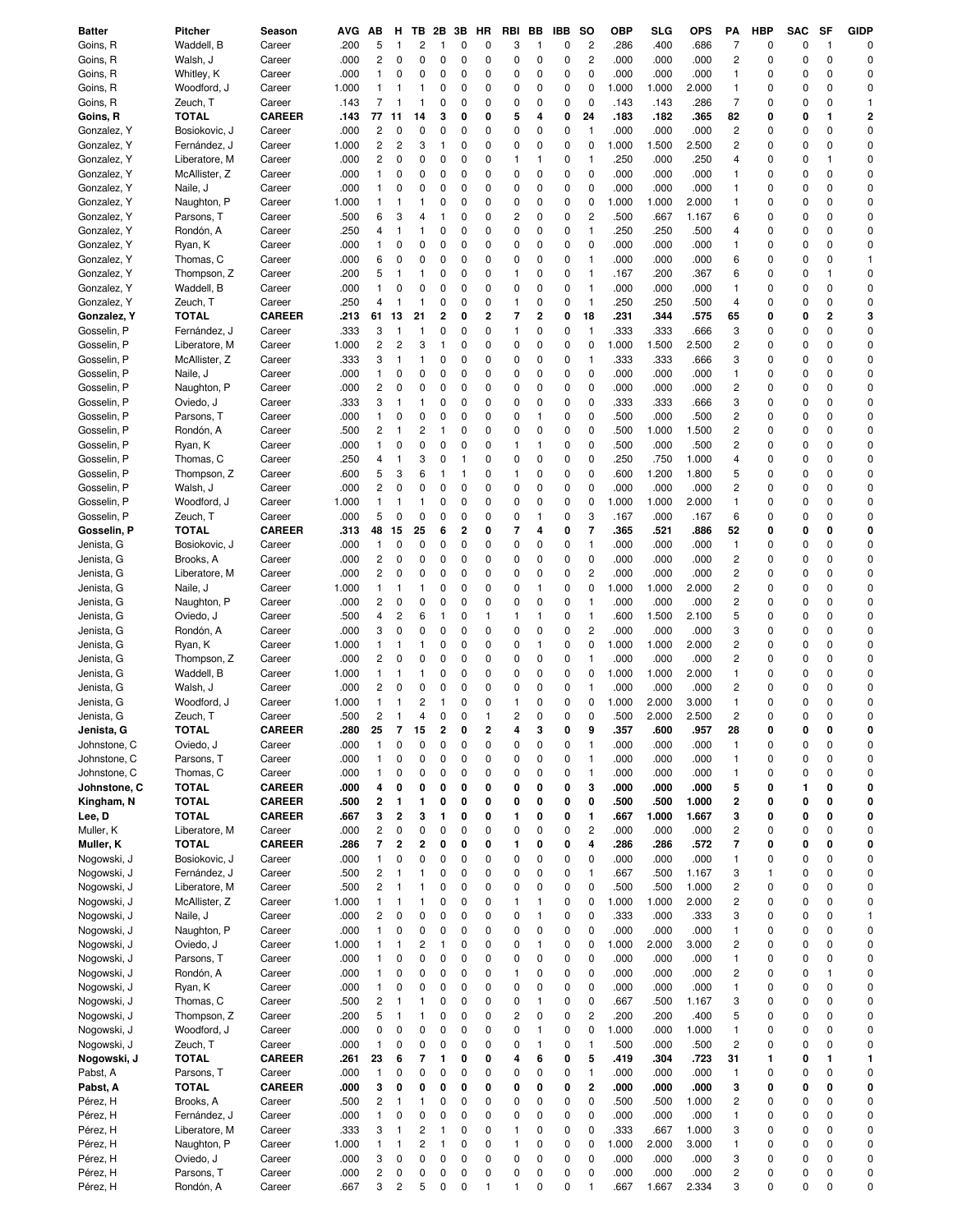| <b>Batter</b> | <b>Pitcher</b> | Season        | AVG   | AВ                      | н                       | тв             | 2B       | 3В          | HR | RBI          | BВ           | IBB | so             | <b>OBP</b> | SLG   | <b>OPS</b> | PA                       | HBP | <b>SAC</b> | SF           | <b>GIDP</b> |
|---------------|----------------|---------------|-------|-------------------------|-------------------------|----------------|----------|-------------|----|--------------|--------------|-----|----------------|------------|-------|------------|--------------------------|-----|------------|--------------|-------------|
| Pérez, H      | Thomas, C      | Career        | .000  | 2                       | 0                       | 0              | 0        | 0           | 0  | 1            | 0            | 0   | $\mathbf{1}$   | .000       | .000  | .000       | 3                        | 0   | 0          | $\mathbf{1}$ | $\Omega$    |
| Pérez, H      | Thompson, Z    | Career        | .333  | 3                       | -1                      | 1              | 0        | 0           | 0  | 0            | 0            | 0   | $\mathbf{1}$   | .333       | .333  | .666       | 3                        | 0   | 0          | 0            | $\Omega$    |
| Pérez, H      | Waddell, B     | Career        | .500  | 2                       | 1                       | 1              | 0        | 0           | 0  | 0            | 0            | 0   | $\mathbf 0$    | .500       | .500  | 1.000      | 2                        | 0   | 0          | 0            | $\Omega$    |
| Pérez, H      | <b>TOTAL</b>   | <b>CAREER</b> | .282  | 39                      | 11                      | 19             | 3        | 1           | 1  | 9            | 4            | 0   | 6              | .333       | .487  | .820       | 45                       | 0   | 0          | 2            | 0           |
| Shewmake, B   | Brooks, A      | Career        | 1.000 | 2                       | $\overline{c}$          | 3              | 1        | 0           | 0  | 1            | 0            | 0   | 0              | 1.000      | 1.500 | 2.500      | $\overline{c}$           | 0   | 0          | 0            | 0           |
| Shewmake, B   | Fernández, J   | Career        | .000  | 2                       | $\mathbf 0$             | 0              | 0        | 0           | 0  | 0            | $\mathbf 0$  | 0   | $\mathbf 0$    | .000       | .000  | .000       | 2                        | 0   | 0          | 0            | 0           |
| Shewmake, B   | Liberatore, M  | Career        | .500  | 2                       | -1                      | 4              | 0        | 0           | 1  | 1            | 0            | 0   | $\mathbf 0$    | .500       | 2.000 | 2.500      | $\overline{\mathbf{c}}$  | 0   | 0          | 0            | 0           |
| Shewmake, B   | Naile, J       | Career        | .000  | 3                       | 0                       | 0              | 0        | 0           | 0  | 0            | $\mathbf 0$  | 0   | $\mathbf{1}$   | .000       | .000  | .000       | 3                        | 0   | 0          | 0            | O           |
| Shewmake, B   | Naughton, P    | Career        | 1.000 | 2                       | $\overline{\mathbf{c}}$ | 2              | 0        | 0           | 0  | 0            | 0            | 0   | 0              | 1.000      | 1.000 | 2.000      | 2                        | 0   | 0          | 0            | $\Omega$    |
| Shewmake, B   | Oviedo, J      | Career        | .000  | 4                       | 0                       | 0              | 0        | 0           | 0  | 0            | $\mathbf{1}$ | 0   | $\mathbf{1}$   | .200       | .000  | .200       | 5                        | 0   | 0          | 0            | $\Omega$    |
| Shewmake, B   | Rondón, A      | Career        | .500  | 2                       | 1                       | 1              | 0        | 0           | 0  | 0            | 0            | 0   | $\pmb{0}$      | .500       | .500  | 1.000      | 2                        | 0   | 0          | 0            | 0           |
| Shewmake, B   | Thompson, Z    | Career        | .000  | 2                       | 0                       | 0              | 0        | 0           | 0  | 0            | 1            | 0   | $\mathbf{1}$   | .333       | .000  | .333       | 3                        | 0   | 0          | 0            | $\Omega$    |
| Shewmake, B   | Waddell, B     | Career        | .500  | 2                       | 1                       | 1              | 0        | 0           | 0  | 0            | 0            | 0   | $\mathbf{1}$   | .500       | .500  | 1.000      | 2                        | 0   | 0          | 0            | 0           |
| Shewmake, B   | Whitley, K     | Career        | .000  | $\mathbf{1}$            | 0                       | 0              | 0        | 0           | 0  | 0            | 0            | 0   | $\mathbf 0$    | .000       | .000  | .000       | $\mathbf{1}$             | 0   | 0          | 0            | $\mathbf 0$ |
| Shewmake, B   | Woodford, J    | Career        | .000  | 1                       | 0                       | 0              | 0        | 0           | 0  | 0            | 1            | 0   | $\mathbf 0$    | .500       | .000  | .500       | $\overline{\mathbf{c}}$  | 0   | 0          | 0            | $\mathbf 0$ |
| Shewmake, B   | Zeuch, T       | Career        | 1.000 | $\overline{\mathbf{c}}$ | 2                       | $\overline{c}$ | 0        | 0           | 0  | 0            | 0            | 0   | $\pmb{0}$      | 1.000      | 1.000 | 2.000      | $\overline{\mathbf{c}}$  | 0   | 0          | 0            | 0           |
| Shewmake, B   | TOTAL          | <b>CAREER</b> | .227  | 22                      | 5                       | 8              | 0        | 0           | 1  | 1            | 3            | 0   | 4              | .320       | .364  | .684       | 25                       | 0   | 0          | 0            | 0           |
| Tromp, C      | Bosiokovic, J  | Career        | .000  | 1                       | 0                       | 0              | 0        | 0           | 0  | 0            | 0            | 0   | 0              | .000       | .000  | .000       | $\mathbf{1}$             | 0   | 0          | 0            | 0           |
| Tromp, C      | Fernández, J   | Career        | .500  | 2                       | -1                      | 1              | 0        | 0           | 0  | 0            | 0            | 0   | $\pmb{0}$      | .500       | .500  | 1.000      | 2                        | 0   | 0          | 0            | $\mathbf 0$ |
| Tromp, C      | Liberatore, M  | Career        | .000  | 2                       | 0                       | 0              | 0        | 0           | 0  | 0            | 0            | 0   | $\mathbf{1}$   | .000       | .000  | .000       | 2                        | 0   | 0          | 0            | 0           |
| Tromp, C      | Naile, J       | Career        | .167  | 6                       | 1                       | 1              | 0        | 0           | 0  | 0            | 1            | 0   | $\mathbf{1}$   | .286       | .167  | .453       | $\overline{\phantom{a}}$ | 0   | 0          | 0            | 0           |
| Tromp, C      | Naughton, P    | Career        | .000  | 3                       | 0                       | 0              | 0        | 0           | 0  | 0            | $\mathbf{1}$ | 0   | $\pmb{0}$      | .250       | .000  | 250        | 4                        | 0   | 0          | 0            | 0           |
| Tromp, C      | Oviedo, J      | Career        | .000  | 3                       | 0                       | 0              | 0        | 0           | 0  | 0            | 0            | 0   | $\mathbf{1}$   | .000       | .000  | .000       | 3                        | 0   | 0          | 0            | $\mathbf 0$ |
| Tromp, C      | Parsons, T     | Career        | .000  | $\mathbf{1}$            | 0                       | 0              | 0        | 0           | 0  | 0            | 0            | 0   | $\pmb{0}$      | .000       | .000  | .000       | $\mathbf{1}$             | 0   | 0          | 0            | 0           |
| Tromp, C      | Rondón, A      | Career        | .500  | 2                       | 1                       | 1              | 0        | 0           | 0  | 0            | 0            | 0   | $\mathbf{1}$   | .500       | .500  | 1.000      | $\overline{c}$           | 0   | 0          | 0            | 0           |
| Tromp, C      | Ryan, K        | Career        | 1.000 | 1                       | -1                      | 1              | 0        | 0           | 0  | 0            | 0            | 0   | 0              | 1.000      | 1.000 | 2.000      | 1                        | 0   | 0          | 0            | $\Omega$    |
| Tromp, C      | Thompson, Z    | Career        | .400  | 5                       | $\overline{c}$          | 3              | 1        | 0           | 0  | 0            | 0            | 0   | $\mathbf{1}$   | .400       | .600  | 1.000      | 5                        | 0   | 0          | 0            | $\Omega$    |
|               |                |               |       |                         |                         |                |          |             |    |              |              |     |                |            |       |            |                          |     |            |              |             |
| Tromp, C      | Walsh, J       | Career        | .000  | 1                       | 0                       | 0              | 0        | 0           | 0  | 0            | 0            | 0   | $\mathbf{1}$   | .000       | .000  | .000       | 1                        | 0   | 0          | 0            | 0           |
| Tromp, C      | Whitley, K     | Career        | .000  | 1                       | 0                       | 0              | 0        | 0           | 0  | 0            | 0            | 0   | $\mathbf 0$    | .000       | .000  | .000       | $\mathbf{1}$             | 0   | 0          | 0            | $\Omega$    |
| Tromp, C      | Woodford, J    | Career        | .000  | 2                       | 0                       | 0              | 0        | 0           | 0  | 0            | 0            | 0   | $\pmb{0}$      | .000       | .000  | .000       | 2                        | 0   | 0          | 0            | $\mathbf 0$ |
| Tromp, C      | Zeuch, T       | Career        | .500  | 4                       | 2                       | 5              | 0        | 0           | 1  | $\mathbf{1}$ | 0            | 0   | $\overline{c}$ | .500       | 1.250 | 1.750      | 4                        | 0   | 0          | 0            | $\mathbf 0$ |
| Tromp, C      | <b>TOTAL</b>   | <b>CAREER</b> | .233  | 30                      | 7                       | 11             | 1        | 0           | 1  | 1            | 1            | 0   | $\bf 7$        | .258       | .367  | .625       | 31                       | 0   | 0          | 0            | 0           |
| Tucker, P     | Brooks, A      | Career        | .375  | 8                       | 3                       | 7              | 1        | 0           | 1  | 2            | 0            | 0   | $\overline{4}$ | .375       | .875  | 1.250      | 8                        | 0   | 0          | 0            | 1           |
| Tucker, P     | Fernández, J   | Career        | .500  | 2                       | $\mathbf{1}$            | 1              | 0        | 0           | 0  | $\mathbf{1}$ | 0            | 0   | $\pmb{0}$      | .500       | .500  | 1.000      | 2                        | 0   | 0          | 0            | $\mathbf 0$ |
| Tucker, P     | Naile, J       | Career        | .000  | 1                       | 0                       | 0              | 0        | 0           | 0  | 0            | 0            | 0   | $\mathbf{1}$   | .000       | .000  | .000       | $\mathbf{1}$             | 0   | 0          | 0            | $\mathbf 0$ |
| Tucker, P     | Naughton, P    | Career        | .000  | 2                       | 0                       | 0              | 0        | 0           | 0  | 0            | 0            | 0   | $\pmb{0}$      | .000       | .000  | .000       | 2                        | 0   | 0          | 0            | 1           |
| Tucker, P     | Oviedo, J      | Career        | .500  | 2                       | $\mathbf{1}$            | 1              | 0        | 0           | 0  | 0            | 1            | 0   | 0              | .667       | .500  | 1.167      | 3                        | 0   | 0          | 0            | 0           |
| Tucker, P     | Thomas, C      | Career        | .250  | 4                       | $\mathbf{1}$            | 2              |          | 0           | 0  | 0            | 0            | 0   | 0              | .250       | .500  | .750       | 4                        | 0   | 0          | 0            | 0           |
| Tucker, P     | Waddell, B     | Career        | .500  | 4                       | $\overline{\mathbf{c}}$ | 2              | 0        | 0           | 0  | 0            | 0            | 0   | $\mathbf{1}$   | .500       | .500  | 1.000      | 4                        | 0   | 0          | 0            | 0           |
| Tucker, P     | Woodford, J    | Career        | .000  | 2                       | 0                       | $\mathbf 0$    | 0        | 0           | 0  | 0            | 0            | 0   | $\mathbf 0$    | .000       | .000  | .000       | 2                        | 0   | 0          | 0            | 1           |
| Tucker, P     | Zeuch, T       | Career        | .000  | $\overline{\mathbf{c}}$ | 0                       | 0              | 0        | 0           | 0  | 0            | 1            | 0   | $\pmb{0}$      | .333       | .000  | .333       | 3                        | 0   | 0          | 0            | 1           |
| Tucker, P     | <b>TOTAL</b>   | <b>CAREER</b> | .167  | 48                      | 8                       | 9              | 1        | 0           | 0  | 3            | 5            | 0   | 12             | .259       | .188  | .447       | 54                       | 1   | 0          | 0            | 3           |
| Valaika, P    | Fernández, J   | Career        | .333  | 3                       | $\mathbf{1}$            | $\mathbf{1}$   | 0        | 0           | 0  | 0            | 3            | 0   | $\mathbf{1}$   | .667       | .333  | 1.000      | 6                        | 0   | 0          | 0            | O           |
| Valaika, P    | Liberatore, M  | Career        | 1.000 | 2                       | $\overline{c}$          | 5              | O        | 0           | 1  | 2            | 0            | 0   | $\mathbf 0$    | 1.000      | 2.500 | 3.500      | 2                        | 0   | 0          | 0            | $\Omega$    |
| Valaika, P    | Naile, J       | Career        | .667  | 6                       | 4                       | 7              | 0        | 0           | 1  | 2            | 1            | 0   | $\overline{c}$ | .714       | 1.167 | 1.881      | 7                        | 0   | 0          | 0            | 0           |
| Valaika, P    | Naughton, P    | Career        | .000  | 2                       | 0                       | 0              | 0        | 0           | 0  | 0            | 0            | 0   | $\mathbf{1}$   | .000       | .000  | .000       | 2                        | 0   | 0          | 0            | $\Omega$    |
| Valaika, P    | Oviedo, J      | Career        | .500  | 8                       | 4                       | 8              | 1        | 0           | 1  | 4            | 0            | 0   | 3              | .500       | 1.000 | 1.500      | 8                        | 0   | 0          | 0            | 0           |
| Valaika, P    | Parsons, T     | Career        | .000  | $\overline{2}$          | 0                       | $\Omega$       | $\Omega$ | $\mathbf 0$ | 0  | 0            | $\Omega$     | 0   | $\mathbf 0$    | .000       | .000  | .000       | 2                        | 0   | 0          | 0            | $\Omega$    |
| Valaika, P    | Rondón, A      | Career        | .400  | 5                       | $\overline{c}$          | 2              | 0        | 0           | 0  | 0            | 0            | 0   | $\mathbf{1}$   | .400       | .400  | .800       | 5                        | 0   | 0          | $\mathbf 0$  | 0           |
| Valaika, P    | Thomas, C      | Career        | 1.000 | 1                       | 1                       | 1              | 0        | 0           | 0  | $\mathbf{1}$ | 0            | 0   | $\pmb{0}$      | 1.000      | 1.000 | 2.000      | $\mathbf{1}$             | 0   | 0          | $\mathbf 0$  | 0           |
| Valaika, P    | Thompson, Z    | Career        | .143  | 7                       | $\mathbf{1}$            | 1              | 0        | 0           | 0  | 0            | 0            | 0   | $\overline{c}$ | .143       | .143  | .286       | 7                        | 0   | 0          | 0            | 0           |
| Valaika, P    | Waddell, B     | Career        | .000  | 1                       | 0                       | 0              | 0        | 0           | 0  | 0            | 0            | 0   | $\pmb{0}$      | .000       | .000  | .000       | $\mathbf{1}$             | 0   | 0          | $\mathbf 0$  | 0           |
| Valaika, P    | Walsh, J       | Career        | .000  | 0                       | 0                       | 0              | 0        | 0           | 0  | 0            | 1            | 0   | 0              | 1.000      | .000  | 1.000      | $\mathbf{1}$             | 0   | 0          | 0            | 0           |
| Valaika, P    | Whitley, K     | Career        | .000  | 2                       | 0                       | 0              | 0        | 0           | 0  | 0            | 0            | 0   | 0              | .000       | .000  | .000       | 2                        | 0   | 0          | 0            | 0           |
| Valaika, P    | Woodford, J    | Career        | .500  | $\overline{\mathbf{c}}$ | $\overline{1}$          | 1              | 0        | 0           | 0  | 0            | 1            | 0   | 0              | .667       | .500  | 1.167      | 3                        | 0   | 0          | 0            | 0           |
| Valaika, P    | Zeuch, T       | Career        | .400  | 5                       | $\overline{c}$          | 3              | 1        | 0           | 0  | 3            | 0            | 0   | $\overline{c}$ | .400       | .600  | 1.000      | 5                        | 0   | 0          | 0            | 0           |
| Valaika, P    | <b>TOTAL</b>   | <b>CAREER</b> | .319  | 69                      | 22                      | 35             | 4        | 0           | 3  | 14           | 9            | 0   | 18             | .392       | .507  | .899       | 79                       | 0   | 0          | 1            | 0           |
|               |                |               |       |                         | $\overline{\mathbf{c}}$ | 2              | 0        | 0           | 0  | 0            | 0            | 0   | $\pmb{0}$      | .500       |       |            |                          | 0   |            | 0            | 0           |
| Waters, D     | Fernández, J   | Career        | .500  | 4<br>5                  | 0                       | 0              | 0        |             |    |              | 0            |     | $\overline{c}$ | .000       | .500  | 1.000      | 4<br>5                   | 0   | 0<br>0     | 0            | $\mathbf 0$ |
| Waters, D     | Liberatore, M  | Career        | .000  |                         |                         |                |          | 0           | 0  | 0            |              | 0   |                |            | .000  | .000       |                          |     |            |              |             |
| Waters, D     | Naile, J       | Career        | 1.000 | 1                       | $\mathbf{1}$            | 1              | 0        | 0           | 0  | 1            | 0            | 0   | $\pmb{0}$      | 1.000      | 1.000 | 2.000      | $\mathbf{1}$             | 0   | 0          | 0            | 0           |
| Waters, D     | Naughton, P    | Career        | .000  | 0                       | 0                       | 0              | 0        | 0           | 0  | 0            | 0            | 0   | $\pmb{0}$      | 1.000      | .000  | 1.000      | $\mathbf{1}$             | 1   | 0          | 0            | 0           |
| Waters, D     | Oviedo, J      | Career        | .222  | 9                       | $\overline{\mathbf{c}}$ | 3              | 1        | 0           | 0  | 0            | 0            | 0   | 4              | .222       | .333  | .555       | 9                        | 0   | 0          | 0            | 0           |
| Waters, D     | Parsons, T     | Career        | .000  | 6                       | 0                       | 0              | 0        | 0           | 0  | 0            | 1            | 0   | 3              | .143       | .000  | .143       | 7                        | 0   | 0          | 0            | 0           |
| Waters, D     | Rondón, A      | Career        | .375  | 8                       | 3                       | 3              | 0        | 0           | 0  | 0            | 0            | 0   | 3              | .375       | .375  | .750       | 8                        | 0   | 0          | 0            | 0           |
| Waters, D     | Thomas, C      | Career        | .125  | 8                       | 1                       | 1              | 0        | 0           | 0  | 0            | 2            | 0   | $\overline{c}$ | .300       | .125  | .425       | 10                       | 0   | 0          | 0            | 0           |
| Waters, D     | Thompson, Z    | Career        | .333  | 6                       | $\overline{c}$          | 2              | 0        | 0           | 0  | 1            | 1            | 0   | $\overline{c}$ | .429       | .333  | .762       | 7                        | 0   | 0          | 0            | 0           |
| Waters, D     | Waddell, B     | Career        | 1.000 | 1                       | 1                       | 1              | 0        | 0           | 0  | 0            | 0            | 0   | $\pmb{0}$      | 1.000      | 1.000 | 2.000      | $\mathbf{1}$             | 0   | 0          | $\mathbf 0$  | $\mathbf 0$ |
| Waters, D     | Woodford, J    | Career        | .000  | $\overline{\mathbf{c}}$ | 0                       | 0              | 0        | 0           | 0  | 0            | 0            | 0   | $\pmb{0}$      | .000       | .000  | .000       | $\overline{\mathbf{c}}$  | 0   | 0          | 0            | 0           |
| Waters, D     | Zeuch, T       | Career        | .333  | 3                       | $\mathbf{1}$            | 1              | 0        | 0           | 0  | 0            | 0            | 0   | $\pmb{0}$      | .333       | .333  | .666       | 3                        | 0   | 0          | $\mathbf 0$  | 0           |
| Waters, D     | <b>TOTAL</b>   | <b>CAREER</b> | .267  | 90                      | 24                      | 27             | 3        | 0           | 0  | 3            | 9            | 0   | 28             | .347       | .300  | .647       | 101                      | 2   | 0          | 0            | 1           |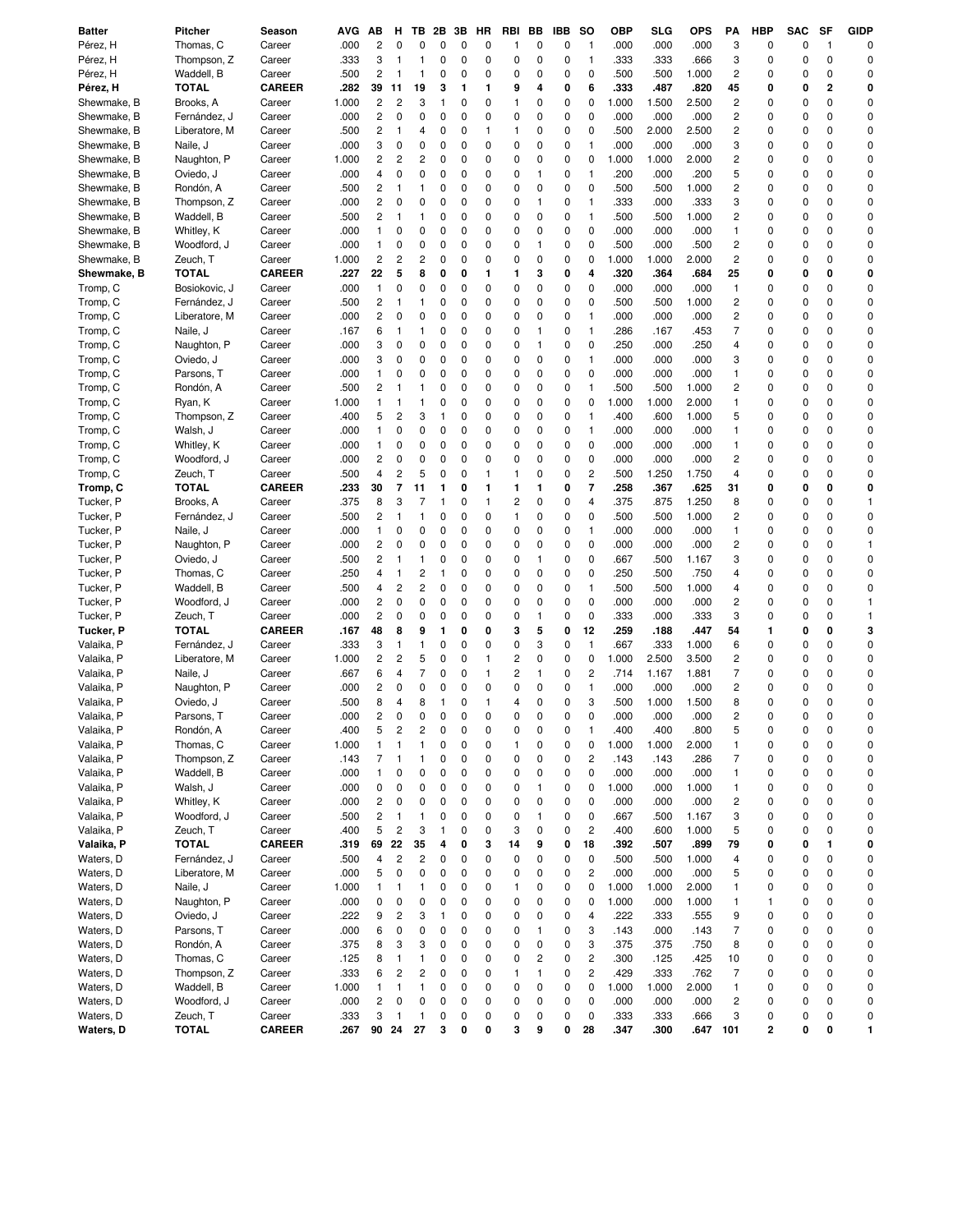# **Memphis Redbirds Hitting Vs. Gwinnett Stripers Pitching - Career**

| Batter      | Pitcher       | Season        | AVG   | ΑВ                      | н                       | ΤВ           | 2Β           | 3В | HR           | RBI                     | ВB           | IBB | so                      | ОВР   | SLG   | OPS   | ΡА                      | HBP         | <b>SAC</b> | SF           | GIDP                    |
|-------------|---------------|---------------|-------|-------------------------|-------------------------|--------------|--------------|----|--------------|-------------------------|--------------|-----|-------------------------|-------|-------|-------|-------------------------|-------------|------------|--------------|-------------------------|
| Baker, L    | Alaniz, R     | Career        | .500  | $\overline{c}$          | 1                       | 2            | 1            | 0  | 0            | 0                       | 0            | 0   | 0                       | .500  | 1.000 | 1.500 | 2                       | 0           | 0          | 0            | C                       |
| Baker, L    | Brennan, B    | Career        | .500  | $\overline{c}$          | 1                       | 4            | 0            | 0  | $\mathbf{1}$ | 1                       | 0            | 0   | 1                       | .500  | 2.000 | 2.500 | $\overline{\mathbf{c}}$ | 0           | 0          | 0            | 0                       |
| Baker, L    | Burrows, T    | Career        | .000  | 2                       | 0                       | 0            | 0            | 0  | 0            | 0                       | 0            | 0   | 0                       | .000  | .000  | .000  | 2                       | 0           | 0          | 0            | 0                       |
| Baker, L    | Elder, B      | Career        | .000  | 3                       | 0                       | 0            | 0            | 0  | 0            | 0                       | 0            | 0   | $\overline{\mathbf{c}}$ | .000  | .000  | .000  | 3                       | 0           | 0          | 0            | 0                       |
| Baker, L    | Elledge, S    | Career        | 1.000 | $\mathbf{1}$            | 1                       | 1            | 0            | 0  | 0            | 0                       | 1            | 0   | 0                       | 1.000 | 1.000 | 2.000 | 2                       | 0           | 0          | 0            | $\mathbf 0$             |
| Baker, L    | Johnstone, C  | Career        | .000  | $\overline{c}$          | 0                       | 0            | 0            | 0  | 0            | 0                       | 0            | 0   | 1                       | .000  | .000  | .000  | 2                       | 0           | 0          | 0            | 0                       |
| Baker, L    | Kingham, N    | Career        | .000  | $\mathbf{1}$            | 0                       | 0            | 0            | 0  | 0            | 0                       | 0            | 0   | 0                       | .000  | .000  | .000  | 1                       | 0           | 0          | 0            | 0                       |
| Baker, L    | Lee, D        | Career        | .000  | $\overline{c}$          | 0                       | 0            | 0            | 0  | 0            | 0                       | 0            | 0   | 0                       | .000  | .000  | .000  | $\overline{\mathbf{c}}$ | 0           | 0          | 0            | 0                       |
| Baker, L    | Muller, K     | Career        | .200  | 5                       | 1                       | $\mathbf{1}$ | 0            | 0  | 0            | 0                       | 0            | 0   | 0                       | .200  | .200  | .400  | 5                       | 0           | 0          | 0            | 0                       |
|             |               |               |       | $\mathbf{1}$            |                         | 0            | 0            | 0  | 0            | 0                       |              | 0   | 0                       | .000  |       | .000  | 1                       | 0           | 0          | 0            | 0                       |
| Baker, L    | Sittinger, B  | Career        | .000  |                         | 0                       |              |              |    |              |                         | 0            |     |                         |       | .000  |       |                         |             |            |              |                         |
| Baker, L    | Stephens, J   | Career        | .500  | $\overline{\mathbf{c}}$ | 1                       | $\mathbf{1}$ | 0            | 0  | 0            | 0                       | 0            | 0   | 0                       | .500  | .500  | 1.000 | 2                       | 0           | 0          | 0            | 0                       |
| Baker, L    | Toussaint, T  | Career        | .000  | 4                       | 0                       | 0            | 0            | 0  | 0            | $\mathbf{1}$            | 0            | 0   | 1                       | .000  | .000  | .000  | 5                       | 0           | 0          | $\mathbf{1}$ | 0                       |
| Baker, L    | Vodnik, V     | Career        | .000  | $\mathbf{1}$            | 0                       | 0            | 0            | 0  | 0            | 0                       | 0            | 0   | 0                       | .000  | .000  | .000  | 1                       | 0           | 0          | 0            | 0                       |
| Baker, L    | Winans, A     | Career        | .000  | $\overline{c}$          | 0                       | 0            | 0            | 0  | 0            | 0                       | 0            | 0   | 0                       | .000  | .000  | .000  | 2                       | 0           | 0          | 0            | $\mathbf 0$             |
| Baker, L    | Ynoa, H       | Career        | .000  | $\overline{c}$          | 0                       | 0            | 0            | 0  | 0            | 0                       | 1            | 0   | $\overline{\mathbf{c}}$ | .333  | .000  | .333  | 3                       | 0           | 0          | 0            | $\mathbf 0$             |
| Baker, L    | TOTAL         | <b>CAREER</b> | .167  | 30                      | 5                       | 9            | 1            | 0  | 1            | $\overline{2}$          | 1            | 0   | $\overline{7}$          | .188  | .300  | .488  | 32                      | 0           | 0          | 1            | 0                       |
| Burleson, A | Alaniz, R     | Career        | .000  | $\overline{c}$          | 0                       | 0            | 0            | 0  | 0            | 0                       | 1            | 0   | 0                       | .333  | .000  | .333  | 3                       | 0           | 0          | 0            | C                       |
| Burleson, A | Brennan, B    | Career        | .000  | $\mathbf{1}$            | 0                       | 0            | 0            | 0  | 0            | 0                       | 0            | 0   | 0                       | .000  | .000  | .000  | 1                       | 0           | 0          | 0            | $\mathbf 0$             |
| Burleson, A | Burrows, T    | Career        | .667  | 3                       | 2                       | 2            | 0            | 0  | 0            | 0                       | 2            | 0   | 1                       | .800  | .667  | 1.467 | 5                       | 0           | 0          | 0            | $\mathbf 0$             |
| Burleson, A | De La Cruz, J | Career        | .500  | 2                       | 1                       | 1            | 0            | 0  | 0            | 0                       | 0            | 0   | 0                       | .500  | .500  | 1.000 | 2                       | 0           | 0          | 0            | 0                       |
| Burleson, A | Elder, B      | Career        | .667  | 3                       | 2                       | 5            | 0            | 0  | 1            | 3                       | 0            | 0   | 0                       | .667  | 1.667 | 2.334 | 3                       | 0           | 0          | 0            | 0                       |
| Burleson, A | Elledge, S    | Career        | .500  | 2                       | 1                       | 1            | 0            | 0  | 0            | 0                       | 0            | 0   | 0                       | .500  | .500  | 1.000 | 2                       | 0           | 0          | 0            | 0                       |
| Burleson, A | Johnstone, C  | Career        | .000  | 4                       | 0                       | 0            | 0            | 0  | 0            | 0                       | 0            | 0   | 0                       | .000  | .000  | .000  | 4                       | 0           | 0          | 0            | 0                       |
| Burleson, A | Kingham, N    | Career        | .000  | $\mathbf{1}$            | 0                       | 0            | 0            | 0  | 0            | 0                       | 0            | 0   | 0                       | .000  | .000  | .000  | 1                       | 0           | 0          | 0            | 0                       |
| Burleson, A | Lee, D        | Career        | .000  | $\mathbf{1}$            | 0                       | 0            | 0            | 0  | 0            | 0                       | 0            | 0   | 0                       | .000  | .000  | .000  | 1                       | 0           | 0          | 0            | 0                       |
|             |               |               |       | 8                       |                         | 2            | 0            |    |              |                         |              |     | 4                       |       |       |       |                         |             |            |              | 0                       |
| Burleson, A | Muller, K     | Career        | .250  |                         | 2                       |              |              | 0  | 0            | 0                       | 0            | 0   |                         | .250  | .250  | .500  | 8                       | 0           | 0          | 0            |                         |
| Burleson, A | Sittinger, B  | Career        | .500  | $\overline{c}$          | $\mathbf{1}$            | 4            | 0            | 0  | $\mathbf{1}$ | 2                       | 0            | 0   | 0                       | .500  | 2.000 | 2.500 | $\overline{\mathbf{c}}$ | 0           | 0          | 0            | 0                       |
| Burleson, A | Stephens, J   | Career        | 1.000 | 2                       | 2                       | 3            | $\mathbf{1}$ | 0  | 0            | 0                       | 0            | 0   | 0                       | 1.000 | 1.500 | 2.500 | 2                       | 0           | 0          | 0            | 0                       |
| Burleson, A | Toussaint, T  | Career        | .667  | 3                       | 2                       | 5            | 0            | 0  | 1            | $\overline{c}$          | 0            | 0   | 0                       | .667  | 1.667 | 2.334 | 3                       | 0           | 0          | 0            | 0                       |
| Burleson, A | Vincent, N    | Career        | 1.000 | 2                       | 2                       | 6            | $\mathbf{1}$ | 0  | $\mathbf{1}$ | 2                       | 0            | 0   | 0                       | 1.000 | 3.000 | 4.000 | 2                       | 0           | 0          | 0            | 0                       |
| Burleson, A | Vodnik, V     | Career        | .000  | $\mathbf{1}$            | 0                       | 0            | 0            | 0  | 0            | 0                       | 0            | 0   | 0                       | .000  | .000  | .000  | 1                       | 0           | 0          | 0            | $\mathbf{1}$            |
| Burleson, A | Winans, A     | Career        | .000  | $\overline{c}$          | 0                       | 0            | 0            | 0  | 0            | 0                       | 0            | 0   | 0                       | .000  | .000  | .000  | 2                       | 0           | 0          | 0            | $\mathbf 0$             |
| Burleson, A | Ynoa, H       | Career        | .333  | 3                       | 1                       | 4            | 0            | 0  | $\mathbf{1}$ | $\overline{c}$          | 0            | 0   | 0                       | .333  | 1.333 | 1.666 | 3                       | 0           | 0          | 0            | $\mathbf 0$             |
| Burleson, A | TOTAL         | <b>CAREER</b> | .321  | 53                      | 17                      | 34           | 2            | 0  | 5            | 11                      | 2            | 0   | 11                      | .345  | .642  | .987  | 55                      | 0           | 0          | 0            | 1                       |
| Capel, C    | Brennan, B    | Career        | 1.000 | $\mathbf{1}$            | 1                       | 1            | 0            | 0  | 0            | 0                       | 0            | 0   | 0                       | 1.000 | 1.000 | 2.000 | 1                       | 0           | 0          | 0            | C                       |
| Capel, C    | Burrows, T    | Career        | .167  | 6                       | 1                       | 1            | 0            | 0  | 0            | 1                       | 1            | 0   | 1                       | .286  | .167  | .453  | 7                       | 0           | 0          | 0            | $\mathbf 0$             |
| Capel, C    | De La Cruz, J | Career        | .125  | 8                       | 1                       | 1            | 0            | 0  | 0            | 1                       | 0            | 0   | 1                       | .125  | .125  | .250  | 8                       | 0           | 0          | 0            | $\mathbf{1}$            |
| Capel, C    | Elder, B      | Career        | .000  | 5                       | 0                       | 0            | 0            | 0  | 0            | 0                       | 0            | 0   | 3                       | .000  | .000  | .000  | 5                       | 0           | 0          | 0            | 0                       |
| Capel, C    | Elledge, S    | Career        | .000  | $\overline{c}$          | 0                       | 0            | 0            | 0  | 0            | 0                       | 0            | 0   | 1                       | .000  | .000  | .000  | 2                       | 0           | 0          | 0            | $\mathbf 0$             |
| Capel, C    | Johnstone, C  | Career        | .500  | 8                       | 4                       | 7            | 0            | 0  | $\mathbf{1}$ | $\mathbf{1}$            | 1            | 0   | 0                       | .556  | .875  | 1.431 | 9                       | 0           | 0          | 0            | 0                       |
|             |               |               |       |                         |                         | 1            |              |    | 0            |                         |              |     | $\pmb{0}$               |       |       |       |                         |             |            |              | 0                       |
| Capel, C    | Kingham, N    | Career        | .250  | 4                       | 1                       |              | 0            | 0  |              | 0                       | 0            | 0   |                         | .250  | .250  | .500  | 4                       | 0           | 0          | 0            |                         |
| Capel, C    | Lee, D        | Career        | .000  | 4                       | 0                       | 0            | 0            | 0  | 0            | 0                       | 0            | 0   | 1                       | .000  | .000  | .000  | 4                       | 0           | 0          | 0            | 0                       |
| Capel, C    | Muller, K     | Career        | .000  | 8                       | 0                       | 0            | 0            | 0  | 0            | 0                       | 2            | 0   | 1                       | .200  | .000  | .200  | 10                      | 0           | 0          | 0            | 0                       |
| Capel, C    | Sittinger, B  | Career        | 1.000 | $\mathbf{1}$            | 1                       | 1            | 0            | 0  | 0            | 0                       | 0            | 0   | 0                       | 1.000 | 1.000 | 2.000 | 1                       | 0           | 0          | 0            | 0                       |
| Capel, C    | Stephens, J   | Career        | .500  | $\overline{c}$          | 1                       | $\mathbf{1}$ | 0            | 0  | 0            | $\mathbf{1}$            | 0            | 0   | 0                       | .500  | .500  | 1.000 | 2                       | 0           | 0          | 0            | 0                       |
| Capel, C    | Winans, A     | Career        | .000  | $\mathbf{1}$            | 0                       | 0            | 0            | 0  | 0            | 0                       | 1            | 0   | 1                       | .500  | .000  | .500  | $\overline{\mathbf{c}}$ | 0           | 0          | 0            | 0                       |
| Capel, C    | TOTAL         | <b>CAREER</b> | .234  | 111                     | 26                      | 43           | 3            | 1  | 4            | 12                      | 13           | 0   | 20                      | .320  | .387  | .707  | 125                     | 1           | 0          | 0            | 1                       |
| Coulter, C  | Brennan, B    | Career        | .500  | 2                       | 1                       | $\mathbf{1}$ | 0            | 0  | $\mathbf 0$  | 0                       | 0            | 0   | 1                       | .500  | .500  | 1.000 | 2                       | $\mathbf 0$ | 0          | 0            | 0                       |
| Coulter, C  | Johnstone, C  | Career        | .500  | 4                       | 2                       | 6            |              | 0  | 1            | 3                       | 0            | 0   | 0                       | .500  | 1.500 | 2.000 | 4                       | 0           | 0          | 0            | 1                       |
| Coulter, C  | Kingham, N    | Career        | .500  | $\overline{\mathbf{c}}$ | $\mathbf{1}$            | 4            | 0            | 0  | 1            | $\overline{\mathbf{c}}$ | $\mathbf{1}$ | 0   | 0                       | .667  | 2.000 | 2.667 | 3                       | 0           | 0          | 0            | 0                       |
| Coulter, C  | Lee, D        | Career        | .000  | $\overline{\mathbf{c}}$ | 0                       | 0            | 0            | 0  | $\mathbf 0$  | 0                       | 0            | 0   | 1                       | .000  | .000  | .000  | $\overline{\mathbf{c}}$ | 0           | 0          | 0            | 0                       |
| Coulter, C  | Muller, K     | Career        | .000  | 3                       | 0                       | 0            | 0            | 0  | $\mathbf 0$  | 0                       | $\mathbf{1}$ | 0   | 1                       | .250  | .000  | .250  | 4                       | 0           | 0          | 0            | $\mathbf 0$             |
| Coulter, C  | Sittinger, B  | Career        | .000  | $\mathbf{1}$            | $\pmb{0}$               | 0            | 0            | 0  | $\mathbf 0$  | 0                       | 0            | 0   | $\mathbf{1}$            | .000  | .000  | .000  | 1                       | 0           | 0          | 0            | $\mathbf 0$             |
| Coulter, C  | Toussaint, T  | Career        | .200  | 5                       | 1                       | $\mathbf{1}$ | 0            | 0  | $\mathbf 0$  | 0                       | 0            | 0   | $\overline{\mathbf{c}}$ | .200  | .200  | .400  | 5                       | 0           | 0          | 0            | $\mathbf 0$             |
| Coulter, C  | <b>TOTAL</b>  | <b>CAREER</b> | .211  | 38                      | 8                       | 21           | 1            | 0  | 4            | 10                      | 4            | 0   | 11                      | .279  | .553  | .832  | 43                      | 0           | 0          | 1            | 2                       |
| DeJong, P   | Burrows, T    | Career        | .000  | $\mathbf{1}$            | 0                       | 0            | 0            | 0  | 0            | 0                       | 0            | 0   | $\pmb{0}$               | .000  | .000  | .000  | 1                       | 0           | 0          | 0            | 0                       |
| DeJong, P   | Cruz, J       | Career        | .000  | $\mathbf{1}$            | 0                       | 0            | 0            | 0  | 0            | 0                       | 0            | 0   | $\pmb{0}$               | .000  | .000  | .000  | 1                       | 0           | 0          | 0            | 0                       |
| DeJong, P   | Elder, B      |               | .000  | 3                       | 0                       | 0            | 0            | 0  | 0            | 0                       | 0            | 0   | 1                       | .000  | .000  | .000  |                         | 0           | 0          | 0            | 0                       |
|             |               | Career        |       |                         |                         |              |              |    |              |                         |              |     |                         |       |       |       | 3                       |             |            |              |                         |
| DeJong, P   | Elledge, S    | Career        | 1.000 | $\mathbf{1}$            | 1                       | 1            | 0            | 0  | $\mathbf 0$  | 0                       | 0            | 0   | $\pmb{0}$               | 1.000 | 1.000 | 2.000 | $\mathbf{1}$            | 0           | 0          | 0            | 0                       |
| DeJong, P   | Johnstone, C  | Career        | .000  | $\mathbf{1}$            | 0                       | 0            | 0            | 0  | 0            | 1                       | 0            | 0   | $\pmb{0}$               | .000  | .000  | .000  | $\overline{\mathbf{c}}$ | 0           | 0          | $\mathbf{1}$ | 0                       |
| DeJong, P   | Kingham, N    | Career        | .000  | $\mathbf{1}$            | 0                       | 0            | 0            | 0  | $\mathbf 0$  | 0                       | 0            | 0   | $\pmb{0}$               | .000  | .000  | .000  | 1                       | 0           | 0          | 0            | $\mathbf 0$             |
| DeJong, P   | Lee, D        | Career        | .000  | $\mathbf{1}$            | 0                       | 0            | 0            | 0  | $\mathbf 0$  | 0                       | 0            | 0   | 1                       | .000  | .000  | .000  | 1                       | 0           | 0          | 0            | $\mathbf 0$             |
| DeJong, P   | Muller, K     | Career        | .000  | 5                       | 0                       | 0            | 0            | 0  | 0            | 0                       | 0            | 0   | 3                       | .000  | .000  | .000  | 5                       | 0           | 0          | 0            | 1                       |
| DeJong, P   | Sittinger, B  | Career        | .000  | $\mathbf{1}$            | 0                       | 0            | 0            | 0  | 0            | 0                       | 0            | 0   | $\mathbf 0$             | .000  | .000  | .000  | 1                       | 0           | 0          | 0            | $\mathbf 0$             |
| DeJong, P   | Vodnik, V     | Career        | .000  | $\pmb{0}$               | 0                       | 0            | 0            | 0  | $\mathbf 0$  | 0                       | 1            | 0   | $\mathbf 0$             | 1.000 | .000  | 1.000 | 1                       | 0           | 0          | 0            | $\mathbf 0$             |
| DeJong, P   | Ynoa, H       | Career        | .667  | 3                       | 2                       | 2            | 0            | 0  | 0            | 0                       | 0            | 0   | $\mathbf 0$             | .667  | .667  | 1.334 | 3                       | 0           | 0          | 0            | 0                       |
| DeJong, P   | <b>TOTAL</b>  | <b>CAREER</b> | .160  | 25                      | 4                       | 5            | 1            | 0  | 0            | 1                       | 1            | 0   | 7                       | .185  | .200  | .385  | 27                      | 0           | 0          | 1            | $\overline{\mathbf{c}}$ |
| DeLuzio, B  | Alaniz, R     | Career        | .000  | $\mathbf{1}$            | 0                       | 0            | 0            | 0  | $\mathbf 0$  | 0                       | 0            | 0   | 1                       | .000  | .000  | .000  | 1                       | 0           | 0          | 0            | 0                       |
| DeLuzio, B  | Brennan, B    | Career        | .000  | $\overline{c}$          | 0                       | 0            | 0            | 0  | 0            | 0                       | 0            | 0   | $\overline{\mathbf{c}}$ | .000  | .000  | .000  | $\overline{\mathbf{c}}$ | 0           | 0          | 0            | $\mathbf 0$             |
| DeLuzio, B  | Burrows, T    | Career        | .000  | $\pmb{0}$               | 0                       | 0            | 0            | 0  | $\mathbf 0$  | 0                       | 0            | 0   | $\pmb{0}$               | 1.000 | .000  | 1.000 | 1                       | 1           | 0          | 0            | $\mathbf 0$             |
| DeLuzio, B  | De La Cruz, J | Career        | .000  | $\mathbf{1}$            | 0                       | 0            | 0            | 0  | $\mathbf 0$  | 0                       | 0            | 0   | $\pmb{0}$               | .000  | .000  | .000  | 1                       | 0           | 0          | 0            | $\mathbf 0$             |
| DeLuzio, B  | Elledge, S    | Career        | .000  | $\mathbf{1}$            | 0                       | 0            | 0            | 0  | 0            | 0                       | 0            | 0   | $\pmb{0}$               | .000  | .000  | .000  | 1                       | 0           | 0          | 0            | 0                       |
|             |               |               |       |                         |                         | 0            |              | 0  |              | $\mathbf{1}$            |              | 0   | $\pmb{0}$               |       |       |       |                         |             | 0          | 0            | 0                       |
| DeLuzio, B  | Johnstone, C  | Career        | .000  | $\overline{\mathbf{c}}$ | 0                       |              | 0            |    | 0            |                         | 0            |     |                         | .000  | .000  | .000  | $\overline{\mathbf{c}}$ | 0           |            |              |                         |
| DeLuzio, B  | Kingham, N    | Career        | .000  | 3                       | 0                       | 0            | 0            | 0  | 0            | 0                       | 0            | 0   | $\overline{\mathbf{c}}$ | .000  | .000  | .000  | 3                       | 0           | 0          | 0            | 0                       |
| DeLuzio, B  | Lee, D        | Career        | 1.000 | $\mathbf{1}$            | 1                       | 4            | 0            | 0  | $\mathbf{1}$ | $\mathbf{1}$            | $\mathbf{1}$ | 0   | $\pmb{0}$               | 1.000 | 4.000 | 5.000 | $\overline{\mathbf{c}}$ | 0           | 0          | 0            | 0                       |
| DeLuzio, B  | Muller, K     | Career        | .500  | 4                       | $\overline{\mathbf{c}}$ | 3            | $\mathbf{1}$ | 0  | 0            | 0                       | 0            | 0   | $\pmb{0}$               | .500  | .750  | 1.250 | 4                       | 0           | 0          | 0            | 0                       |
| DeLuzio, B  | Sittinger, B  | Career        | .000  | $\overline{\mathbf{c}}$ | 0                       | $\pmb{0}$    | 0            | 0  | 0            | 0                       | 0            | 0   | $\pmb{0}$               | .000  | .000  | .000  | $\overline{\mathbf{c}}$ | 0           | 0          | $\pmb{0}$    | 0                       |
| DeLuzio, B  | Stephens, J   | Career        | .000  | 3                       | 0                       | 0            | 0            | 0  | 0            | 0                       | 0            | 0   | 1                       | .000  | .000  | .000  | 3                       | 0           | 0          | 0            | $\pmb{0}$               |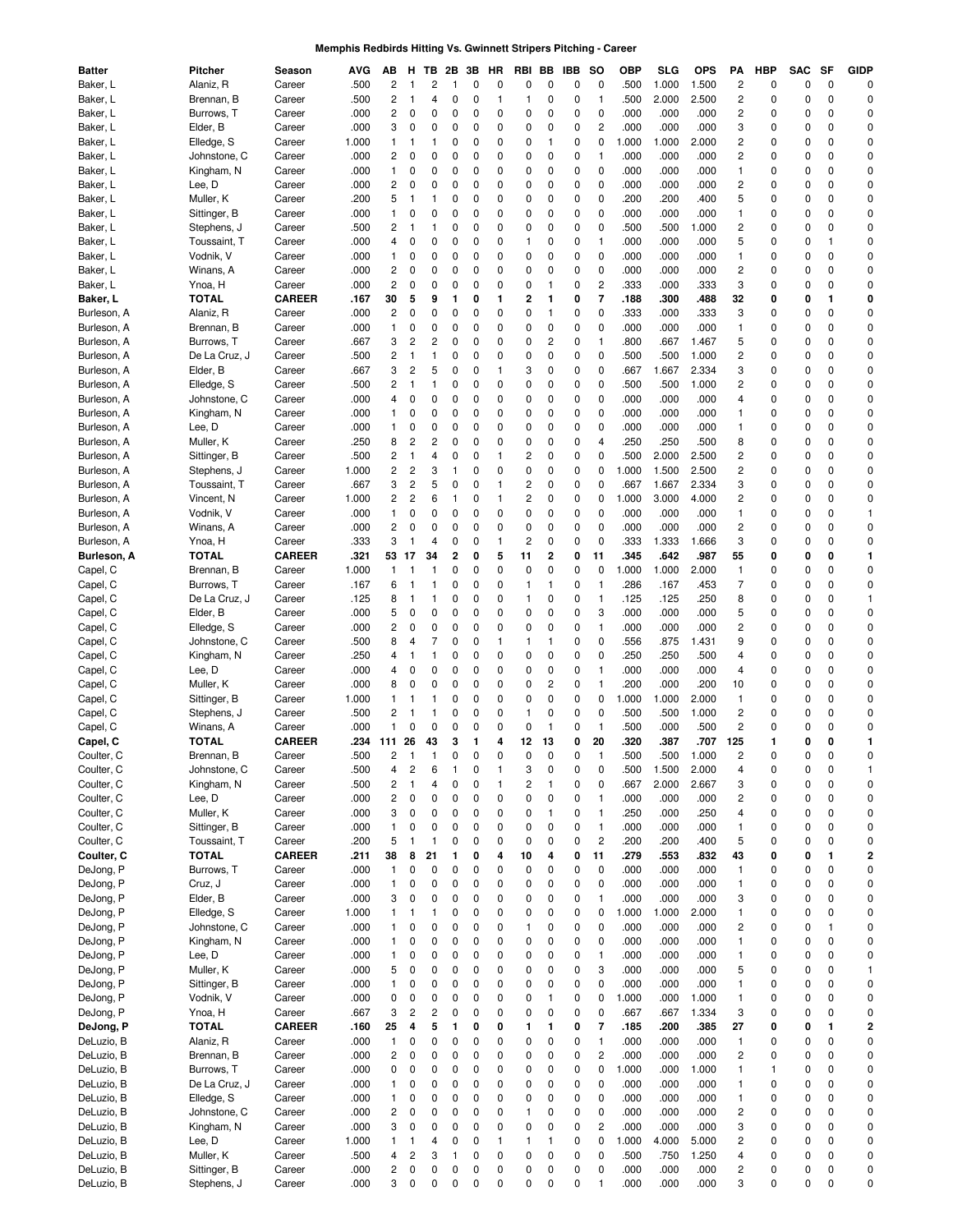| <b>Batter</b>            | Pitcher                      | Season                  | AVG          | АΒ                      | н                            | ΤВ             | 2Β             | 3В     | HR           | RBI          | BB                  | IBB         | <b>SO</b>               | <b>OBP</b>   | SLG          | <b>OPS</b>    | PA                      | <b>HBP</b>  | <b>SAC</b> | SF          | <b>GIDP</b>    |
|--------------------------|------------------------------|-------------------------|--------------|-------------------------|------------------------------|----------------|----------------|--------|--------------|--------------|---------------------|-------------|-------------------------|--------------|--------------|---------------|-------------------------|-------------|------------|-------------|----------------|
| DeLuzio, B               | Toussaint, T                 | Career                  | .500         | 2                       | 1                            | 1              | 0              | 0      | 0            | 1            | 0                   | 0           | 0                       | .500         | .500         | 1.000         | 2                       | 0           | 0          | $\mathbf 0$ | 0              |
| DeLuzio, B               | Vincent, N                   | Career                  | 1.000        | 1                       | 1                            | 4              | 0              | 0      | $\mathbf{1}$ | 2            | 0                   | 0           | 0                       | 1.000        | 4.000        | 5.000         | 1                       | 0           | 0          | 0           | 0              |
| DeLuzio, B               | Winans, A                    | Career                  | .000         | 1                       | 0                            | 0              | 0              | 0      | 0            | 0            | 0                   | 0           | 0                       | .000         | .000         | .000          | 1                       | 0           | 0          | $\mathbf 0$ | 0              |
| DeLuzio, B               | Ynoa, H                      | Career                  | .000         | 3                       | 0                            | 0              | 0              | 0      | 0            | 0            | 0                   | 0           | $\overline{c}$          | .000         | .000         | .000          | 3                       | 0           | 0          | 0           | 0              |
| DeLuzio, B               | TOTAL                        | <b>CAREER</b>           | .179         | 28                      | 5                            | 12             | 1              | 0      | 2            | 5            | 0                   | 0           | 8                       | .207         | .429         | .636          | 29                      | 1           | 0          | 0           | 0              |
| Donovan, B               | Burrows, T                   | Career                  | 1.000        | 1                       | 1                            | 1              | 0              | 0      | 0            | 0            | 0                   | 0           | 0                       | 1.000        | 1.000        | 2.000         | 1                       | 0           | 0          | 0           | $\mathbf 0$    |
| Donovan, B               | De La Cruz, J                | Career                  | .000         | 2                       | 0                            | 0              | 0              | 0      | 0            | 0            | 0                   | 0           | $\overline{c}$          | .000         | .000         | .000          | 2                       | 0           | 0          | 0           | 0              |
| Donovan, B               | Elder, B                     | Career                  | .500         | $\overline{c}$          | 1                            | 1              | 0              | 0      | 0            | 0            | 0                   | 0           | 0                       | .500         | .500         | 1.000         | 2                       | 0           | 0          | 0           | 0              |
| Donovan, B               | Johnstone, C                 | Career                  | .500         | 2                       | 1                            | 1              | 0              | 0      | 0            | 0            | 0                   | 0           | 0                       | .500         | .500         | 1.000         | 2                       | 0           | 0          | 0           | 0              |
| Donovan, B               | Kingham, N                   | Career                  | .500         | 2                       | 1                            | 1              | 0              | 0      | 0            | 0            | 0                   | 0           | 0                       | .500         | .500         | 1.000         | 2                       | 0           | 0          | 0           | 0              |
| Donovan, B               | Lee, D                       | Career                  | .000         | 2                       | 0                            | 0              | 0              | 0      | 0            | 0            | 0                   | 0           | 0                       | .000         | .000         | .000          | 2                       | 0           | 0          | 0           | $\mathbf 0$    |
| Donovan, B               | Muller, K                    | Career                  | .500         | 2                       | -1                           | 1              | 0              | 0      | 0            | 0            | 0                   | 0           | 0                       | .500         | .500         | 1.000         | $\overline{c}$          | 0           | 0          | 0           | 0              |
| Donovan, B               | Sittinger, B                 | Career                  | 1.000        | 1                       | 1                            | $\overline{c}$ | $\mathbf{1}$   | 0      | 0            | 2            | 0                   | 0           | 0                       | 1.000        | 2.000        | 3.000         | 1                       | 0           | 0          | 0           | 0              |
| Donovan, B               | Tonkin, M                    | Career                  | .000         | 1                       | 0                            | 0              | 0              | 0      | 0            | 0            | 0                   | 0           | 0                       | .000         | .000         | .000          | 1                       | 0           | 0          | 0           | $\mathbf 0$    |
| Donovan, B               | Toussaint, T                 | Career                  | .500         | $\overline{\mathbf{c}}$ | 1                            | 2              | $\mathbf{1}$   | 0      | 0            | 0            | 1                   | 0           | 1                       | .667         | 1.000        | 1.667         | 3                       | 0           | 0          | 0           | 0              |
| Donovan, B               | Vincent, N                   | Career                  | .000         | 1                       | 0                            | 0              | 0              | 0      | 0            | 0            | 0                   | 0           | 1                       | .000         | .000         | .000          | 1                       | 0           | 0          | 0           | 0              |
| Donovan, B               | Winans, A                    | Career                  | .000         | 1                       | 0                            | 0              | 0              | 0      | 0            | 0            | 1                   | 0           | 1                       | .500         | .000         | .500          | 2                       | 0           | 0          | 0           | 0              |
| Donovan, B               | TOTAL                        | <b>CAREER</b>           | .385         | 26                      | 10                           | 13             | 3              | 0      | 0            | 3            | 3                   | 0           | 6                       | .448         | .500         | .948          | 29                      | 0           | 0          | 0           | 1              |
| Gorman, N                | Alaniz, R                    | Career                  | .500         | 4                       | $\overline{c}$               | 6              | 1              | 0      | 1            | 1            | 0                   | 0           | 1                       | .500         | 1.500        | 2.000         | 4                       | 0           | 0          | 0           | 0              |
| Gorman, N                | Burrows, T                   | Career                  | .000         | 4                       | 0                            | 0              | 0              | 0      | 0            | 0            | 0                   | 0           | 1                       | .000         | .000         | .000          | 4                       | 0           | 0          | 0           | 0              |
| Gorman, N                | Cruz, J                      | Career                  | .000         | 1                       | 0                            | 0              | 0              | 0      | 0            | 0            | 0                   | 0           | 1                       | .000         | .000         | .000          | 1                       | 0           | 0          | 0           | 0              |
| Gorman, N                | De La Cruz, J                | Career                  | .333         | 3                       | 1                            | 1              | 0              | 0      | 0            | 0            | 0                   | 0           | 0                       | .333         | .333         | .666          | 3                       | 0           | 0          | 0           | $\mathbf 0$    |
| Gorman, N                | Elder, B                     | Career                  | .800         | 5                       | 4                            | 5              | 1              | 0      | 0            | 0            | 0                   | 0           | $\mathbf 0$             | .800         | 1.000        | 1.800         | 5                       | 0           | 0          | 0           | $\mathbf 0$    |
| Gorman, N                | Johnstone, C                 | Career                  | .400         | 5                       | 2                            | 3              | $\mathbf{1}$   | 0      | 0            | 0            | 0                   | 0           | 0                       | .400         | .600         | 1.000         | 5                       | 0           | 0          | 0           | 0              |
| Gorman, N                | Kingham, N                   | Career                  | .200         | 5                       | 1                            | 1              | 0              | 0      | 0            | 0            | 0                   | 0           | 0                       | .200         | .200         | .400          | 5                       | 0           | 0          | 0           | 0              |
| Gorman, N                | Lee, D                       | Career                  | .333         | 3                       | 1                            | 2              | $\mathbf{1}$   | 0      | 0            | 0            | 0                   | 0           | 1                       | .333         | .667         | 1.000         | 3                       | 0           | 0          | 0           | 0              |
| Gorman, N                | Muller, K                    | Career                  | .250         | 8                       | 2                            | 5              | 0              | 0      | $\mathbf{1}$ | $\mathbf{1}$ | 0                   | 0           | 5                       | .250         | .625         | .875          | 8                       | 0           | 0          | 0           | 0              |
| Gorman, N                | Sittinger, B                 | Career                  | 1.000        | 1                       | 1                            | 4              | 0              | 0      | $\mathbf{1}$ | 1            | $\mathsf{O}\xspace$ | 0           | 0                       | 1.000        | 4.000        | 5.000         | 1                       | 0           | 0          | 0           | $\mathbf 0$    |
| Gorman, N                | Stephens, J                  | Career                  | .000         | 3                       | 0                            | 0              | 0              | 0      | 0            | 0            | 0                   | 0           | $\mathbf{1}$            | .000         | .000         | .000          | 3                       | 0           | 0          | 0           | 0              |
| Gorman, N                | Toussaint, T                 | Career                  | .000         | 1                       | 0                            | 0              | 0              | 0      | 0            | 0            | 1                   | 0           | 1                       | .500         | .000         | .500          | 2                       | 0           | 0          | 0           | 0              |
| Gorman, N                | Vincent, N                   | Career                  | 1.000        | 1                       | 1                            | 1              | 0              | 0      | 0            | 0            | 0                   | 0           | 0                       | 1.000        | 1.000        | 2.000         | 1                       | 0           | 0          | 0           | $\mathbf 0$    |
| Gorman, N                | Winans, A                    | Career                  | 1.000        | $\overline{\mathbf{c}}$ | $\overline{c}$               | $\overline{c}$ | 0              | 0      | 0            | 0            | 0                   | 0           | 0                       | 1.000        | 1.000        | 2.000         | 2                       | 0           | 0          | 0           | 0              |
| Gorman, N                | TOTAL                        | <b>CAREER</b>           | .310         | 71                      | 22                           | 36             | 5              | 0      | 3            | 4            | 3                   | 0           | 17                      | .338         | .507         | .845          | 74                      | 0           | 0          | 0           | 1              |
| Herrera, I               | Alaniz, R                    | Career                  | .000         | 1                       | 0                            | 0              | 0              | 0      | 0            | 0            | 0                   | 0           | $\mathbf{1}$            | .000         | .000         | .000          | 1                       | 0           | 0          | 0           | 0              |
| Herrera, I               | Brennan, B                   | Career                  | .500         | $\overline{c}$          | 1                            | 1              | 0              | 0      | 0            | 0            | 0                   | 0           | 0                       | .500         | .500         | 1.000         | 2                       | 0           | 0          | 0           | 0              |
| Herrera, I               | Burrows, T                   | Career                  | .000         | 1                       | 0                            | 0              | 0              | 0      | 0            | 0            | 0                   | 0           | 0                       | .500         | .000         | .500          | 2                       | 1           | 0          | 0           | 0              |
| Herrera, I               | De La Cruz, J                | Career                  | .000         | 1                       | 0                            | 0              | 0              | 0      | 0            | 0            | 0                   | 0           | 0                       | .000         | .000         | .000          | 1                       | 0           | 0          | 0           | 0              |
| Herrera, I               | Elledge, S                   | Career                  | .000         | 2                       | 0                            | 0              | 0              | 0      | 0            | 0            | 0                   | 0           | $\overline{c}$          | .000         | .000         | .000          | 2                       | 0           | 0          | 0           | 0              |
| Herrera, I               | Johnstone, C                 | Career                  | 1.000        | 1                       | 1                            | 2              | $\mathbf{1}$   | 0      | 0            | 1            | 0                   | 0           | $\pmb{0}$               | 1.000        | 2.000        | 3.000         | 1                       | 0           | 0          | 0           | $\mathbf 0$    |
| Herrera, I               | Muller, K                    | Career                  | .000         | 2                       | 0                            | 0              | 0              | 0      | 0            | 0            | 0                   | 0           | $\overline{c}$          | .000         | .000         | .000          | 2                       | 0           | 0          | 0           | $\mathbf 0$    |
| Herrera, I               | Sittinger, B                 | Career                  | 1.000        | 1                       | 1                            | 2              | $\mathbf{1}$   | 0      | 0            | 1            | 0                   | 0           | 0                       | 1.000        | 2.000        | 3.000         | 1                       | 0           | 0          | 0           | 0              |
| Herrera, I               | Stephens, J                  | Career                  | .000         | 2                       | 0                            | 0              | 0              | 0      | 0            | 1            | 0                   | 0           | 0                       | .000         | .000         | .000          | $\overline{c}$          | 0           | 0          | 0           | 0              |
| Herrera, I               | TOTAL                        | <b>CAREER</b>           | .214         | 14                      | 3                            | 5              | $\overline{2}$ | 0      | 0            | 3            | 0                   | 0           | 6                       | .267         | .357         | .624          | 15                      | 1           | 0          | 0           | 0              |
| Hurst, S                 | Brennan, B                   | Career                  | .000         | 1                       | 0                            | 0              | 0              | 0      | 0            | 0            | 0                   | 0           | 0                       | .000         | .000         | .000          | 1                       | 0           | 0          | 0           | $\mathbf 0$    |
| Hurst, S                 | Burrows, T                   | Career                  | .000         | 1                       | 0                            | 0              | 0              | 0      | 0            | 0            | 0                   | 0           | 0                       | .000         | .000         | .000          | 1                       | 0           | 0          | 0           | $\mathbf 0$    |
| Hurst, S                 | De La Cruz, J                | Career                  | .500         | 2                       | -1                           | 1              | 0              | 0      | 0            | 0            | 0                   | 0           | 1                       | .500         | .500         | 1.000         | 2                       | 0           | 0          | 0           | $\mathbf 0$    |
| Hurst, S                 | Elder, B                     | Career                  | .200         | 5                       | $\mathbf{1}$                 | 1              | $\mathbf 0$    | 0      | $\mathbf 0$  | 0            | 0                   | 0           | 3                       | .200         | .200         | .400          | 5                       | $\mathbf 0$ | 0          | 0           | 0              |
| Hurst, S                 | Johnstone, C                 | Career                  | .000         | 1                       | 0                            | 0              | $\mathbf 0$    | 0      | 0            | $\mathbf 0$  | 0                   | $\mathbf 0$ | $\mathbf{1}$            | .000         | .000         | .000          | 1                       | $\mathbf 0$ | 0          | 0           | $\mathbf 0$    |
| Hurst, S                 | Kingham, N                   | Career                  | .000         | 3                       | 0                            | 0              | 0              | 0      | 0            | 0            | 0                   | 0           | 1                       | .000         | .000         | .000          | 3                       | 0           | 0          | 0           | 0              |
| Hurst, S                 | Lee, D                       | Career                  | .000         | 4                       | 0                            | 0              | 0              | 0      | 0            | 0            | 0                   | 0           | $\overline{c}$          | .000         | .000         | .000          | 4                       | 0           | 0          | 0           | 0              |
| Hurst, S                 | Muller, K                    | Career                  | .500         | $\overline{\mathbf{c}}$ | $\mathbf{1}$                 | 1              | 0              | 0      | 0            | 1            | 0                   | 0           | 1                       | .500         | .500         | 1.000         | 2                       | 0           | 0          | 0           | 0              |
| Hurst, S                 | Toussaint, T<br><b>TOTAL</b> | Career                  | .000         | $\overline{c}$          | 0                            | 0              | 0              | 0<br>0 | 0<br>2       | 0            | 3                   | 0           | 1                       | .600         | .000         | .600          | 5                       | 0           | 0          | 0<br>0      | 0<br>1         |
| Hurst, S                 |                              | <b>CAREER</b>           | .238         | 42                      | 10                           | 16<br>0        | 0              |        |              | 4            | 5                   | 0           | 19                      | .319         | .381         | .700          | 47                      | 0           | 0          |             |                |
| Liberatore, M            | Muller, K<br>TOTAL           | Career<br><b>CAREER</b> | .000         | $\mathbf 2$<br>7        | 0                            | 0              | 0              | 0<br>0 | 0<br>0       | 0            | 0                   | 0           | $\overline{c}$<br>7     | .000         | .000         | .000          | 2<br>7                  | 0<br>0      | 0          | 0<br>0      | 0<br>0         |
| Liberatore, M            |                              |                         | .000         |                         | 0<br>0                       | 0              | 0<br>0         | 0      | 0            | 0            | 0<br>1              | 0<br>0      | 1                       | .000         | .000         | .000          | 5                       | 0           | 0          | 0           | $\mathbf 0$    |
| Mendoza, E<br>Mendoza, E | Alaniz, R<br>Brennan, B      | Career                  | .000         | 4<br>2                  |                              | 1              | 0              |        | 0            | 2<br>1       |                     |             | 1                       | .200         | .000         | .200          | 2                       | 0           | 0<br>0     | 0           | $\mathbf 0$    |
| Mendoza, E               | Burrows, T                   | Career<br>Career        | .500<br>.200 | 5                       | $\mathbf{1}$<br>$\mathbf{1}$ | 1              | 0              | 0<br>0 | 0            | 0            | 0<br>0              | 0<br>0      | 3                       | .500<br>.200 | .500<br>.200 | 1.000<br>.400 | 5                       | 0           | 0          | 0           | 0              |
| Mendoza, E               | De La Cruz, J                | Career                  | .143         | 7                       | $\mathbf{1}$                 | 1              | 0              | 0      | 0            | 0            | 1                   | 0           | $\mathbf{1}$            | .250         | .143         | .393          | 8                       | 0           | 0          | 0           | 1              |
| Mendoza, E               | Elledge, S                   | Career                  | .000         | 1                       | 0                            | 0              | 0              | 0      | 0            | 0            | 0                   | 0           | $\mathbf 0$             | .000         | .000         | .000          | 1                       | 0           | 0          | 0           | 0              |
| Mendoza, E               | Johnstone, C                 | Career                  | .000         | 8                       | 0                            | 0              | 0              | 0      | 0            | 0            | 0                   | 0           | 1                       | .000         | .000         | .000          | 8                       | 0           | 0          | 0           | 0              |
| Mendoza, E               | Kingham, N                   | Career                  | .000         | 1                       | 0                            | 0              | 0              | 0      | 0            | 0            | 0                   | 0           | $\pmb{0}$               | .000         | .000         | .000          | 1                       | 0           | 0          | 0           | 0              |
| Mendoza, E               | Lee, D                       | Career                  | .429         | $\overline{7}$          | 3                            | 3              | 0              | 0      | 0            | 1            | 0                   | 0           | 1                       | .429         | .429         | .858          | 7                       | 0           | 0          | 0           | 0              |
| Mendoza, E               | Muller, K                    | Career                  | .091         | 11                      | $\mathbf{1}$                 | 1              | 0              | 0      | 0            | 0            | 0                   | 0           | 4                       | .091         | .091         | .182          | 11                      | 0           | 0          | 0           | $\overline{c}$ |
| Mendoza, E               | Sittinger, B                 | Career                  | .000         | 0                       | 0                            | 0              | 0              | 0      | 0            | 0            | 1                   | 0           | 0                       | 1.000        | .000         | 1.000         | 1                       | 0           | 0          | 0           | $\mathbf 0$    |
| Mendoza, E               | Stephens, J                  | Career                  | .000         | $\overline{\mathbf{c}}$ | 0                            | 0              | 0              | 0      | 0            | 0            | 0                   | 0           | 0                       | .000         | .000         | .000          | 2                       | 0           | 0          | 0           | 0              |
| Mendoza, E               | Tonkin, M                    | Career                  | .000         | $\overline{\mathbf{c}}$ | 0                            | 0              | 0              | 0      | 0            | 0            | 0                   | 0           | 1                       | .000         | .000         | .000          | 2                       | 0           | 0          | 0           | 0              |
| Mendoza, E               | Toussaint, T                 | Career                  | .000         | 4                       | 0                            | 0              | 0              | 0      | 0            | 0            | 0                   | 0           | 0                       | .000         | .000         | .000          | 4                       | 0           | 0          | 0           | 0              |
| Mendoza, E               | Ynoa, H                      | Career                  | .000         | 2                       | $\mathbf 0$                  | 0              | 0              | 0      | 0            | 0            | 0                   | 0           | $\overline{c}$          | .000         | .000         | .000          | $\overline{\mathbf{c}}$ | 0           | 0          | 0           | 0              |
| Mendoza, E               | <b>TOTAL</b>                 | <b>CAREER</b>           | .156         | 109                     | 17                           | 22             | 2              | 0      | 1            | 5            | 3                   | 0           | 29                      | .184         | .202         | .386          | 115                     | 1           | 1          | 1           | 5              |
| Nootbaar, L              | Burrows, T                   | Career                  | 1.000        | 1                       | 1                            | 1              | 0              | 0      | 0            | 0            | 0                   | 0           | 0                       | 1.000        | 1.000        | 2.000         | 1                       | 0           | 0          | 0           | $\mathbf 0$    |
| Nootbaar, L              | De La Cruz, J                | Career                  | .800         | 5                       | 4                            | 4              | 0              | 0      | 0            | 0            | 0                   | 0           | 0                       | .800         | .800         | 1.600         | 5                       | 0           | 0          | 0           | 0              |
| Nootbaar, L              | Elder, B                     | Career                  | .000         | 2                       | 0                            | 0              | 0              | 0      | 0            | 0            | 1                   | 0           | 0                       | .333         | .000         | .333          | 3                       | 0           | 0          | 0           | $\mathbf 0$    |
| Nootbaar, L              | Johnstone, C                 | Career                  | .000         | 1                       | 0                            | 0              | 0              | 0      | 0            | 0            | 0                   | 0           | $\pmb{0}$               | .000         | .000         | .000          | 1                       | 0           | 0          | 0           | $\mathbf 0$    |
| Nootbaar, L              | Kingham, N                   | Career                  | .000         | 1                       | 0                            | 0              | 0              | 0      | 0            | 0            | 0                   | 0           | $\pmb{0}$               | .000         | .000         | .000          | 1                       | 0           | 0          | 0           | 0              |
| Nootbaar, L              | Lee, D                       | Career                  | .500         | $\overline{\mathbf{c}}$ | 1                            | $\overline{c}$ | $\mathbf{1}$   | 0      | 0            | 0            | 0                   | 0           | 1                       | .500         | 1.000        | 1.500         | 2                       | 0           | 0          | 0           | 0              |
| Nootbaar, L              | Muller, K                    | Career                  | 1.000        | 1                       | $\mathbf{1}$                 | 1              | 0              | 0      | 0            | 0            | 2                   | 0           | 0                       | 1.000        | 1.000        | 2.000         | 3                       | 0           | 0          | 0           | 0              |
| Nootbaar, L              | TOTAL                        | <b>CAREER</b>           | .370         | 27                      | 10                           | 11             | 1              | 0      | 0            | 0            | 3                   | 0           | $\overline{\mathbf{c}}$ | .433         | .407         | .840          | 30                      | 0           | 0          | 0           | 0              |
| Oviedo, J                | TOTAL                        | <b>CAREER</b>           | .000         | 3                       | 0                            | 0              | 0              | 0      | 0            | 0            | 0                   | 0           | 2                       | .000         | .000         | .000          | 3                       | 0           | 0          | 0           | 0              |
| Robertson, K             | Alaniz, R                    | Career                  | .333         | 3                       | $\mathbf{1}$                 | 1              | 0              | 0      | 0            | 0            | 1                   | 0           | $\overline{c}$          | .500         | .333         | .833          | 4                       | 0           | 0          | 0           | 0              |
| Robertson, K             | Brennan, B                   | Career                  | .000         | 1                       | 0                            | 0              | 0              | 0      | 0            | 0            | 0                   | 0           | $\pmb{0}$               | .000         | .000         | .000          | 1                       | 0           | 0          | 0           | 0              |
|                          |                              |                         |              |                         |                              |                |                |        |              |              |                     |             |                         |              |              |               |                         |             |            |             |                |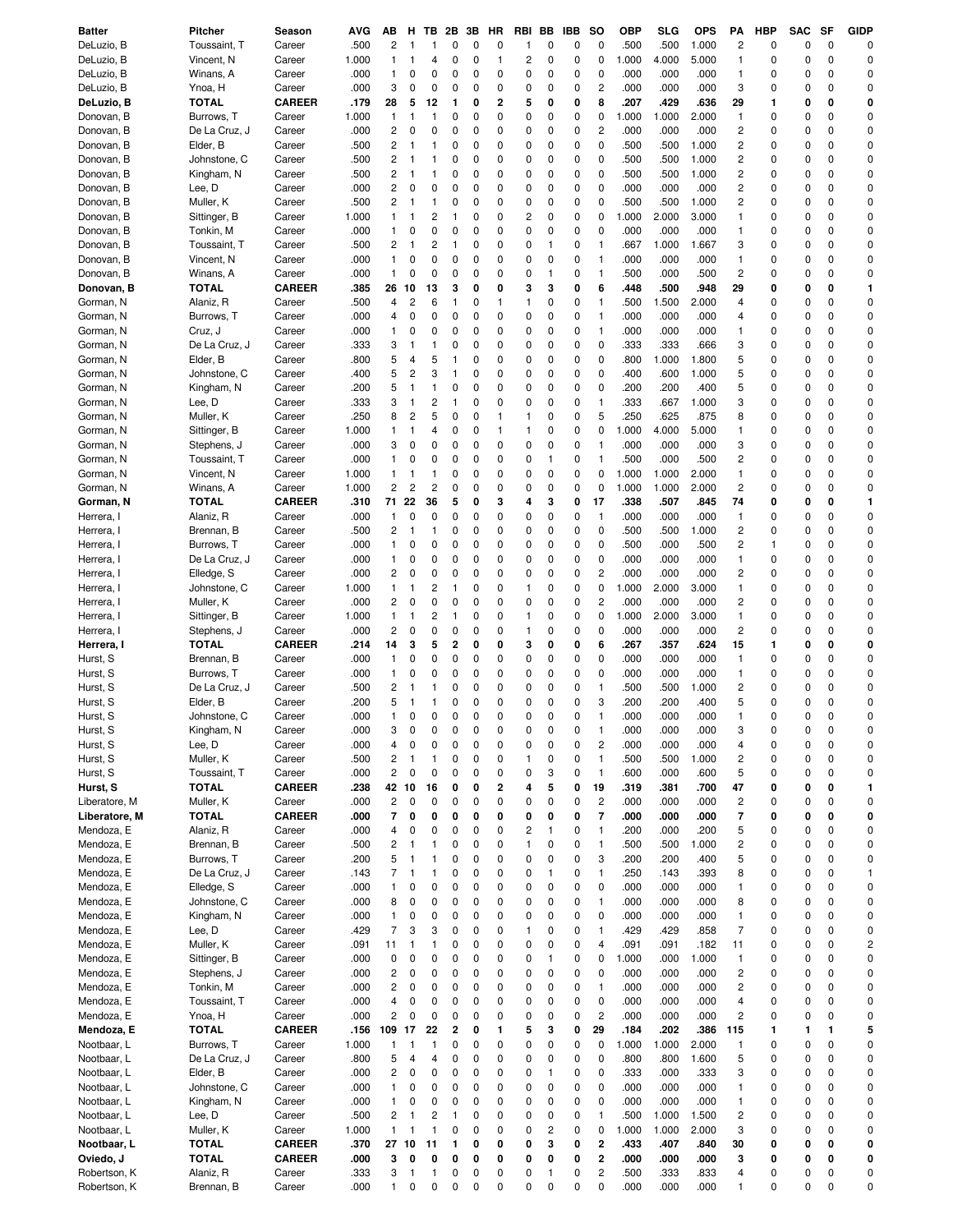| <b>Batter</b>  | Pitcher       | Season        | AVG   | ΑВ                      | н                       | ΤВ                      | 2Β                      | 3В | HR           | <b>RBI</b>              | BB                      | <b>IBB</b> | so             | <b>OBP</b> | SLG   | <b>OPS</b> | PA                      | <b>HBP</b> | <b>SAC</b>              | <b>SF</b>   | <b>GIDP</b>  |
|----------------|---------------|---------------|-------|-------------------------|-------------------------|-------------------------|-------------------------|----|--------------|-------------------------|-------------------------|------------|----------------|------------|-------|------------|-------------------------|------------|-------------------------|-------------|--------------|
| Robertson, K   | Burrows, T    | Career        | .250  | 4                       | 1                       | 4                       | 0                       | 0  | $\mathbf{1}$ | 1                       | 1                       | 0          | $\overline{c}$ | .500       | 1.000 | 1.500      | 6                       | 1          | 0                       | 0           | 0            |
| Robertson, K   | Cruz, J       | Career        | .000  | 1                       | 0                       | 0                       | $\mathbf 0$             | 0  | 0            | $\mathsf 0$             | 0                       | 0          | $\mathbf 0$    | .000       | .000  | .000       | $\mathbf{1}$            | 0          | 0                       | $\mathbf 0$ | 0            |
| Robertson, K   | De La Cruz, J | Career        | .250  | 8                       | $\overline{\mathbf{c}}$ | 5                       | 0                       | 0  | 1            | 3                       | 1                       | 0          | $\overline{c}$ | .333       | .625  | .958       | 9                       | 0          | 0                       | $\mathbf 0$ | 0            |
| Robertson, K   | Elder, B      | Career        | .200  | 5                       | $\mathbf{1}$            | $\mathbf{1}$            | 0                       | 0  | 0            | 0                       | 0                       | 0          | 3              | .200       | .200  | .400       | 5                       | 0          | 0                       | $\mathbf 0$ | 0            |
| Robertson, K   | Elledge, S    | Career        | .000  | 1                       | 0                       | 0                       | 0                       | 0  | 0            | 0                       | 0                       | 0          | $\mathbf{1}$   | .000       | .000  | .000       | $\mathbf{1}$            | 0          | 0                       | 0           | 0            |
| Robertson, K   | Johnstone, C  | Career        | .125  | 8                       | $\mathbf{1}$            | $\mathbf{1}$            | 0                       | 0  | 0            | 1                       | 2                       | 0          | 3              | .273       | .125  | .398       | 11                      | 0          | 0                       | 1           | 0            |
| Robertson, K   | Kingham, N    | Career        | .000  | 4                       | 0                       | 0                       | 0                       | 0  | 0            | 0                       | 0                       | 0          | $\mathbf{1}$   | .000       | .000  | .000       | 4                       | 0          | 0                       | $\mathbf 0$ | 0            |
|                |               |               | .333  |                         |                         | $\mathbf{1}$            |                         | 0  |              |                         | 0                       | 0          | 0              | .333       |       |            | 3                       | 0          | 0                       | 0           | 0            |
| Robertson, K   | Lee, D        | Career        |       | 3                       | $\mathbf{1}$            |                         | 0                       |    | 0            | 0                       |                         |            |                |            | .333  | .666       |                         |            |                         |             |              |
| Robertson, K   | Muller, K     | Career        | .308  | 13                      | 4                       | 6                       | $\overline{\mathbf{c}}$ | 0  | 0            | 1                       | $\overline{\mathbf{c}}$ | 0          | $\mathbf{1}$   | .438       | .462  | .900       | 16                      | 1          | 0                       | 0           | $\mathbf{1}$ |
| Robertson, K   | Sittinger, B  | Career        | 1.000 | 1                       | 1                       | $\overline{4}$          | 0                       | 0  | $\mathbf{1}$ | $\mathbf{1}$            | $\mathbf{1}$            | 0          | 0              | 1.000      | 4.000 | 5.000      | $\overline{c}$          | 0          | 0                       | 0           | 0            |
| Robertson, K   | Stephens, J   | Career        | .000  | 2                       | 0                       | 0                       | 0                       | 0  | 0            | 0                       | 0                       | 0          | $\overline{c}$ | .000       | .000  | .000       | $\overline{c}$          | 0          | 0                       | 0           | 0            |
| Robertson, K   | Tonkin, M     | Career        | .000  | 1                       | 0                       | 0                       | 0                       | 0  | 0            | 0                       | 0                       | 0          | $\mathbf{1}$   | .000       | .000  | .000       | $\mathbf{1}$            | 0          | 0                       | 0           | 0            |
| Robertson, K   | Toussaint, T  | Career        | .000  | 3                       | 0                       | 0                       | 0                       | 0  | 0            | 0                       | 0                       | 0          | $\overline{c}$ | .000       | .000  | .000       | 3                       | 0          | 0                       | 0           | 0            |
| Robertson, K   | Vodnik, V     | Career        | .000  | 0                       | 0                       | 0                       | 0                       | 0  | 0            | 0                       | 1                       | 0          | 0              | 1.000      | .000  | 1.000      | $\mathbf{1}$            | 0          | 0                       | 0           | 0            |
| Robertson, K   | Ynoa, H       | Career        | .333  | 3                       | $\mathbf{1}$            | 4                       | 0                       | 0  | 1            | 1                       | 0                       | 0          | $\mathbf{1}$   | .333       | 1.333 | 1.666      | 3                       | 0          | 0                       | $\Omega$    | 0            |
| Robertson, K   | <b>TOTAL</b>  | <b>CAREER</b> | .264  | 106                     | 28                      | 46                      | 6                       | 0  | 4            | 12                      | 18                      | 0          | 30             | .378       | .434  | .812       | 127                     | 2          | 0                       | 1           | 1            |
| Sánchez, A     | Alaniz, R     | Career        | .500  | 6                       | 3                       | 4                       | 1                       | 0  | 0            | $\mathbf{1}$            | 0                       | 0          | 0              | .500       | .667  | 1.167      | 6                       | 0          | $\mathbf 0$             | $\Omega$    | 0            |
| Sánchez, A     | Brennan, B    | Career        | .000  | 1                       | 0                       | 0                       | 0                       | 0  | 0            | 0                       | 0                       | 0          | $\mathbf 0$    | .000       | .000  | .000       | $\mathbf{1}$            | 0          | 0                       | $\mathbf 0$ | 0            |
| Sánchez, A     | Burrows, T    | Career        | .000  | 3                       | 0                       | 0                       | 0                       | 0  | 0            | 0                       | $\mathbf{1}$            | 0          | $\overline{c}$ | .250       | .000  | .250       | 4                       | 0          | 0                       | $\Omega$    | 0            |
| Sánchez, A     | De La Cruz, J | Career        | .333  | 3                       | 1                       | $\overline{c}$          | 1                       | 0  | 0            | 1                       | 0                       | 0          | 0              | .333       | .667  | 1.000      | 3                       | 0          | 0                       | $\mathbf 0$ | 0            |
| Sánchez, A     | Elder, B      | Career        | .000  | 3                       | 0                       | 0                       | 0                       | 0  | 0            | 0                       | 0                       | 0          | $\overline{c}$ | .000       | .000  | .000       | 3                       | 0          | 0                       | 0           | 0            |
| Sánchez, A     | Johnstone, C  | Career        | .250  | 4                       | $\mathbf{1}$            | $\mathbf{1}$            | 0                       | 0  | 0            | 0                       | 0                       | 0          | 0              | .250       | .250  | .500       | 4                       | 0          | 0                       | 0           | $\mathbf{1}$ |
| Sánchez, A     | Kingham, N    | Career        | 1.000 | 4                       | 4                       | 5                       | 1                       | 0  | 0            | 3                       | 0                       | 0          | 0              | 1.000      | 1.250 | 2.250      | 4                       | 0          | 0                       | 0           | 0            |
| Sánchez, A     | Lee, D        | Career        | .000  | 2                       | 0                       | 0                       | 0                       | 0  | 0            | 0                       | 0                       | 0          | $\mathbf{1}$   | .000       | .000  | .000       | $\overline{c}$          | 0          | 0                       | $\mathbf 0$ | 0            |
| Sánchez, A     | Muller, K     | Career        | .167  | 6                       | 1                       | $\overline{c}$          | 1                       | 0  | 0            | 0                       | 0                       | 0          | 3              | .167       | .333  | .500       | 6                       | 0          | 0                       | 0           | 0            |
| Sánchez, A     |               | Career        | .000  | 1                       | 0                       | 0                       | 0                       | 0  | 0            | 0                       | 0                       | 0          | $\mathbf{1}$   | .000       | .000  | .000       | $\mathbf{1}$            | 0          | 0                       | 0           | 0            |
|                | Sittinger, B  |               |       |                         |                         | 0                       | 0                       | 0  | 0            |                         | 0                       | 0          | $\overline{c}$ |            |       |            | $\overline{c}$          | 0          |                         | 0           | 0            |
| Sánchez, A     | Toussaint, T  | Career        | .000  | 2                       | 0                       |                         |                         |    |              | 0                       |                         |            |                | .000       | .000  | .000       |                         |            | 0                       |             |              |
| Sánchez, A     | Vincent, N    | Career        | .000  | 1                       | 0                       | 0                       | 0                       | 0  | 0            | 0                       | 0                       | 0          | $\mathbf 0$    | .000       | .000  | .000       | $\mathbf{1}$            | 0          | 0                       | $\Omega$    | 0            |
| Sánchez, A     | Winans, A     | Career        | .000  | 2                       | 0                       | 0                       | 0                       | 0  | 0            | 0                       | 0                       | 0          | $\mathbf{1}$   | .000       | .000  | .000       | $\overline{c}$          | 0          | 0                       | 0           | $\mathbf{1}$ |
| Sánchez, A     | Ynoa, H       | Career        | .000  | 1                       | 0                       | 0                       | 0                       | 0  | 0            | 0                       | $\mathbf{1}$            | 0          | 0              | .500       | .000  | .500       | $\overline{c}$          | 0          | 0                       | 0           | 0            |
| Sánchez, A     | <b>TOTAL</b>  | CAREER        | .209  | 67                      | 14                      | 18                      | 4                       | 0  | 0            | 6                       | 3                       | 0          | 16             | .243       | .269  | .512       | 70                      | 0          | 0                       | 0           | 4            |
| Spangenberg, C | Alaniz, R     | Career        | .000  | 1                       | 0                       | $\Omega$                | 0                       | 0  | 0            | 0                       | 0                       | 0          | $\mathbf{1}$   | .000       | .000  | .000       | $\mathbf{1}$            | 0          | 0                       | $\Omega$    | 0            |
| Spangenberg, C | Brach, B      | Career        | 1.000 | 1                       | 1                       | $\mathbf{1}$            | 0                       | 0  | 0            | 0                       | 0                       | 0          | 0              | 1.000      | 1.000 | 2.000      | $\mathbf{1}$            | 0          | 0                       | $\mathbf 0$ | 0            |
| Spangenberg, C | Brennan, B    | Career        | .000  | 2                       | 0                       | 0                       | 0                       | 0  | 0            | 0                       | $\mathbf{1}$            | 0          | $\overline{c}$ | .333       | .000  | .333       | 3                       | 0          | 0                       | $\Omega$    | 0            |
| Spangenberg, C | Burrows, T    | Career        | .000  | 1                       | 0                       | 0                       | 0                       | 0  | 0            | 0                       | 0                       | 0          | 0              | .000       | .000  | .000       | $\mathbf{1}$            | 0          | 0                       | $\Omega$    | 0            |
| Spangenberg, C | De La Cruz, J | Career        | .000  | 1                       | 0                       | $\mathbf 0$             | 0                       | 0  | 0            | 0                       | 0                       | 0          | $\mathbf{1}$   | .000       | .000  | .000       | $\mathbf{1}$            | 0          | 0                       | $\Omega$    | 0            |
| Spangenberg, C | Elledge, S    | Career        | .000  | 1                       | 0                       | 0                       | 0                       | 0  | 0            | 0                       | 0                       | 0          | 0              | .000       | .000  | .000       | $\mathbf{1}$            | 0          | 0                       | $\mathbf 0$ | 0            |
| Spangenberg, C | Johnstone, C  | Career        | 1.000 | 1                       | 1                       | $\mathbf{1}$            | 0                       | 0  | 0            | 0                       | 0                       | 0          | 0              | 1.000      | 1.000 | 2.000      | $\mathbf{1}$            | 0          | 0                       | 0           | 0            |
| Spangenberg, C | Kingham, N    | Career        | .000  | 1                       | 0                       | 0                       | 0                       | 0  | 0            | 0                       | 0                       | 0          | $\mathbf{1}$   | .000       | .000  | .000       | $\mathbf{1}$            | 0          | 0                       | 0           | 0            |
| Spangenberg, C | Muller, K     | Career        | .500  | 2                       | $\mathbf{1}$            | $\mathbf{1}$            | 0                       | 0  | 0            | 0                       | 0                       | 0          | $\mathbf{1}$   | .500       | .500  | 1.000      | $\overline{c}$          | 0          | 0                       | 0           | 0            |
| Spangenberg, C | Sittinger, B  | Career        | .000  | 2                       | 0                       | 0                       | 0                       | 0  | 0            | 0                       | 0                       | 0          | $\overline{c}$ | .333       | .000  | .333       | 3                       | 1          | 0                       | $\mathbf 0$ | 0            |
| Spangenberg, C | Tonkin, M     | Career        | .000  | 1                       | 0                       | 0                       | 0                       | 0  | 0            | 0                       | 0                       | 0          | $\mathbf 0$    | .000       | .000  | .000       | $\mathbf{1}$            | 0          | 0                       | 0           | 0            |
| Spangenberg, C | Toussaint, T  | Career        | .000  | 1                       | 0                       | 0                       | 0                       | 0  | 0            | 0                       | $\mathbf{1}$            | 0          | $\mathbf{1}$   | .500       | .000  | .500       | $\overline{\mathbf{c}}$ | 0          | 0                       | $\mathbf 0$ | 0            |
| Spangenberg, C | Vincent, N    | Career        | .000  | 1                       | 0                       | 0                       | 0                       | 0  | 0            | 0                       | 0                       | 0          | $\mathbf{1}$   | .000       | .000  | .000       | $\mathbf{1}$            | 0          | 0                       | $\mathbf 0$ | 0            |
| Spangenberg, C | Winans, A     | Career        | .000  | 1                       | 0                       | 0                       | 0                       | 0  | 0            | 0                       | 0                       | 0          | 0              | .000       | .000  | .000       | $\mathbf{1}$            | 0          | 0                       | 0           | 0            |
| Spangenberg, C | Ynoa, H       | Career        | .000  | $\overline{\mathbf{c}}$ | 0                       | 0                       | 0                       | 0  | 0            | 0                       | 0                       | 0          | $\mathbf{1}$   | .000       | .000  | .000       | $\overline{c}$          | 0          | 0                       | 0           | 0            |
|                | <b>TOTAL</b>  | <b>CAREER</b> | .158  | 19                      | 3                       | 3                       | 0                       | 0  | 0            | 0                       | 2                       | 0          | 11             | .273       | .158  | 431        | 22                      | 1          | 0                       | 0           | 0            |
| Spangenberg, C |               |               |       | 8                       | 0                       | O                       | 0                       | 0  | O            | 0                       | 0                       | 0          | 3              | .000       |       | .000       | 8                       | 0          | 0                       | ŋ           | 0            |
| Thomas, C      | <b>TOTAL</b>  | CAREER        | .000  |                         |                         |                         |                         |    |              |                         |                         |            |                |            | .000  |            |                         |            |                         |             |              |
| Thompson, Z    | <b>TOTAL</b>  | <b>CAREER</b> | .250  | 4                       | 1                       | 1                       | 0                       | 0  | 0            | 0                       | 0                       | 0          | 1              | .250       | .250  | .500       | 6                       | 0          | $\overline{\mathbf{2}}$ | 0           | 0            |
| Toerner. J     | Alaniz, R     | Career        | .000  | 1                       | 0                       | 0                       | 0                       | 0  | 0            | 0                       | 0                       | 0          | $\mathbf{1}$   | .000       | .000  | .000       | $\mathbf{1}$            | 0          | 0                       | 0           | 0            |
| Toerner, J     | Brennan, B    | Career        | .000  | 0                       | 0                       | 0                       | 0                       | 0  | 0            | 0                       | $\mathbf{1}$            | 0          | 0              | 1.000      | .000  | 1.000      | 1                       | 0          | 0                       | 0           | 0            |
| Toerner, J     | Burrows, T    | Career        | .000  | 1                       | 0                       | 0                       | 0                       | 0  | 0            | 0                       | 0                       | 0          | $\mathbf{1}$   | .000       | .000  | .000       | $\overline{c}$          | 0          | 1                       | 0           | 0            |
| Toerner, J     | De La Cruz, J | Career        | .500  | $\overline{\mathbf{c}}$ | $\mathbf{1}$            | $\overline{c}$          | 1                       | 0  | 0            | 1                       | 0                       | 0          | 0              | .500       | 1.000 | 1.500      | $\overline{\mathbf{c}}$ | 0          | 0                       | 0           | 0            |
| Toerner, J     | Johnstone, C  | Career        | .500  | $\overline{\mathbf{c}}$ | $\mathbf{1}$            | $\mathbf{1}$            | 0                       | 0  | 0            | 1                       | 0                       | 0          | $\mathbf{1}$   | .500       | .500  | 1.000      | $\overline{c}$          | 0          | 0                       | 0           | 0            |
| Toerner, J     | Lee, D        | Career        | .500  | $\overline{\mathbf{c}}$ | $\mathbf{1}$            | $\overline{c}$          | 1                       | 0  | 0            | 0                       | 0                       | 0          | 0              | .500       | 1.000 | 1.500      | $\overline{c}$          | 0          | 0                       | 0           | 0            |
| Toerner, J     | Muller, K     | Career        | .000  | 2                       | $\mathbf 0$             | $\mathbf 0$             | 0                       | 0  | 0            | 0                       | 0                       | 0          | $\pmb{0}$      | .333       | .000  | .333       | 3                       | 1          | 0                       | 0           | 0            |
| Toerner, J     | Toussaint, T  | Career        | .000  | $\overline{\mathbf{c}}$ | 0                       | 0                       | 0                       | 0  | 0            | 0                       | 0                       | 0          | $\mathbf{1}$   | .000       | .000  | .000       | $\overline{c}$          | 0          | 0                       | 0           | 0            |
| Toerner, J     | Ynoa, H       | Career        | .000  | $\overline{\mathbf{c}}$ | 0                       | 0                       | 0                       | 0  | 0            | 0                       | 0                       | 0          | $\mathbf{1}$   | .000       | .000  | .000       | $\overline{\mathbf{c}}$ | 0          | 0                       | 0           | 0            |
| Yepez, J       | Alaniz, R     | Career        | .000  | 1                       | 0                       | 0                       | 0                       | 0  | 0            | 0                       | 0                       | 0          | $\pmb{0}$      | .000       | .000  | .000       | 1                       | 0          | 0                       | 0           | 0            |
| Yepez, J       | Burrows, T    | Career        | 1.000 | $\overline{\mathbf{c}}$ | $\overline{\mathbf{c}}$ | 6                       | $\mathbf{1}$            | 0  | 1            | 4                       | $\overline{\mathbf{c}}$ | 0          | $\pmb{0}$      | 1.000      | 3.000 | 4.000      | 4                       | 0          | 0                       | 0           | 0            |
| Yepez, J       | De La Cruz, J | Career        | .250  | 4                       | 1                       | 4                       | 0                       | 0  | $\mathbf{1}$ | $\overline{\mathbf{c}}$ | $\mathbf{1}$            | 0          | 0              | .400       | 1.000 | 1.400      | 5                       | 0          | 0                       | 0           | 0            |
| Yepez, J       | Elder, B      | Career        | .500  | 2                       | $\mathbf{1}$            | $\mathbf{1}$            | 0                       | 0  | 0            | $\mathbf{1}$            | 0                       | 0          | $\mathbf{1}$   | .500       | .500  | 1.000      | $\overline{c}$          | 0          | 0                       | 0           | 0            |
| Yepez, J       | Johnstone, C  | Career        | .167  | 6                       | $\mathbf{1}$            | 4                       | 0                       | 0  | 1            | $\overline{\mathbf{c}}$ | 0                       | 0          | $\overline{c}$ | .167       | .667  | .834       | 6                       | 0          | 0                       | 0           | 0            |
| Yepez, J       | Kingham, N    | Career        | .000  | 3                       | 0                       | $\mathbf 0$             | 0                       | 0  | 0            | 0                       | 1                       | 0          | $\pmb{0}$      | .250       | .000  | .250       | 4                       | 0          | 0                       | 0           | 0            |
| Yepez, J       | Lee, D        | Career        | .000  | 2                       | 0                       | 0                       | 0                       | 0  | 0            | 0                       | 0                       | 0          | 1              | .000       | .000  | .000       | $\overline{c}$          | 0          | 0                       | 0           | 0            |
|                | Muller, K     |               |       | 9                       | $\overline{\mathbf{c}}$ | 3                       | 1                       | 0  | 0            | 0                       | 0                       |            | 4              | .222       | .333  |            | 9                       | 0          | 0                       | 0           | 1            |
| Yepez, J       |               | Career        | .222  |                         |                         |                         |                         |    |              |                         |                         | 0          |                |            |       | .555       |                         |            |                         |             |              |
| Yepez, J       | Sittinger, B  | Career        | .000  | 1                       | 0                       | 0                       | 0                       | 0  | 0            | 0                       | 0                       | 0          | 1              | .000       | .000  | .000       | 1                       | 0          | 0                       | 0           | 0            |
| Yepez, J       | Stephens, J   | Career        | .000  | 3                       | 0                       | 0                       | 0                       | 0  | 0            | 0                       | 0                       | 0          | 3              | .000       | .000  | .000       | 3                       | 0          | 0                       | 0           | 0            |
| Yepez, J       | Vincent, N    | Career        | .000  | 1                       | 0                       | 0                       | 0                       | 0  | 0            | 0                       | 0                       | 0          | $\mathbf{1}$   | .000       | .000  | .000       | $\mathbf{1}$            | 0          | 0                       | 0           | 0            |
| Yepez, J       | Winans, A     | Career        | .500  | $\overline{\mathbf{c}}$ | $\mathbf{1}$            | $\overline{\mathbf{c}}$ | 1                       | 0  | 0            | $\overline{\mathbf{c}}$ | 0                       | 0          | $\mathbf{1}$   | .500       | 1.000 | 1.500      | $\overline{\mathbf{c}}$ | 0          | 0                       | 0           | 0            |
| Yepez, J       | <b>TOTAL</b>  | <b>CAREER</b> | .282  | 71                      | 20                      | 39                      | 4                       | 0  | 5            | 19                      | 7                       | 0          | 18             | .346       | .549  | .895       | 78                      | 0          | 0                       | 0           | 2            |
| Zeuch, T       | <b>TOTAL</b>  | <b>CAREER</b> | .000  | $\mathbf{2}$            | 0                       | 0                       | 0                       | 0  | 0            | 0                       | 0                       | 0          | $\bf{2}$       | .000       | .000  | .000       | $\overline{\mathbf{2}}$ | 0          | 0                       | 0           | 0            |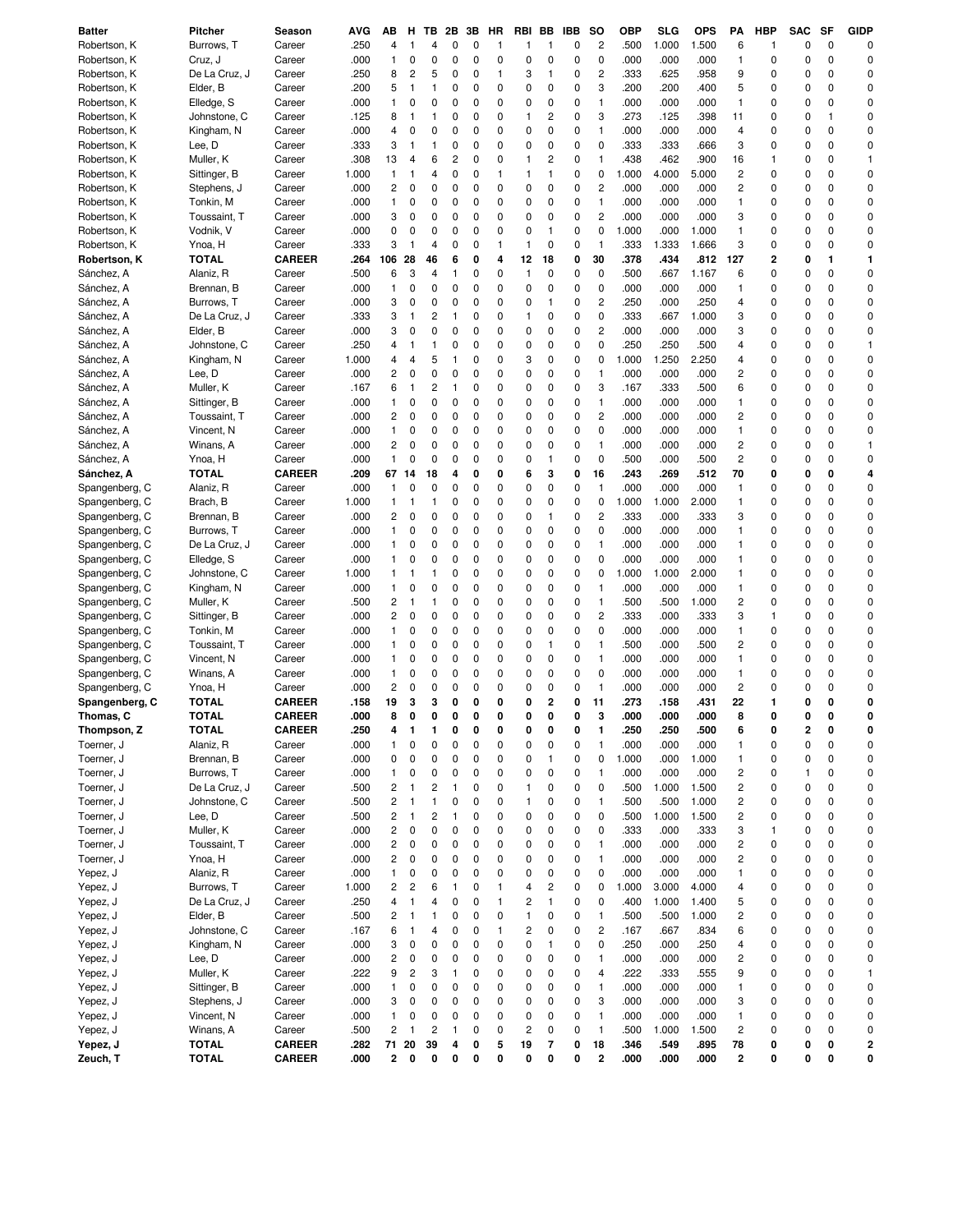| # Player        | Team       | в | <b>AVG</b> | G  | AB R | н   | тв           | 2Β | 3Β | HR. | RBI | <b>BB IBB</b> |              | SO SB CS | <b>OBP</b> | <b>SLG</b> | <b>OPS</b> | PA             |   |   | SAC SF HBP | <b>GIDP</b>  |
|-----------------|------------|---|------------|----|------|-----|--------------|----|----|-----|-----|---------------|--------------|----------|------------|------------|------------|----------------|---|---|------------|--------------|
| 13 Acuña Jr., R | <b>GWN</b> | R | .250       | 3  | 4    |     |              | 0  |    | 0   | O   |               |              |          | .625       | .250       | .875       | 8              | 0 | 0 |            | 0            |
| 9 Casteel, R    | <b>GWN</b> | R | .286       |    | 14   | 4   | 10           | 0  |    | 2   |     |               |              | 3        | .333       | .714       | .047       | 15             |   | O |            |              |
| 24 Contreras, W | <b>GWN</b> | R | .154       |    | 13   | 2   | 2            | 0  |    | 0   |     |               | 0            | 3        | .154       | .154       | .308       | 13             |   |   |            | O            |
| 15 Dean, J      | <b>GWN</b> | R | .067       | 12 | 15   |     | 2            |    | 0  | 0   |     |               | 0            | 3        | .167       | .133       | .300       | 18             |   |   |            | 0            |
| 12 Demeritte, T | <b>GWN</b> | R | .400       | 5  | 10   | 4   | 9            | 3  |    | 0   |     | 0             | 0            |          | .400       | .900       | 300. ا     | 10             |   |   |            |              |
| 26 DeShields, D | <b>GWN</b> | R | .148       | 21 | 27   | 4   |              | 0  |    |     |     |               | 0            | 10       | .351       | .148       | .499       | 37             |   |   |            | <sup>0</sup> |
| 30 Dickerson, A | <b>GWN</b> |   | .250       | 10 | 20   | 5   | 9            |    |    |     | З   | 0             | O            | 6        | .250       | .450       | .700       | 20             |   | O |            | 0            |
| 1 Goins, R      | <b>GWN</b> |   | .200       | 16 | 20   | 4   | 5            |    |    | 0   |     | 0             | 0            |          | .190       | .250       | .440       | 21             |   |   |            |              |
| 33 Gonzalez, Y  | <b>GWN</b> | S | .091       |    | 11   |     |              |    |    | 0   |     |               |              | 3        | .154       | .091       | .245       | 13             |   |   |            | <sup>0</sup> |
| 5 Gosselin, P   | <b>GWN</b> | R | .314       | 20 | 35   | 11  | 19           |    |    | O   |     |               |              | 5        | .366       | .543       | .909       | 41             |   |   |            | 0            |
| 18 Jenista, G   | <b>GWN</b> |   | .160       | 20 | 25   | 4   |              | n  |    |     |     | 5             | 0            | 12       | .300       | .280       | .580       | 30             |   |   |            | O            |
| 28 Nogowski, J  | <b>GWN</b> | R | .143       | 16 | 28   | 4   | Δ            |    |    | 0   | З   | 2             | $\Omega$     |          | .219       | .143       | .362       | 32             | 0 |   |            | 0            |
| 7 Pabst, A      | <b>GWN</b> | R | .000       |    | 2    | 0   | <sup>0</sup> |    |    | 0   | O   |               | O            |          | .000       | .000       | .000       | $\overline{c}$ |   |   |            | O            |
| 7 Pérez, H      | <b>GWN</b> | R | .368       | 11 | 19   | 7   | 11           |    |    |     |     | 3             | 0            | 5        | .435       | .579       | 1.014      | 23             |   |   |            |              |
| 8 Shewmake, B   | <b>GWN</b> |   | .367       | 18 | 30   | 11  | 15           |    |    |     | 2   | 6             | 0            | 5        | .472       | .500       | .972       | 36             | 0 | 0 |            | <sup>0</sup> |
| 14 Tromp, C     | <b>GWN</b> | R | .524       | 13 | 21   | 11  | 21           | 4  | 0  | 2   | 10  | 2             | <sup>0</sup> | 3        | .565       | .000       | 1.565      | 23             |   |   |            |              |
| 17 Tucker, P    | <b>GWN</b> |   | .263       | 12 | 19   | 5   | 8            | 3  | 0  | 0   |     | 0             | 0            | 3        | .263       | .421       | .684       | 19             |   |   |            |              |
| 4 Valaika, P    | <b>GWN</b> | R | .265       | 17 | 34   | 9   | 22           |    |    |     | 9   | 2             | 0            | 5        | .297       | .647       | .944       | 37             |   |   |            |              |
| 11 Waters, D    | <b>GWN</b> | S | .429       | 8  | 14   | 6   | 9            | 0  | 0  |     |     | 0             | <sup>0</sup> | 6        | .467       | .643       | 1.110      | 15             | 0 | 0 |            | <sup>0</sup> |
|                 | <b>GWN</b> |   | .260       | 32 | 361  | 94  | 159          | 20 | 3  | 13  | 46  | 38            |              | 89       | .332       | .440       | .772       | 413            | 0 | 9 | 5          | 10           |
|                 | <b>OPP</b> |   | .283       | 41 | 612  | 173 | 276          | 28 | 3  | 23  | 92  | 68            | 0            | 178      | .360       | .451       | .811       |                | 0 | 6 | 9          | 8            |

**Gwinnett Stripers Hitting - 2022 - Regular Season - All Players - Vs Right**

| # Player        | Team       | в | <b>AVG</b> | G  | AB R | н        | ΤВ  | 2B 3B |          | HR | <b>RBI</b> | <b>BB IBB</b> |          | SO SB CS | <b>OBP</b> | <b>SLG</b> | <b>OPS</b> |      | PA SAC   | SF           | <b>HBP</b> | <b>GIDP</b>  |
|-----------------|------------|---|------------|----|------|----------|-----|-------|----------|----|------------|---------------|----------|----------|------------|------------|------------|------|----------|--------------|------------|--------------|
| 13 Acuña Jr., R | <b>GWN</b> | R | .400       | 6  | 15   | 6        |     |       | 0        |    |            | 2             | 0        | 5        | .471       | .467       | .938       | 17   |          |              | n          | 0            |
| 9 Casteel, R    | <b>GWN</b> | R | .125       | 10 | 24   | 3        | 11  |       |          | 2  | 4          |               | $\Omega$ | 9        | .160       | .458       | .618       | 25   | 0        | 0            | 0          | 0            |
| 24 Contreras, W | <b>GWN</b> | R | .343       | 12 | 35   | 12       | 15  | 3     | 0        |    |            | 3             | $\Omega$ |          | .395       | .429       | .824       | 38   | 0        |              | ŋ          | 0            |
| 15 Dean, J      | <b>GWN</b> | R | .256       | 17 | 39   | 10       | 11  |       | 0        | O  | 4          |               | $\Omega$ | 12       | .293       | .282       | .575       | 41   | 0        | <sup>0</sup> | 0          | $\Omega$     |
| 12 Demeritte, T | <b>GWN</b> | R | .250       | 12 | 36   | 9        | 20  | 3     |          |    | 6          | 6             | $\Omega$ | 11       | .357       | .556       | .913       | 42   | 0        | n            | o          |              |
| 26 DeShields, D | <b>GWN</b> | R | .339       | 27 | 62   | 21       | 25  | 4     | 0        |    | 9          | 10            | $\Omega$ | 20       | .432       | .403       | .835       | 74   | 0        |              |            |              |
| 30 Dickerson, A | <b>GWN</b> |   | .220       | 14 | 41   | 9        | 16  |       | 0        | 2  | 4          | 2             | $\Omega$ | 11       | .256       | .390       | .646       | 43   | $\Omega$ |              |            | O            |
| 1 Goins, R      | <b>GWN</b> |   | .143       | 28 | 77   | 11       | 13  | 2     | 0        | O  | 3          | 2             | $\Omega$ | 14       | .165       | .169       | .334       | 80   |          | <sup>0</sup> | o          |              |
| 33 Gonzalez, Y  | <b>GWN</b> | S | .133       | 12 | 30   | 4        | 5   |       | 0        |    | 2          |               | $\Omega$ | 8        | .156       | .167       | .323       | 32   | 0        |              |            | <sup>0</sup> |
| 5 Gosselin, P   | <b>GWN</b> | R | .287       | 31 | 87   | 25       | 37  | 3     | 0        |    | 9          |               | $\Omega$ | 21       | .357       | .425       | .782       | 98   | 0        |              | 3          |              |
| 18 Jenista, G   | <b>GWN</b> |   | .314       | 30 | 70   | 22       | 37  | 6     | 0        | 3  | 11         | 10            | $\Omega$ | 20       | .395       | .529       | .924       | 81   | 0        |              | o          | <sup>0</sup> |
| 28 Nogowski, J  | <b>GWN</b> | R | .227       | 26 | 66   | 15       | 24  | 3     | 0        | 2  | 10         | 11            | n        | 15       | .346       | .364       | .710       | 81   | 0        |              | 2          |              |
| 7 Pabst, A      | <b>GWN</b> | R | .000       |    |      | $\Omega$ | O   | ŋ     | 0        |    | ŋ          | O             | $\Omega$ |          | .000       | .000       | .000       |      |          |              | ŋ          | <sup>0</sup> |
| 7 Pérez, H      | <b>GWN</b> | R | .195       | 15 | 41   | 8        | 13  | 2     | 0        |    | 2          |               | $\Omega$ | 6        | .227       | .317       | .544       | 44   | 0        |              |            |              |
| 8 Shewmake, B   | <b>GWN</b> |   | .282       | 28 | 85   | 24       | 34  |       | $\Omega$ |    | 5          | 6             | $\Omega$ | 13       | .326       | .400       | .726       | 92   | $\Omega$ |              | ŋ          |              |
| 14 Tromp, C     | <b>GWN</b> | R | .219       | 24 | 73   | 16       | 35  |       | 0        | 6  | 14         | 2             | $\Omega$ | 15       | .237       | .479       | .716       | 76   | $\Omega$ |              | ŋ          |              |
| 17 Tucker, P    | <b>GWN</b> |   | .292       | 29 | 89   | 26       | 38  | 6     | $\Omega$ | 2  | 14         |               | $\Omega$ | 13       | .375       | .427       | .802       | 104  | 0        |              |            | З            |
| 4 Valaika, P    | <b>GWN</b> | R | .284       | 33 | 95   | 27       | 41  | 8     | 0        |    | 17         | 10            | $\Omega$ | 20       | .349       | .432       | .781       | 106  | 0        |              | ŋ          |              |
| 11 Waters, D    | <b>GWN</b> | S | .250       | 11 | 32   | 8        | 12  |       | 0        |    | 4          |               | $\Omega$ | 9        | .273       | .375       | .648       | 33   | 0        | O            | 0          |              |
|                 | <b>GWN</b> |   | .257       | 41 | 998  | 256      | 394 | 53    | 2        | 27 | 126        | 88            | 0        | 230      | .319       | .395       | .714       | 1108 | 1        | 12           | 9          | 22           |
|                 | <b>OPP</b> |   | .211       | 41 | 757  | 160      | 274 | 38    | 2        | 24 | 90         | 64            | 0        | 257      | .285       | .362       | .647       |      | 2        | 4            | 15         | 18           |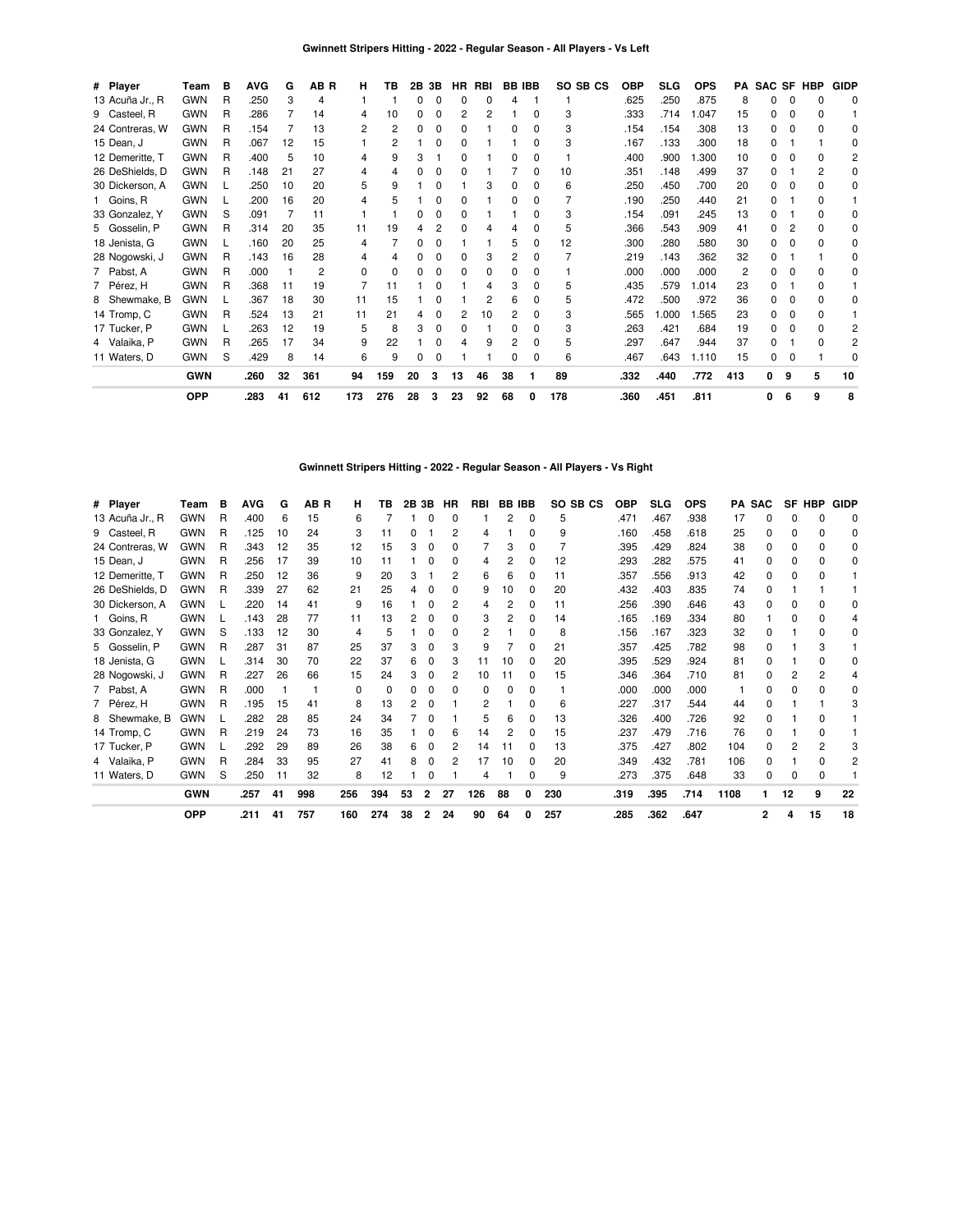| <b>Player</b>    | Team       | в | <b>AVG</b> | G  | AB | <b>PAR</b> | н. | TB. | 2B | 3B | HR | RBI | BB       | IBB.         | SO. | SB. | СS | <b>OBP</b> | <b>SLG</b> | <b>OPS</b> | <b>SAC</b>   | SF       | HBP         | <b>GIDP</b> |
|------------------|------------|---|------------|----|----|------------|----|-----|----|----|----|-----|----------|--------------|-----|-----|----|------------|------------|------------|--------------|----------|-------------|-------------|
| Donovan. B       | <b>MEM</b> |   | .421       | 10 | 19 | 21         | 8  | 9   |    | 0  | 0  |     | 2        | 0            |     |     |    | .476       | .474       | .950       | $\Omega$     | 0        | $\mathbf 0$ | 0           |
| 2 Robertson, K   | <b>MEM</b> | R | .333       | 20 | 33 | 41         | 11 | 20  | 3  | 0  | 2  |     | 6        | 0            | 8   |     |    | .463       | .606       | .069       | 0            | 0        | 2           | 0           |
| 3 Toerner, J     | <b>MEM</b> |   | .333       | 8  | 9  | 11         | 3  | 4   |    | ŋ  | 0  |     | 0        | 0            | 2   |     |    | .364       | .444       | .808       | $\Omega$     |          |             | 0           |
| 4 DeLuzio, B     | <b>MEM</b> | R | .324       | 20 | 37 | 40         | 12 | 20  |    | 0  | 2  | 4   | 2        | 0            | 10  |     |    | .375       | .541       | .916       | 0            | $\Omega$ |             |             |
| 5 Herrera, I     | <b>MEM</b> | R | .316       | 13 | 19 | 24         | 6  | 8   | 0  |    | 0  |     |          | <sup>0</sup> | 6   |     |    | .458       | .421       | .879       | $\Omega$     | 0        |             |             |
| 6 Yepez, J       | <b>MEM</b> | R | .310       | 16 | 29 | 31         | 9  | 23  | 2  | 0  | 4  | 14  |          | <sup>0</sup> |     |     |    | .323       | .793       | 1.116      | <sup>0</sup> |          | 0           |             |
| 7 Hurst, S       | <b>MEM</b> |   | .308       | 9  | 13 | 13         | 4  |     | 0  | 0  | 0  |     | 0        | 0            |     |     |    | .308       | .308       | .616       | $\Omega$     | $\Omega$ | 0           | 2           |
| 8 Burleson, A    | <b>MEM</b> |   | .268       | 24 | 41 | 47         | 11 | 16  | 2  | 0  |    | 4   | 5        | 0            | 11  |     |    | .362       | .390       | .752       | 0            | 0        |             |             |
| 9 Spangenberg, C | <b>MEM</b> |   | .267       | 19 | 30 | 30         | 8  | 14  |    |    |    |     | $\Omega$ | $\Omega$     | 8   |     |    | .267       | .467       | .734       | 0            | $\Omega$ | 0           | 0           |
| 10 Sánchez, A    | <b>MEM</b> | R | .250       | 12 | 24 | 27         | 6  | 8   | 2  | 0  | 0  |     | 3        | $\Omega$     | 9   |     |    | .333       | .333       | .666       | $\Omega$     | $\Omega$ | 0           | 0           |
| 11 Mendoza, E    | <b>MEM</b> | R | .222       | 19 | 27 | 32         | 6  | 8   | 2  | 0  | 0  | 2   | 4        | 0            | 3   |     |    | .313       | .296       | .609       | $\Omega$     |          | $\Omega$    | 3           |
| 12 Baker, L      | <b>MEM</b> | R | .176       | 19 | 34 | -37        | 6  | 9   | 0  | 0  |    | 4   | 3        | 0            |     |     |    | .243       | .265       | .508       | $\Omega$     | 0        | $\Omega$    | 0           |
| 13 Gorman, N     | <b>MEM</b> |   | .174 24    |    | 46 | 53         |    | 18  |    | 0  | 3  | 4   | 5        |              | 21  |     |    | .264       | .391       | .655       | 0            |          |             | 0           |
| 14 Nootbaar, L   | MEM        |   | .167       | 9  | 12 | 15         |    | 3   |    | 0  | 0  | 0   | 3        | <sup>0</sup> | 6   |     |    | .333       | .250       | .583       | 0            | 0        | 0           | 0           |
| 15 Capel, C      | MEM        |   | .125       | 21 | 40 | 42         | 5. | 5   | 0  | 0  | 0  | 2   | 2        | 0            | 8   |     |    | .167       | .125       | .292       | $\Omega$     | 0        | 0           | 3           |
| 16 Coulter, C    | MEM        | R | 125        |    | 8  | 11         |    |     | 0  | 0  | 0  |     |          | 0            | 2   |     |    | .364       | .125       | .489       | 0            | 0        | 2           | 0           |

Show Fewer... Show More...

### **Memphis Redbirds Hitting - 2022 - Regular Season - All Players - Vs Right**

| Player            | Team       | в | <b>AVG</b> | G   | AB | PA R | н  | TB. | 2B | 3B       | <b>HR</b>      | RBI | BB | IBB.         | SO. | SB. | <b>CS</b> | <b>OBP</b> | <b>SLG</b> | <b>OPS</b> | <b>SAC</b> | SF       | HBP      | <b>GIDP</b> |
|-------------------|------------|---|------------|-----|----|------|----|-----|----|----------|----------------|-----|----|--------------|-----|-----|-----------|------------|------------|------------|------------|----------|----------|-------------|
| 1 Gorman, N       | <b>MEM</b> |   | .379       | -31 | 87 | 94   | 33 | 72  | 3  | $\Omega$ | 12             | 19  |    | 0            | 29  |     |           | .426       | .828       | 1.254      | 0          | 0        | 0        | 0           |
| 2 Burleson, A     | <b>MEM</b> |   | .330 31    |     | 91 | 95   | 30 | 59  | 3  |          | 8              | 25  | 4  | 0            | 11  |     |           | .358       | .648       | 1.006      | 0          | 0        | $\Omega$ | 4           |
| 3 Herrera, I      | <b>MEM</b> | R | .308       | 19  | 52 | 60   | 16 | 27  | h  |          | 2              |     |    | 0            | 13  |     |           | .383       | .519       | .902       | 0          |          | $\Omega$ | 2           |
| 4 Capel, C        | <b>MEM</b> |   | .282 28    |     | 85 | 88   | 24 | 44  |    |          | 4              |     | 3  | 0            | 17  |     |           | .307       | .518       | .825       | 0          | $\Omega$ | $\Omega$ | 0           |
| 5 Yepez, J        | <b>MEM</b> | R | .263       | 19  | 57 | 62   | 15 | 33  |    | 0        | 5              | 12  | 4  | <sup>0</sup> | 14  |     |           | .323       | .579       | .902       | 0          | 0        |          | 0           |
| 6 Nootbaar, L     | <b>MEM</b> |   | .261       | 10  | 23 | 30   | 6  |     |    |          |                | 4   | 5  | 0            | 2   |     |           | .400       | .478       | .878       | 0          |          |          |             |
| 7 Baker, L        | <b>MEM</b> | R | .244       | 29  | 82 | 90   | 20 | 43  | 5  | 0        | 6              | 10  | 6  | 0            | 25  |     |           | .300       | .524       | .824       | 0          |          |          | 0           |
| 8 Donovan, B      | <b>MEM</b> |   | .237       | 15  | 38 | 44   | 9  | 14  |    | 0        |                | 5   | 6  | 0            |     |     |           | .341       | .368       | .709       | 0          | 0        | 0        | 2           |
| 9 DeJong, P       | <b>MEM</b> | R | .231       | 8   | 26 | 29   | 6  | 8   |    | 0        | 0              | 4   | 2  | 0            | 6   |     |           | .276       | .308       | .584       | 0          |          | $\Omega$ | 0           |
| 10 Mendoza, E     | <b>MEM</b> | R | .208       | 29  | 72 | 81   | 15 | 26  | 2  | 0        | 3              | 9   | 8  | $\Omega$     | 12  |     |           | .296       | .361       | .657       | 0          | $\Omega$ |          |             |
| 11 DeLuzio, B     | <b>MEM</b> | R | .182       | -28 | 66 | 76   | 12 | 23  | 0  |          | 3              | 10  | 8  | $\Omega$     | 21  |     |           | .289       | .348       | .637       | $\Omega$   | $\Omega$ | 2        | 0           |
| 12 Hurst, S       | <b>MEM</b> |   | .182       | 13  | 33 | 38   | 6  |     |    | 0        | <sup>0</sup>   | 2   | 5  | $\Omega$     | 11  |     |           | .289       | .212       | .501       | 0          | 0        | $\Omega$ | 0           |
| 13 Sánchez, A     | <b>MEM</b> | R | .179       | 16  | 39 | 44   |    |     |    | n        |                | 4   | 5  | $\Omega$     | -11 |     |           | .273       | .282       | .555       | $\Omega$   | 0        | $\Omega$ | 3           |
| 14 Coulter, C     | <b>MEM</b> | R | .179       | 11  | 28 | 33   | 5. |     |    | ŋ        | 0              | 0   | 3  | $\Omega$     | 10  |     |           | .303       | .179       | .482       | $\Omega$   | 0        | 2        | 0           |
| 15 Spangenberg, C | <b>MEM</b> |   | 171        | 27  | 76 | 85   | 13 | 22  |    | ŋ        | $\overline{c}$ | 9   |    | U            | 33  |     |           | .247       | .289       | .536       | $\Omega$   |          |          |             |
| 16 Robertson, K   | <b>MEM</b> | R | .145       | -27 | 69 | 87   | 10 | 21  |    |          | 3              | 6   | 15 | <sup>0</sup> | 24  |     |           | .322       | .304       | .626       | 0          | 0        | 3        |             |
| 17 Toerner, J     | <b>MEM</b> |   | .136       | -11 | 22 | 27   | 3  | 3   | 0  | 0        | 0              | 2   | 4  | 0            | 13  |     |           | .259       | .136       | .395       |            |          | 0        | 0           |

Show Fewer... Show More...

# **Gwinnett Stripers Hitting - Last 10 Games - Regular Season - All Players**

| # Player        | Team       | в | <b>AVG</b> | G  | AB. | <b>R</b> | н            | TВ | 2B           | 3В           | <b>HR</b> | RBI          | BB. | IBB          | SO. | SB. | <b>CS</b>    | <b>OBP</b> | <b>SLG</b> | <b>OPS</b> | PА | <b>SAC</b> | SF           | HBP | GIDP E         |                |
|-----------------|------------|---|------------|----|-----|----------|--------------|----|--------------|--------------|-----------|--------------|-----|--------------|-----|-----|--------------|------------|------------|------------|----|------------|--------------|-----|----------------|----------------|
| 13 Acuña Jr., R | <b>GWN</b> | R | .368       | 6  | 19  | 4        |              | 8  |              | 0            | 0         |              | 6   |              | 6   | 3   | $\Omega$     | .520       | .421       | .941       | 25 | 0          | $\Omega$     | 0   | 0 <sub>0</sub> |                |
| 9 Casteel, R    | <b>GWN</b> | R | .200       | 10 | 35  | 6        |              | 21 | 0            |              | 4         | 6            |     | 0            | 10  | 0   | 0            | .222       | .600       | .822       | 36 | $\Omega$   | 0            | 0   |                | 10             |
| 24 Contreras, W | <b>GWN</b> | R | .324       | 10 | 37  | 2        | 12           | 14 |              | 0            | 0         | 5.           | 2   | 0            |     | 0   | 0            | .359       | .378       | .737       | 39 | $\Omega$   | $\Omega$     | 0   | 0 0            |                |
| 15 Dean, J      | <b>GWN</b> | R | .161       | 10 | 31  | 2        | 5            |    |              |              | 0         | 4            |     | 0            |     |     |              | .182       | .194       | .376       | 33 | 0          |              | 0   | 0 0            |                |
| 12 Demeritte, T | <b>GWN</b> | R | .263       | 10 | 38  | 6        | 10           | 24 |              |              | 2         |              | 5   | 0            | 10  | 2   |              | .349       | .632       | .981       | 43 | 0          | $\Omega$     | 0   |                | 3 0            |
| 26 DeShields, D | <b>GWN</b> | R | .320       | 10 | 25  | 2        | 8            |    |              |              | 0         | 3            | 5   | 0            | 9   | 2   |              | .438       | .320       | 758        | 32 | 0          |              |     | $0\quad 0$     |                |
| 30 Dickerson, A | <b>GWN</b> |   | .231       | 10 | 39  | -5       | 9            | 18 | <sup>0</sup> | <sup>0</sup> | 3         | 6            | 0   | 0            | 13  | 0   | <sup>0</sup> | .231       | .462       | .693       | 39 | 0          | $\Omega$     | 0   | 0 0            |                |
| 1 Goins, R      | <b>GWN</b> |   | .267       | 10 | 30  | 4        | 8            | 9  |              | 0            | 0         | 3            |     | 0            |     | 0   | <sup>0</sup> | .281       | .300       | .581       | 32 | $\Omega$   |              | 0   |                |                |
| 33 Gonzalez, Y  | <b>GWN</b> | S | .121       | 10 | 33  | 3        |              | 5  |              |              | 0         |              | 2   | 0            | 8   | 0   | 0            | .167       | .152       | .319       | 36 | $\Omega$   |              | 0   | $0\quad 0$     |                |
| 5 Gosselin, P   | <b>GWN</b> | R | .316       | 10 | 38  |          | 12           | 23 |              |              | 2         | 5.           | 0   | 0            |     | 2   | <sup>0</sup> | .350       | .605       | .955       | 40 | $\Omega$   |              | 2   | 0 <sub>0</sub> |                |
| 18 Jenista, G   | <b>GWN</b> |   | .346       | 10 | 26  | 5        | 9            | 14 |              |              | 0         | 5.           | 3   | 0            | 6   | ŋ   |              | .414       | .538       | .952       | 29 | $\Omega$   | $\Omega$     | 0   | 0 <sub>0</sub> |                |
| 28 Nogowski, J  | <b>GWN</b> | R | .172       | 10 | 29  |          | 5            |    |              |              |           | 3            | 5   | 0            |     |     |              | .286       | .276       | 562        | 35 | $\Omega$   |              | O   |                | 2 <sub>0</sub> |
| 7 Pabst, A      | <b>GWN</b> | R | .000       |    | 3   | $\Omega$ | <sup>0</sup> |    |              |              | 0         | <sup>0</sup> | 0   | 0            |     | ŋ   |              | .000       | .000       | .000       | 3  | 0          | $\Omega$     | 0   | $0\quad 0$     |                |
| 7 Pérez, H      | <b>GWN</b> | R | .243       | 10 | 37  | 7        | 9            | 15 | 3            | 0            |           | 4            | 2   | 0            | 10  | 0   | <sup>0</sup> | .275       | .405       | .680       | 40 | $\Omega$   |              | 0   |                | 10             |
| 8 Shewmake, B   | <b>GWN</b> |   | .368       | 10 | 38  | -6       | 14           | 19 | 5            | 0            | 0         | 3            | 6   | 0            |     |     | 0            | .444       | .500       | .944       | 45 | 0          |              | 0   |                | 10             |
| 14 Tromp, C     | <b>GWN</b> | R | .209       | 10 | 43  | -6       | 9            | 20 |              | 0            | 3         | 11           |     | 0            |     | 0   | 0            | .227       | .465       | .692       | 44 | 0          | $\Omega$     | 0   |                |                |
| 17 Tucker, P    | <b>GWN</b> |   | .225       | 10 | 40  | 5        | 9            | 15 |              |              |           | 6            |     | <sup>0</sup> |     | ŋ   | <sup>0</sup> | .262       | .375       | .637       | 42 | 0          | <sup>0</sup> |     | 20             |                |
| 4 Valaika, P    | <b>GWN</b> | R | .243       | 10 | 37  |          | 9            | 19 |              |              | 3         | 6            | 3   | U            |     | ŋ   | <sup>0</sup> | .293       | .514       | .807       | 41 | U          |              | O   |                |                |
| 11 Waters, D    | <b>GWN</b> | S | .238       | 10 | 42  | -5       | 10           | 14 |              |              |           | 3            |     | U            | 15  | 0   |              | .273       | .333       | .606       | 44 | $\Omega$   | $\Omega$     |     |                |                |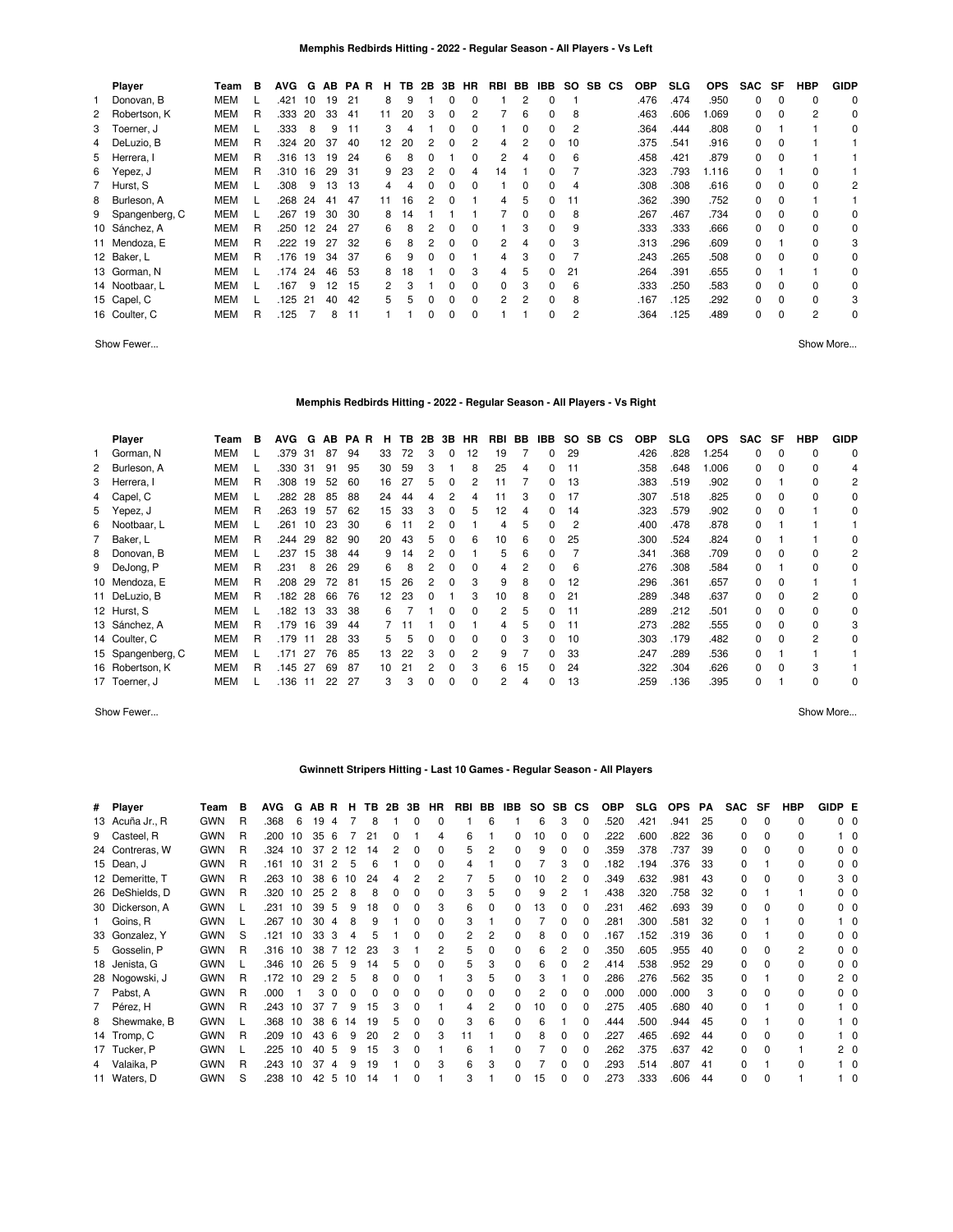| # Player         | Team       | T | WL             | ERA  | G  | <b>GS</b> | CG.          | SHO GF       |              | <b>HLD SV</b> |              | svo          | IP             | н   | B.  | EB. | HR. | <b>HB</b>    | BB. | IBB          | so | <b>AVG</b> | WP           | BK           | <b>GIDP</b>  | TBF |
|------------------|------------|---|----------------|------|----|-----------|--------------|--------------|--------------|---------------|--------------|--------------|----------------|-----|-----|-----|-----|--------------|-----|--------------|----|------------|--------------|--------------|--------------|-----|
| 32 Alaniz, R     | <b>GWN</b> | R | 2              | 3.55 | 10 | 0         | $\Omega$     | <sup>0</sup> | 4            | 0             | $\Omega$     | 0            | 12.2           | 10  |     | 5   | ŋ   | 2            |     | 0            | 18 | .217       | <sup>0</sup> | <sup>0</sup> |              | 57  |
| 53 Brach, B      | <b>GWN</b> | R | 20             | 3.55 | 10 | 0         | <sup>0</sup> |              | 4            | ŋ             |              | 2            | 12.2           | 13  | 5   | 5   |     |              |     |              |    | .283       |              |              |              | 55  |
| 57 Brennan, B    | <b>GWN</b> | R | 0 <sub>0</sub> | 3.38 | 10 | 0         | <sup>0</sup> | 0            | 0            |               | O            | 0            | 13.1           | 15  | 6   |     |     |              |     | 0            | 16 | .278       |              |              |              | 60  |
| 49 Burrows, T    | <b>GWN</b> |   | 2<br>-1        | 2.08 | 10 | 0         | <sup>0</sup> |              | 0            |               | O            |              | 13.0           | 8   | 6   | 3   | 0   |              |     | 0            | 16 | .167       |              |              | <sup>0</sup> | 58  |
| 48 Cruz, J       | <b>GWN</b> | R | 0 <sub>0</sub> | 2.53 | 9  | 0         | <sup>0</sup> | <sup>0</sup> | 5            |               | $\Omega$     | 0            | 10.2           | 6   | 3   | 3   | 3   |              |     | 0            | 16 | .158       |              | ŋ            | 0            | 39  |
| 22 Davidson, T   | <b>GWN</b> |   |                | 4.44 |    | 5         | <sup>0</sup> |              | 0            | 0             |              | 0            | 26.1           | 21  | -15 | 13  | 5   |              | q   | 0            | 34 | .214       |              |              | <sup>0</sup> | 109 |
| 60 De La Cruz, J | <b>GWN</b> | R | 2<br>$\Omega$  | 8.03 |    |           | C            | <sup>0</sup> | 2            | <sup>0</sup>  | O            | 0            | 12.1           | 20  | -14 | -11 |     |              |     | 0            | 11 | .351       | 2            | O            | <sup>0</sup> | 66  |
| 43 Elder, B      | <b>GWN</b> | R | - 0            | 5.50 | 3  | 3         |              |              | 0            | 0             | O            | <sup>0</sup> | 18.0           | 14  | 11  | 11  | 2   |              | 5   | 0            | 19 | .209       |              |              |              | 74  |
| 55 Elledge, S    | <b>GWN</b> | R | - 1            | 2.77 | 10 | n         | <sup>0</sup> | <sup>0</sup> |              |               | O            | 0            | 13.0           | 9   |     | 4   | ŋ   | 2            |     | 0            | 19 | .196       | з            | O            | <sup>0</sup> | 51  |
| 51 Johnstone, C  | <b>GWN</b> | R | 0 <sub>1</sub> | 3.22 | 10 | 4         | <sup>0</sup> |              |              |               |              |              | 22.1           | 22  | -10 | 8   |     | <sup>0</sup> | 9   | 0            | 10 | 262        | U            | O            | 6            | 95  |
| 39 Kingham, N    | <b>GWN</b> | R | $\Omega$       | 2.14 | 10 |           |              | <sup>0</sup> | 0            | 0             |              | <sup>0</sup> | $\Omega$<br>21 | 12  | 5   |     |     |              |     | 0            | 18 | .162       |              |              |              | 76  |
| 58 Lee, D        | <b>GWN</b> |   |                | 2.61 | 10 | n         | <sup>0</sup> | <sup>0</sup> | 6            | 0             | 2            |              | 10.1           | 10  | Δ   |     |     |              |     | 0            | 19 | .250       | 0            | O            | <sup>0</sup> | 42  |
| 50 Muller, K     | <b>GWN</b> |   | 2 <sub>2</sub> | 3.68 |    |           | ŋ            | 0            | <sup>0</sup> | 0             | n            | <sup>0</sup> | 36.2           | 34  | 15  | 15  | 4   |              | 14  | 0            | 49 | .248       |              | O            | 4            | 153 |
| 56 Sittinger, B  | <b>GWN</b> | R | 2              | 8.56 | 10 |           | <sup>0</sup> | <sup>0</sup> |              | 0             | O            |              | 13.2           | 21  | -13 | 13  |     |              | 5   | <sup>0</sup> | 16 | 368        |              | <sup>0</sup> |              | 63  |
| 36 Stephens, J   | <b>GWN</b> | R | - 0            | 3.00 |    |           |              |              |              | 0             | O            |              | 6.0            |     |     | 2   |     |              |     |              |    | .190       |              |              | <sup>0</sup> | 21  |
| 59 Tonkin, M     | <b>GWN</b> | R | 20             | 3.72 | 10 |           | <sup>0</sup> | 0            |              |               | 2            |              | 9.2            |     |     |     | 2   |              |     | 0            | 16 | .216       |              |              | 0            | 43  |
| 62 Toussaint, T  | <b>GWN</b> | R | 2              | 5.00 | 8  |           | <sup>0</sup> |              | 0            | O             | O            | 0            | 36.0           | 36  | 20  | 20  | 6   |              | 20  | 0            | 46 | .259       | 2            | O            | 4            | 164 |
| 54 Vincent, N    | <b>GWN</b> | R | 2<br>$\Omega$  | 5.11 | 10 |           | ŋ            | O.           |              | 2             | <sup>0</sup> |              | 12.1           | 14  |     |     |     | O            | 3   | 0            | 21 | 280        |              | O            |              | 53  |
| 33 Vodnik, V     | <b>GWN</b> | R | 0 <sub>0</sub> | 0.00 |    |           | <sup>0</sup> | <sup>0</sup> | 0            |               |              |              |                |     |     |     |     |              |     |              |    | .000       |              | O            |              |     |
| 37 Winans, A     | <b>GWN</b> | R | <sup>0</sup>   | 6.55 | З  | 3         | <sup>0</sup> | 0            | 0            | 0             | O            | <sup>0</sup> | 1.0            |     | 8   | 8   | 2   | 2            |     | 0            |    | .220       |              |              |              | 49  |
| 45 Woods, W      | <b>GWN</b> | R | 0 <sub>0</sub> | 0.00 | 5  | 0         | <sup>0</sup> |              |              | 0             | O            |              | 3.2            |     |     | O   | ŋ   |              |     | 0            | я  | .077       |              | <sup>0</sup> | <sup>0</sup> | 13  |
| 19 Ynoa, H       | <b>GWN</b> | R | 1 <sub>2</sub> | 6.04 | 5  | 5         | $\Omega$     | <sup>0</sup> | 0            | 0             | <sup>0</sup> | 0            | 25.1           | -23 | -18 | 17  | 6   |              | 13  | 0            | 30 | .240       | з            | <sup>0</sup> |              | 111 |

# **Memphis Redbirds Hitting - Last 10 Games - Regular Season - All Players**

| # Player          | Team       | в | <b>AVG</b> | G  | AB           | B.             | н.   |    |          | <b>TB 2B 3B</b> | <b>HR</b> | RBI          | BB | IBB      | SO. | SB CS        |              | <b>OBP</b> | <b>SLG</b> | <b>OPS</b> | PA       | <b>SAC</b> | SF       | HBP          | GIDP E |                |
|-------------------|------------|---|------------|----|--------------|----------------|------|----|----------|-----------------|-----------|--------------|----|----------|-----|--------------|--------------|------------|------------|------------|----------|------------|----------|--------------|--------|----------------|
| 44 Baker, L       | MEM        | R | .231       | 10 | 39           | 3              | 9    | 15 | 3        | 0               |           | 2            | 4  | $\Omega$ | 11  | 0            | $\Omega$     | .302       | .385       | .687       | 43       | 0          | 0        | $\Omega$     |        | 0 <sub>0</sub> |
| 21 Burleson, A    | <b>MEM</b> |   | .390       | 10 | 41           |                | 16   | 27 | 2        | $\Omega$        | 3         | 12           |    | 0        | 5   |              | $\Omega$     | .405       | .659       | 1.064      | 42       | 0          | O        | <sup>0</sup> |        | 3 0            |
| 19 Capel, C       | <b>MEM</b> |   | .262       | 10 | 42           | 5              | 11   | 14 |          |                 |           | 3            | 2  | $\Omega$ | 14  |              |              | .295       | .333       | .628       | 44       | 0          | O        | 0            |        | $0\quad 0$     |
| 40 Coulter, C     | <b>MEM</b> | R | .156       | 10 | 32           | 3              | 5    | 5  | 0        | <sup>0</sup>    |           |              |    | 0        | 9   | <sup>0</sup> | $\Omega$     | .325       | .156       | .481       | 40       | 0          | O        | 4            |        | $0\quad 0$     |
| 11 DeJong, P      | <b>MEM</b> | R | .182       | 8  | 33           | 4              | 6    | 8  | 2        | $\Omega$        |           | 4            | 2  | 0        | 10  |              | $\Omega$     | .222       | .242       | .464       | 36       | 0          |          | 0            |        | $1\quad$ 0     |
| 27 DeLuzio, B     | <b>MEM</b> | R | .194       | 10 | 36           | 4              |      | 14 |          |                 |           | 3            | 3  | 0        | 14  | 6            | $\Omega$     | .310       | .389       | .699       | 42       | 0          | 0        | 3            |        | $0\quad 0$     |
| 47 Donovan, B     | <b>MEM</b> |   | .250       | 10 | 36           |                | 9    | 13 |          |                 |           | 4            | 6  | 0        | 3   | <sup>0</sup> | $\Omega$     | .357       | .361       | .718       | 42       | 0          | 0        | 0            |        | $1\quad$ 0     |
| 38 Fernández, J   | <b>MEM</b> | R | .000       |    | <sup>0</sup> | O.             |      |    |          |                 |           | <sup>0</sup> | 0  | 0        | 0   |              |              | .000       | .000       | .000       | $\Omega$ | 0          | 0        | 0            |        | $0\quad 0$     |
| 12 Gorman, N      | MEM        |   | .333 10    |    | 39           | 11             | 13   | 26 |          | $\Omega$        | 4         | 6            | 5  | 0        | 14  |              | $\Omega$     | .409       | .667       | 1.076      | 44       | 0          | $\Omega$ | 0            |        | $0\quad 0$     |
| 75 Herrera, I     | MEM        | R | .382 10    |    | 34           | 8              | 13   | 21 | 3        |                 |           |              |    | 0        | 6   |              |              | .488       | .618       | 1.106      | 43       | 0          |          |              |        | $0\quad 0$     |
| 32 Hurst, S       | <b>MEM</b> |   | .194       | 10 | 36           | 5              |      |    | $\Omega$ | <sup>0</sup>    | $\Omega$  | 2            | 3  | $\Omega$ | 9   | з            |              | 256        | .194       | .450       | 39       | 0          | 0        | 0            |        | 2 <sub>0</sub> |
| 7 Mendoza, E      | MEM        | R | .114 10    |    | 35           | 4              | 4    | 5  |          |                 |           | 2            | 5  | 0        |     | з            | $\Omega$     | 225        | .143       | .368       | 40       | 0          | $\Omega$ | 0            |        | 2 <sub>0</sub> |
| 41 Nootbaar, L    | <b>MEM</b> |   | .229 10    |    | 35           | 8              | 8    | 14 | 3        | $\Omega$        |           | 4            | 8  | 0        | 8   |              | $\Omega$     | .378       | .400       | .778       | 45       | 0          |          |              |        | $1\quad$ 0     |
| 5 Robertson, K    | MEM        | R | .222       | 10 | 36           | 6              | 8    | 19 | 2        | $\Omega$        |           |              | 8  | $\Omega$ | 14  |              | $\Omega$     | .378       | .528       | .906       | 45       | 0          | 0        |              |        | $0\quad 0$     |
| 64 Sánchez, A     | MEM        | R | .182       | 10 | 33           | $\overline{2}$ | 6    | 10 |          | $\Omega$        |           | 4            |    | 0        | 10  |              | <sup>0</sup> | .325       | .303       | .628       | 40       | 0          | 0        | 0            |        | 2 <sub>0</sub> |
| 13 Spangenberg, C | <b>MEM</b> |   | .243       | 10 | 37           | 6              | 9    | 13 |          |                 | $\Omega$  | 6            | 3  | 0        | 15  |              | $\Omega$     | .300       | .351       | .651       | 40       | 0          | 0        | 0            |        | $0\quad 0$     |
| 65 Toerner, J     | <b>MEM</b> |   | .200       | 10 | 25           | 3              | 5    | 5  |          | $\Omega$        |           | 3            | 3  | 0        | 13  |              |              | 267        | .200       | .467       | 30       | 0          | 2        | 0            |        | $0\quad 0$     |
| 68 Yepez, J       | MEM        | R | .350 10    |    | 40           |                | 7 14 | 30 |          | $\Omega$        |           | 10           | 4  | 0        |     | <sup>0</sup> | $\Omega$     | .413       | .750       | 1.163      | 46       | 0          |          |              |        | $0\quad 0$     |

### **Memphis Redbirds Pitching - Last 10 Games - Regular Season - All Players**

| # Player         | Team       |   | W L                        | ERA   | G  | GS.          | CG.          | SHO GF       |              | <b>HLD SV</b> |                | svo | ΙP            | н  | B. | ER. | <b>HR</b> | HB. | BB | IBB | SO. | <b>AVG</b> | <b>WP</b>    | BK       | <b>GIDP</b>    | <b>TBF</b> |
|------------------|------------|---|----------------------------|-------|----|--------------|--------------|--------------|--------------|---------------|----------------|-----|---------------|----|----|-----|-----------|-----|----|-----|-----|------------|--------------|----------|----------------|------------|
| 46 Bosiokovic, J | MEM        | R | 0 <sub>0</sub>             | 0.00  | 3  | O            |              | <sup>0</sup> |              | O             |                |     | 2.1           |    |    | 0   | n         |     |    |     | З   | .000       | <sup>0</sup> | $\Omega$ |                | 8          |
| 55 Brooks, A     | <b>MEM</b> | R | $\overline{c}$<br>$\Omega$ | 8.22  |    | 2            |              |              | 0            | 0             | O              |     |               |    |    |     |           |     |    |     |     | 344        |              |          |                | 36         |
| 38 Fernández, J  | <b>MEM</b> | R | $\overline{c}$<br>$\Omega$ | 5.91  | 10 |              |              | <sup>0</sup> | 5            | 3             |                |     | 10.2          |    |    |     |           |     |    |     | g   | 302        | 3            | $\Omega$ | 2              | 50         |
| 15 Liberatore, M | <b>MEM</b> |   | 3<br>3                     | 3.83  |    |              |              | <sup>0</sup> | 0            | 0             | $\Omega$       |     | 0.40.0        | 36 |    |     | 5         |     | 12 | 0   | 46  | .247       |              |          | 3              | 162        |
| 66 McAllister, Z | <b>MEM</b> | R | 0 <sub>0</sub>             | 6.57  | 10 | O            |              | <sup>0</sup> | 5            |               | $\Omega$       |     | 12.1          | 12 | 9  | 9   | 2         |     | 10 | 0   | 20  | 245.       |              | 0        |                | 60         |
| 26 Naile, J      | <b>MEM</b> | R | $\overline{c}$             | 5.00  | 10 |              |              |              |              |               | O              | 0   | 18.0          | 26 |    | 10  |           |     |    |     |     | .333       | 2            |          | 2              | 85         |
| Naughton, P      | <b>MEM</b> |   | -0                         | 2.25  | 6  |              |              | <sup>n</sup> | O            | <sup>0</sup>  | $\Omega$       | 0   | 12.0          | 14 | З  |     |           |     |    |     | 13  | .298       | <sup>0</sup> | O        | 2              | 50         |
| 48 Oviedo, J     | <b>MEM</b> | R | 2<br>3                     | 5.67  | 8  | 8            |              | <sup>0</sup> | 0            | 0             | $\Omega$       | 0   | 39.2          | 36 | 27 | 25  | 12        |     | 19 | 0   | 35  | 243        | 2            | $\Omega$ | 5              | 169        |
| 71 Parker, B     | <b>MEM</b> | R | $\Omega$                   | 3.72  | 10 | 0            | ŋ            | <sup>0</sup> | 2            | 3             | 0              | 0   | 9.2           | 6  | Δ  | Δ   | 3         |     | 3  | 0   | 12  | .176       |              |          |                | 38         |
| 36 Parsons, T    | <b>MEM</b> | R | -0                         | 5.40  | 10 | 0            | <sup>0</sup> | <sup>0</sup> | 2            | 2             | $\Omega$       |     | 15.0          | 14 | 10 | g   |           |     |    | 0   | 12  | .246       |              | O        | 0              | 64         |
| 37 Rondón, A     | <b>MEM</b> | R | 2 <sub>0</sub>             | 4.43  | 10 | 2            |              | <sup>n</sup> | <sup>0</sup> |               | $\Omega$       |     | 20.1          | 14 | 10 | 10  | 5         |     | 12 | 0   | 26  | .189       | 2            | O        | $\Omega$       | 87         |
| 54 Ryan, K       | <b>MEM</b> |   | 2 <sub>0</sub>             | 4.73  | 10 |              |              | <sup>0</sup> | $\Omega$     | 2             | $\Omega$       |     | 13.1          | 16 |    |     | 3         |     |    | ŋ   |     | 291        |              | O        | $\overline{2}$ | 62         |
| 56 Thomas, C     | <b>MEM</b> |   | 2<br>$\overline{c}$        | 3.65  | 8  | 6            | ŋ            | <sup>0</sup> |              | <sup>0</sup>  | $\Omega$       | 0   | 37.0          | 39 | 19 | 15  | 3         |     | 6  | 0   | 36  | 271        | 0            | 0        | 2              | 154        |
| 39 Thompson, Z   | <b>MEM</b> |   | 2 <sub>1</sub>             | 4.42  | 8  | 8            |              | <sup>0</sup> | 0            | <sup>0</sup>  | $\Omega$       |     | 38.2          | 30 | 20 | 19  | 5         |     | 9  | 0   | 49  | .213       | 2            |          | 2              | 155        |
| 51 VerHagen, D   | <b>MEM</b> | R | 0 <sub>0</sub>             | 5.40  |    |              |              | <sup>n</sup> | $\Omega$     | <sup>0</sup>  | <sup>0</sup>   | 0   | $\mathcal{P}$ |    |    |     | 0         | O   |    |     |     | .167       | U            | O        | <sup>0</sup>   |            |
| 16 Waddell, B    | <b>MEM</b> |   | 0 <sub>0</sub>             | 4.76  | 10 |              |              | <sup>0</sup> | 5            | <sup>0</sup>  | $\overline{c}$ |     | 11 1          | 15 |    | ĥ   | ŋ         |     |    | n   | 14  | .319       |              | O        |                | 52         |
| 12 Walsh, J      | <b>MEM</b> | R | - 0                        | 0.75  | 10 | <sup>0</sup> | U            | <sup>0</sup> | 9            | <sup>0</sup>  | 6              | 6   | 12.0          |    |    |     | n         |     |    | 0   |     | .146       | U            | O        | 0              | 46         |
| Whitley, K       | <b>MEM</b> | R | 0 <sub>0</sub>             | 2.25  | 3  | 0            | O            | <sup>0</sup> | 2            |               |                |     | 4.0           |    |    |     |           |     |    | 0   |     | 200        | 0            | $\Omega$ | 0              | 15         |
| Woodford, J      | <b>MEM</b> | R | 0                          | 6.00  |    |              |              |              | $\Omega$     | <sup>0</sup>  | O              |     |               |    |    | 2   |           |     |    |     |     | 364        |              |          |                | 13         |
| 50 Zeuch, T      | <b>MEM</b> | R | 0 <sub>4</sub>             | 11.64 | 5  | 5            | O            | <sup>0</sup> | O            | <sup>0</sup>  | $\Omega$       |     | 19.1          | 39 | 26 | 25  | 6         |     | 11 |     | 20  | .448       |              | $\Omega$ | 5              | 100        |